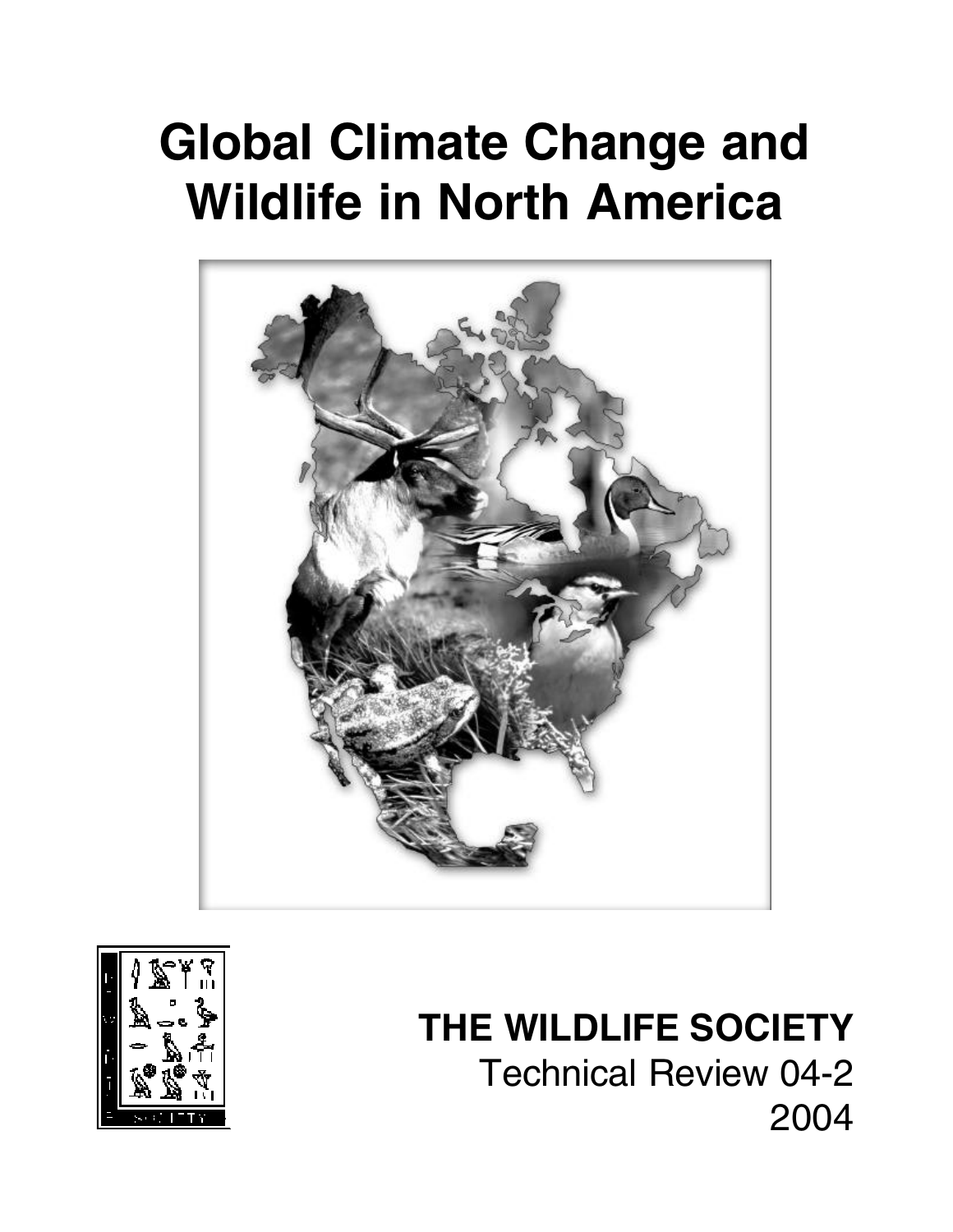## **GLOBAL CLIMATE CHANGE AND WILDLIFE IN NORTH AMERICA**

#### Submitted to:

#### The Wildlife Society

#### **Technical Review Committee on Global Climate Change and Wildlife**

#### **Douglas B. Inkley (Chair)**

National Wildlife Federation 11100 Wildlife Center Drive Reston, VA 20190

#### **Michael G. Anderson**

Institute for Wetland & Waterfowl Research Ducks Unlimited Canada P.O. Box 1160 Stonewall, MB, Canada R0C 2Z0

#### **Andrew R. Blaustein**

Department of Zoology Oregon State University Corvallis, OR 97331-2914

#### **Virginia R. Burkett**

USGS, Biological Resources Division Forest Ecology Branch National Wetlands Research Center USGS, USDI 700 Cajundome Boulevard Lafayette, LA 70506-3152

#### **Benjamin Felzer**

The Ecosystems Center Marine Biological Laboratory Starr 118, 7 MBL Street Woods Hole, MA 02543

#### **Brad Griffith**

USGS, Biological Resources Division Alaska Cooperative Fish and Wildlife Research Unit, and Institute of Arctic Biology University of Alaska Fairbanks 209 Irving I Building, P.O. Box 757020 Fairbanks, AK 99775-7020

#### **Jeff Price**

Department of Geological and Environmental Sciences California State University, Chico Chico, CA 95929-0205

#### **Terry L. Root**

Center for Environmental Science and Policy Institute for International Studies Encina Hall, Room E414 Stanford University Stanford, CA 94305

#### Edited by **Krista E. M. Galley**



The Wildlife Society 5410 Grosvenor Lane, Suite 200 Bethesda, Maryland 20814

Technical Review 04-2 December 2004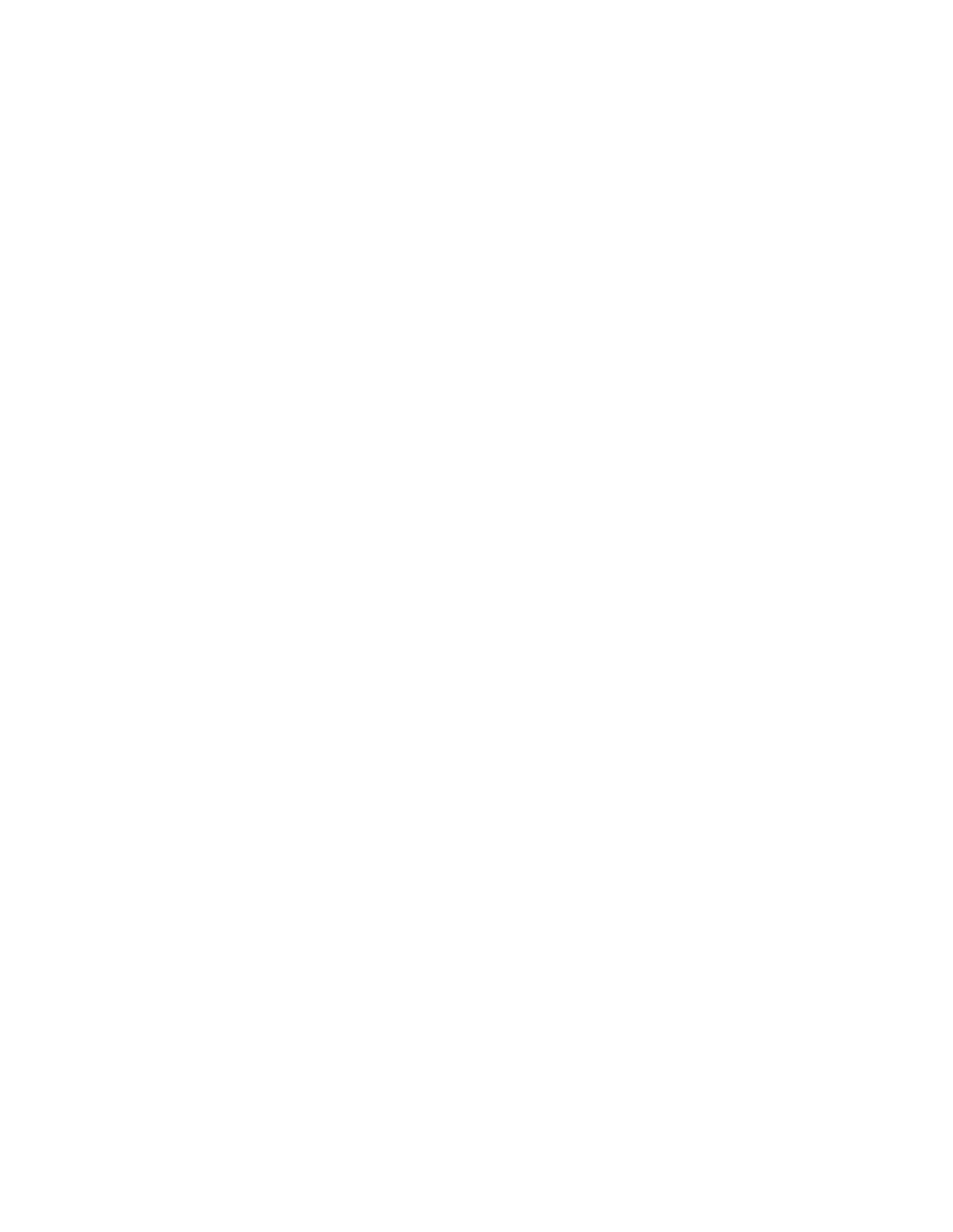Presidents of The Wildlife Society occasionally appoint ad hoc committees to study and report on select conservation issues. The reports ordinarily appear as either a Technical Review or a Position Statement. Review papers present technical information and the views of the appointed committee members, but not necessarily the views of their employers. Position statements are based on the review papers, and the preliminary versions are published in *The Wildlifer* for comment by Society members. Following the comment period, revision, and Council's approval, the statements are published as official positions of The Wildlife Society.

Both types of reports are copyrighted by the Society, but individuals are granted permission to make single copies for noncommercial purposes. Otherwise, copies may be requested from:

> The Wildlife Society 5410 Grosvenor Lane, Suite 200 Bethesda, MD 20814 (301) 897-9770 Fax: (301) 530-2471

Suggested citation: Inkley, D. B., M. G. Anderson, A. R. Blaustein, V. R. Burkett, B. Felzer, B. Griffith, J. Price, and T. L. Root. 2004. Global climate change and wildlife in North America. Wildlife Society Technical Review 04-2. The Wildlife Society, Bethesda, Maryland, USA. 26 pp.

## **Acknowledgments**

We thank The Wildlife Society Council for its decision to appoint the Technical Review Committee on Global Climate Change and Wildlife. We also thank each of the committee members for giving so generously of their time. Without their dedication and persistence this technical review could not have been accomplished. Acknowledgment is also due to the respective employers of the committee members for affording them the flexibility to undertake a project of this scope. Tom Franklin, Wildlife Policy Director, and Gary Potts, Chair, Council Technical Subcommittee, were key to guiding the committee through the process.

We thank Tom Ryder, John Organ, Gary Potts, and Patty Glick for reviewing the manuscript. Barbara Han assisted with the case study on amphibians. Lori Scott at the National Wildlife Federation provided editing and Krista E. M. Galley was copyeditor.

Financial assistance for associated travel costs was provided by Ducks Unlimited, the National Wetlands Research Center of the U.S. Geological Survey, and the National Wildlife Federation. Financial assistance for production costs was provided by the National Wildlife Federation. Final copyediting and layout were performed by The Wildlife Society editorial staff.

**Front Cover:** Cover design was provided by Mark Weaver with photographs from the U.S. Fish and Wildlife Service.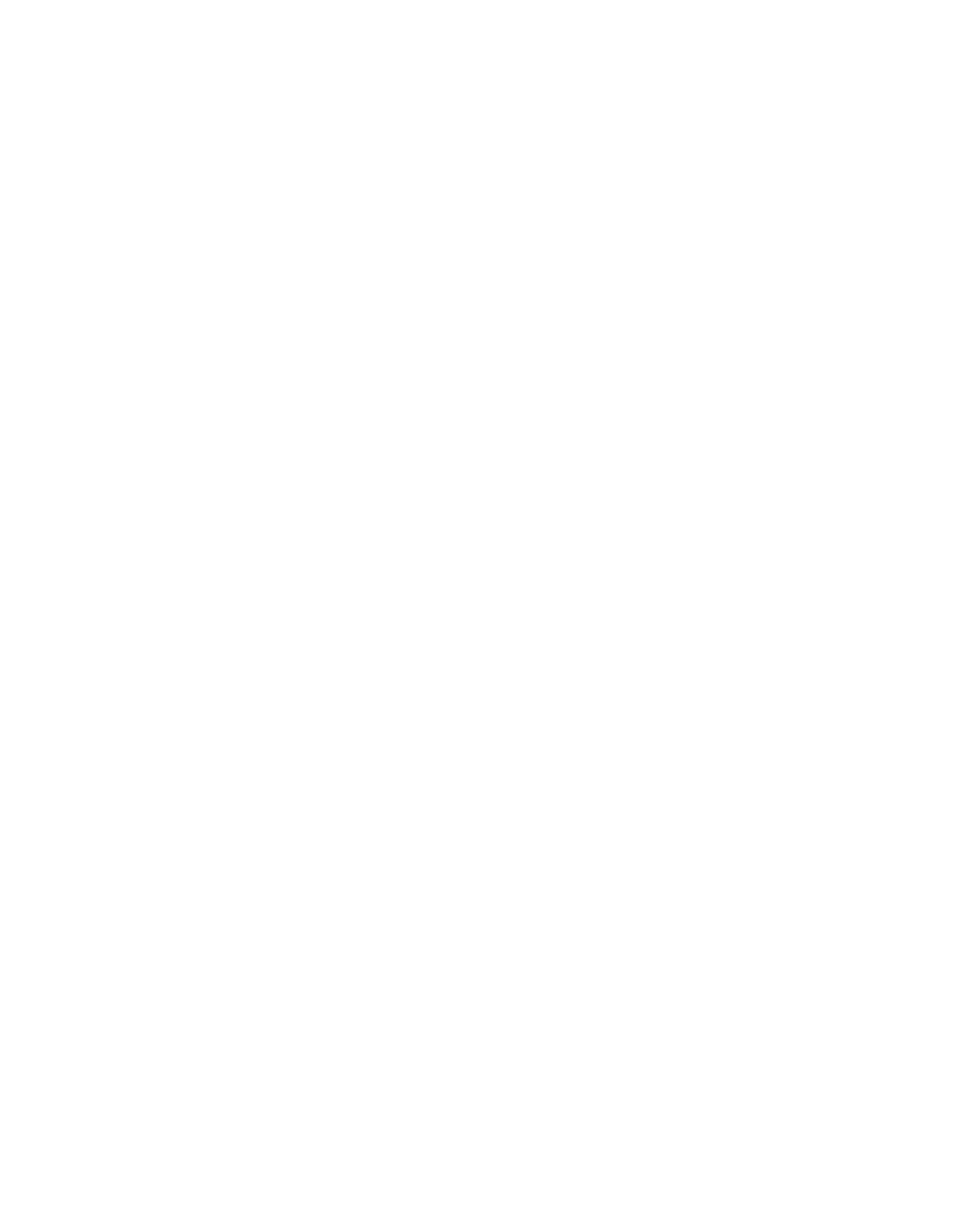## **Table of Contents**

| <b>FIGURES</b>                                                                                           |  |
|----------------------------------------------------------------------------------------------------------|--|
|                                                                                                          |  |
|                                                                                                          |  |
|                                                                                                          |  |
| <b>TABLES</b>                                                                                            |  |
|                                                                                                          |  |
| Table 2. Possible changes in percentages of breeding Neotropical migrant species in the next 100 years15 |  |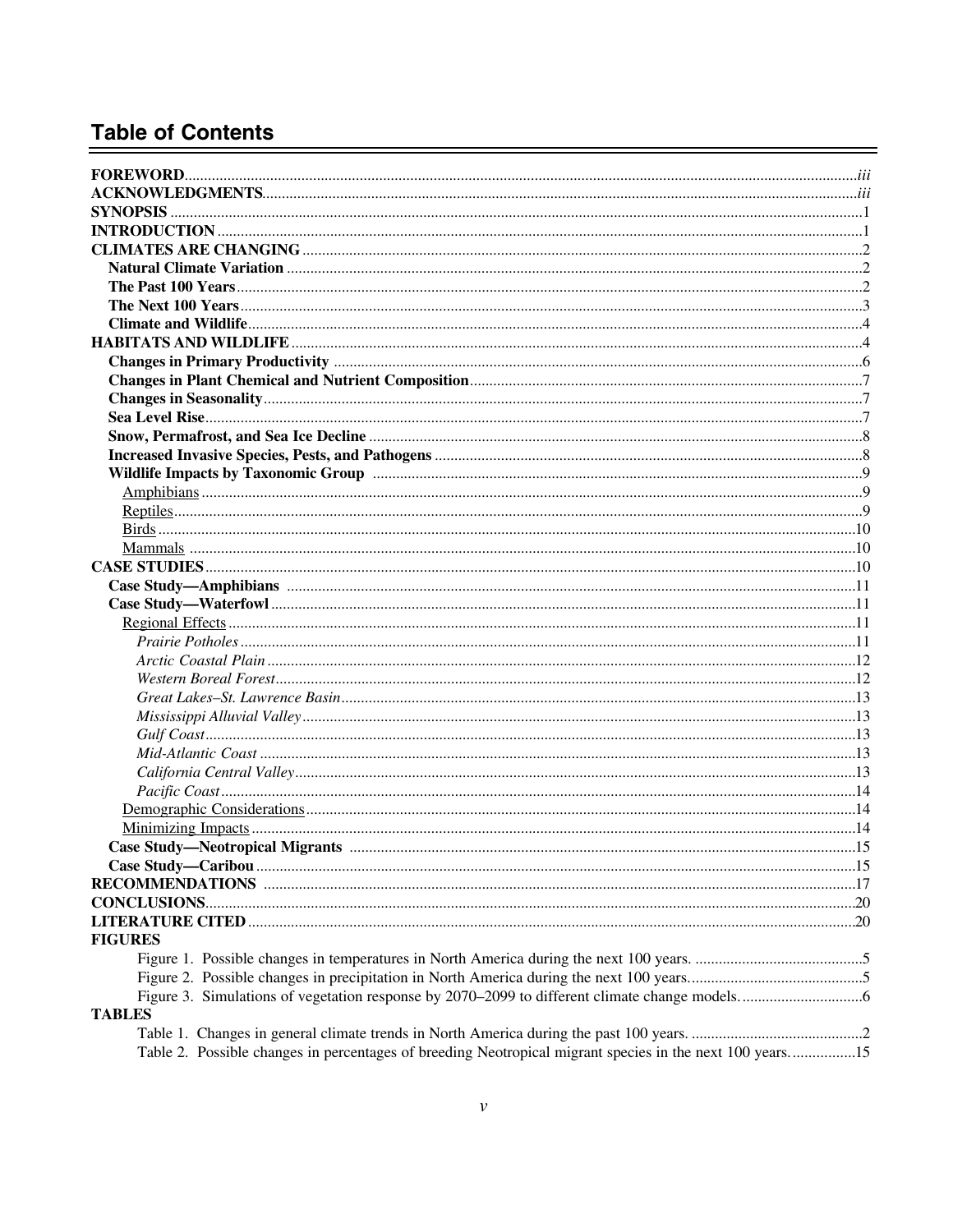It is not the strongest of the species that survive, nor the most intelligent, but the most responsive to change.

—*Charles Darwin (1835)*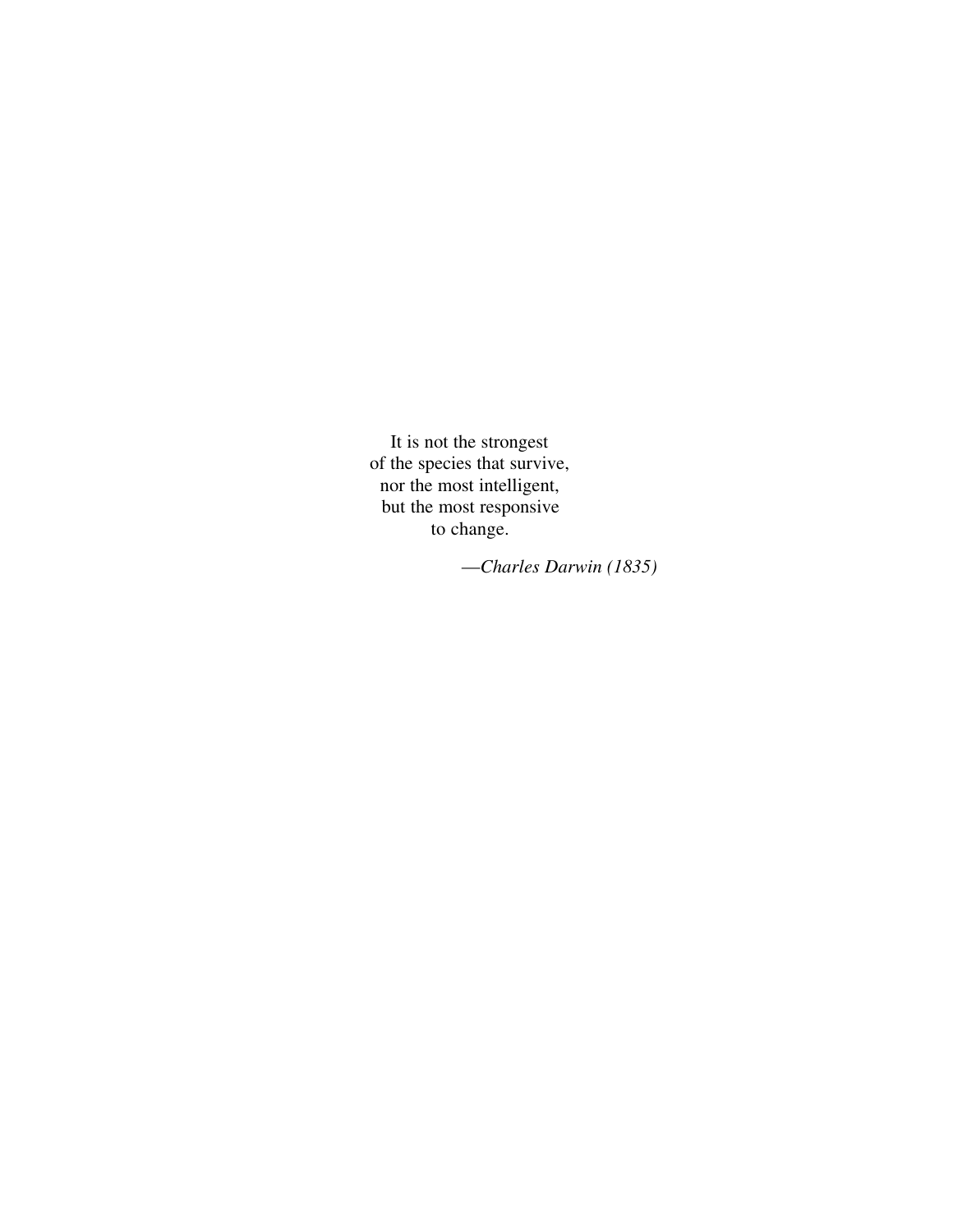### **SYNOPSIS**

It is widely accepted by the scientific community that the earth, which has always experienced climate variation, is now undergoing a period of rapid climate change that is enhanced by anthropogenic atmospheric carbon enrichment during the past 100 years. These climatic changes are accelerating and projections for the next 100 years indicate extensive warming in most (but not all) areas, changing patterns of precipitation, and a significant acceleration of sea level rise. Other likely components of ongoing climate change include changes in season lengths, decreasing range of nighttime versus daytime temperatures, declining snowpack, and increasing frequency and intensity of severe weather events. The many components of climate change, and especially the unprecedented rapid rate of change, are just as important as increasing temperatures.

Wildlife species are closely adapted to their environments and readily respond to climate variation. However, as discussed in this technical review, the climate change now underway has extensive potential to affect wildlife throughout North America, either directly or indirectly through responses to changing habitat conditions. When considered in combination with other factors (e.g., pollution, ozone depletion, urbanization, etc.), the potential effect is even greater. The effects of climate change on populations and range distributions of wildlife are expected to be species specific and highly variable, with some effects considered negative and others considered positive. In North America the ranges of habitats and wildlife are predicted to generally move northward as temperatures increase. Variations in this overall pattern will be dependent upon specific local conditions, changing precipitation patterns, and the response of different species to different components of climate change. It follows that the structure of plant–animal communities will also change.

Ignoring climate change is likely to increasingly result in failure to reach wildlife management objectives. Wildlife managers need to become knowledgeable about climate change, ways to cope with it, and ways to take advantage of it. Management options currently available include protecting coastal wetlands to allow for sea level rise, reducing the risks to wildlife from potential catastrophic events, adjusting yield and harvest models, accounting for known climatic variations, and taking climate change into consideration when selecting the location and other characteristics of conservation areas. Wildlife managers also need to expect the unexpected and reduce nonclimate stressors on ecosystems. Overall, wildlife managers can minimize negative impacts to wildlife and take advantage of positive aspects by planning ahead and employing adaptive management.

## **INTRODUCTION**

Society values North America's fish and wildlife and the habitats they require. The benefits that wildlife and their habitats provide to humans include food, fiber, medicines, ecosystem stability, spirituality, recreation, a source of income and jobs, and much more. Accordingly, citizens have created many state and federal laws to conserve wildlife and have charged wildlife management professionals with maintaining and restoring wildlife populations and their habitats.

Wildlife professionals, and society as a whole, are challenged by the need to accommodate the growing human population, which has affected wildlife in many ways. The loss of wildlife habitat to urban sprawl, agriculture, and industrial development is readily apparent in North America. Other significant anthropogenic impacts to wildlife occur from air and water pollution, ozone depletion, exotic species, disease, and many other factors. These challenges have existed for some time, we are familiar with them, and we are learning how to cope with them.

The Intergovernmental Panel on Climate Change (IPCC), a team of leading scientists from throughout the world sponsored by the United Nations, has concluded that in the past two decades climate research has definitively shown that large-scale worldwide changes in climate, enhanced by anthropogenic sources, have occurred and will continue to occur for decades (IPCC 1996, 2001*c,d*). These findings, corroborated by the National Research Council (2001) of the National Academy of Sciences, present new challenges for wildlife conservation, as well as for society as a whole. Biodiversity has already been affected by recent climate change and projected climate change for the 21st century is expected to affect all aspects of biodiversity (IPCC 2002).

This technical review first describes climate changes underway, including how markedly different they are from historical climate variability due to the magnitude of change over a short period of time. We review the wildlife research providing evidence of climate change effects on wildlife and wildlife habitats and describe possible major habitat changes in North America, including likely effects on wildlife species. In particular, we highlight known and probable effects on amphibians, waterfowl, Neotropical migrant birds, and caribou. These examples demonstrate that the effects of global climate change and variability on wildlife simply cannot be ignored.

Although the challenges of global climate change to our natural ecosystems are great, there are actions that wildlife managers can take to minimize negative effects on wildlife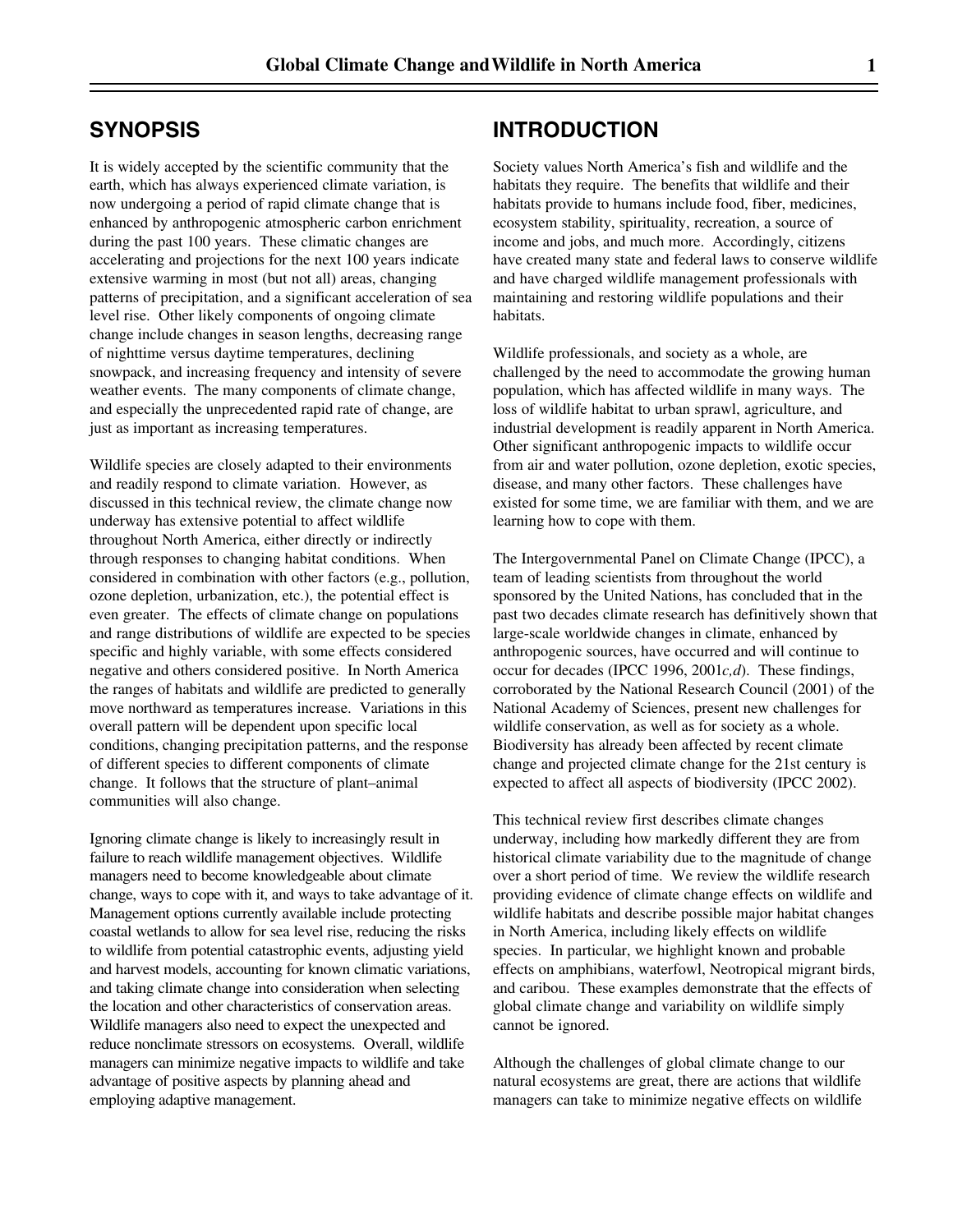and their habitats, as well as make best use of positive changes for wildlife and their habitats. We conclude with recommended actions for wildlife managers and government agencies to account for climate change and variability when conserving our wildlife heritage.

## **CLIMATES ARE CHANGING**

#### **Natural Climate Variation**

Variability is a natural part of the climate system and has occurred throughout earth's history, long before humans had any role in changing the climate. Driven by complex interactions among the earth's solar orbit, atmospheric  $CO<sub>2</sub>$ concentrations, continental ice sheets, ocean circulation (Imbrie et al. 1992, 1993), and other factors, climate variation is evident on many different scales and has many different patterns.

Currently, the earth is in an interglacial period that began approximately 14,000 years ago. During the last glacial maximum, just 21,000 years ago, ice advanced so far south that temperatures were over  $10^{\circ}$ C colder in northern parts of the U.S. (Thompson et al. 1993, Webb et al. 1993, IPCC  $2001b$ ) and  $5^{\circ}$ C colder near the equator (Guilderson et al. 1994, Colinvaux et al. 1996). Within the most recent glacial period (74,000 to 14,000 years bp), the earth experienced 1500-year cold–warm cycles, resulting in temperature fluctuations up to 5 $\mathrm{C}$  (Bond et al. 1993, IPCC 2001*b*).

On shorter cycles of several years to several decades there are more familiar weather phenomena such as the El Niño–Southern Oscillation that has a period of 2–7 years. The warm phase (El Niño) causes cooler and wetter conditions in the southeastern U.S. (although fewer Atlantic hurricanes), warmer temperatures in northwestern and northeastern North America (Glantz 1996), drier conditions in the Pacific Northwest, and wetter conditions in Alaska and California. The cool phase (La Niña) has opposite effects (NAST 2001). Recent patterns have suggested a tendency toward more El Niño events and fewer La Niña events (Trenberth and Hoar 1997).

Other documented cycles of climate variability are the Pacific Decadal Oscillation, affecting western North America and the North Atlantic Oscillation, affecting the eastern U.S. These events cycle over several decades, affecting both temperature and rainfall (Hurrell 1995, Thompson and Wallace 1998).

#### **The Past 100 Years**

Despite the enormous complexities of climate, significant changes in climate in the past 100 years have been documented (Table 1). Warming during the 20th century (Mann et al. 1998, 1999) has resulted in the warmest period during the past 1000 years, with global surface temperatures increasing by 0.6oC (IPCC 2001*a,e*). The warming is manifested in many ways. Nighttime temperatures have increased more than daytime temperatures (thereby decreasing the diurnal range) (Karl et al. 1991), and land surface temperatures have warmed more than sea surface temperatures. Since the 1950s, there have been fewer days of extreme low temperatures and more days of extreme high temperatures in the U.S. (Karl et al. 1996). From 1976 to 2000, most parts of North America have warmed, with only a few exceptions along coastal Alaska and the eastern Canadian Arctic. Other parts of high-latitude Canada have exhibited as much as 1oC/decade warming, consistent with the trend of greater warming at higher latitudes. Warming is more pronounced during winter than summer. During the entire 20th century, only the period from 1946 to 1976 exhibited a cooling trend (IPCC 2001*b*). Rising temperatures have reduced snow cover, mountain glaciers, and Arctic sea ice. Sea level rise resulting from thermal expansion of the ocean and freshwater input was 0.1–0.2 m for the 20th century (IPCC 2001*a*).

This warming is at least partly the result of an enhanced greenhouse effect (IPCC 2001*c,d*). The greenhouse effect occurs when atmospheric gases such as carbon dioxide  $(CO_2)$ , water  $(H_2O)$ , methane  $(CH_4)$ , and nitrous oxide  $(N<sub>2</sub>O)$  absorb infrared radiation emitted by the earth and, as a result, emit some infrared radiation back toward the surface of the earth. The greenhouse effect is a natural

#### **Table 1. Changes in general climate trends in North America during the past 100 years.**

| Temperature                                            |  |  |
|--------------------------------------------------------|--|--|
| Global surface temperature increases                   |  |  |
| Increase in nighttime low temperatures                 |  |  |
| Greater warming on land than on water                  |  |  |
| Greater warming at higher latitudes                    |  |  |
| Fewer days of extreme low temperatures                 |  |  |
| More days of extreme high temperatures                 |  |  |
| Greater warming in winter than in summer               |  |  |
| Precipitation                                          |  |  |
| Increased frequency of precipitation events            |  |  |
| Increased intensity of extreme precipitation events    |  |  |
| More areas with increased precipitation than decreased |  |  |
| Other climate factors                                  |  |  |
| Increased cloud cover                                  |  |  |
| Sea level rise                                         |  |  |
| Reduced snow cover                                     |  |  |
| Receding glaciers                                      |  |  |
| Thinner and less areal coverage of Arctic sea ice      |  |  |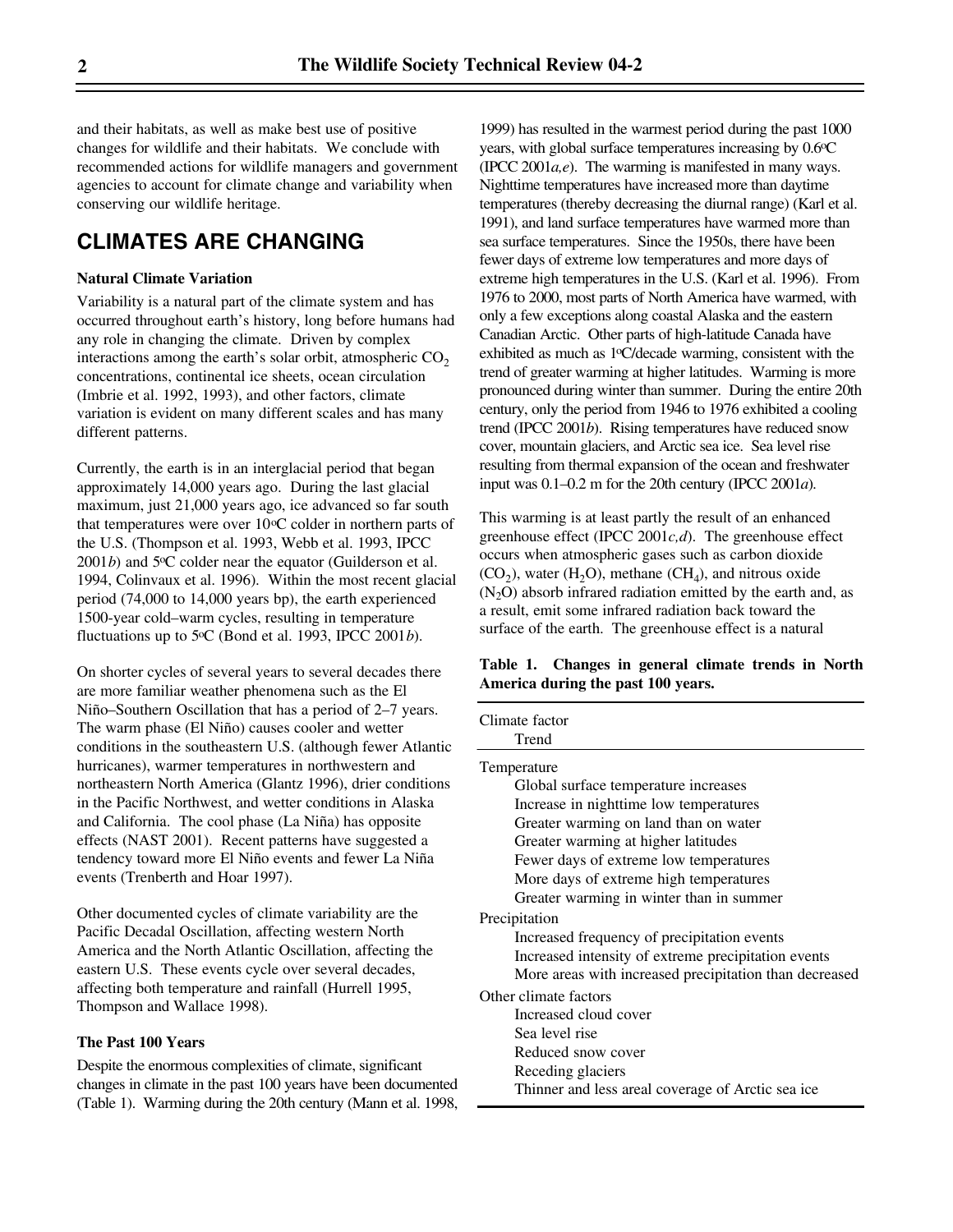phenomenon that maintains livable temperature on the earth. However, there has been an approximate one-third increase in atmospheric  $CO_2$  concentrations since the beginning of the Industrial Revolution, and essentially all of that increase is attributable to fossil fuel burning (IPCC 2001*a,* National Research Council 2001).

Increased levels of  $CO<sub>2</sub>$  also lead to important positive feedbacks that further increase the warming, such as increased atmospheric water vapor and reduced sea ice in the Arctic. Carbon dioxide levels have increased as much since the 1860s as they did for a period of 10,000 years after the most recent advance of glaciers. This rapid rate of change is unprecedented in the earth's recent history.

In addition to fossil fuel emissions, land-use changes (especially tropical deforestation) contribute to global warming (Pielke et al. 2002). This contribution is a direct effect of changing albedo (reflected light) and evapotranspiration on the climate system, as well as other factors (see Houghton et al. 1999).

During the 20th century precipitation has increased by 0.5%–1% per decade in the mid- to high latitudes of the Northern Hemisphere, although it decreased by 0.3% per decade in the Northern Hemisphere subtropics. Heavy precipitation events have increased by 2%–4% and cloud cover has increased by 2% (which is the cause of the decrease in diurnal temperature range) in mid- to high latitudes of the Northern Hemisphere (IPCC 2001*b*). In North America, precipitation increased in most areas from 1976 to 1999. During the 20th century these increases in the U.S. resulted from increased intensity of extreme precipitation events (Karl and Knight 1998). Although some regions of the U.S. have experienced increased droughts (in part due to increased evaporation), a greater portion of the U.S. has most recently experienced increasing moisture (Karl et al. 1996).

The IPCC (2001*d*:4) concluded that "the earth's climate system has demonstrably changed on both global and regional scales since the pre-Industrial era, with some of these changes attributable to human activities." They specifically state "there is new and stronger evidence that most of the warming observed over the past 50 years is attributable to human activities" (IPCC 2001*d*:5) and that "changes in sea level, snow cover, ice extent, and precipitation are consistent with a warming climate near the earth's surface" (IPCC 2001*d*:6).

#### **The Next 100 Years**

The IPCC (2001*d*:8) concludes "carbon dioxide concentrations, globally averaged surface temperature, and sea level are projected to increase under all IPCC emissions scenarios during the 21st century" and "an increase in climate variability and some extreme events is projected" (IPCC 2001*d*:14).

Complex computer climate models have been developed, incorporating factors such as atmospheric gas concentrations, ocean effects, the cryosphere (snow cover and sea ice), land surface, solar variability, and elements of the biosphere (e.g., vegetation and soils). Founded on the equations of motion and the laws of thermodynamics, these models are able to reproduce large-scale present-day climatic patterns and are used to project future climatic variations. These models can help identify likely climatic changes based on various emission levels of greenhouse gases.

Although climate is impossible to accurately predict, the comparison of various climate models and extensive analysis has led to some generally accepted climate projections for the next 100 years. (Some of the major climate modeling centers include the United Kingdom's Hadley Center for Climate Prediction and Research, Germany's Max Planck Institute/Das Deutsche Klimarechenzentrum, the U.S. National Center for Atmospheric Research, Geophysical Fluid Dynamics Laboratory, Goddard Institute for Space Studies, and the Canadian Centre for Climate Modelling and Analysis.) Two widely used future global scenarios project warming throughout all of North America (Figure 1), with most warming occurring during the Arctic winter and greater than average warming occurring throughout the U.S. and Canada. In North America, only Mexico shows an inconsistent level of warming. Modeling projects 1.4–5.8oC warming from 1990 to 2100, which is 2–10 times greater than observed warming during the 20th century. Globally, warming is expected to produce sea level rise of 0.09 to 0.88 m by 2100 (IPCC 2001*a,d*) compared to 0.1–0.2 m recorded for the 20th century (IPCC 2001*a*).

There is greater variability among models for projected precipitation changes (Figure 2). However, there is general agreement on increased precipitation in northern Canada and Alaska. There is also some consistency for small increases in precipitation during the winter months in the eastern and western U.S. and for reduced precipitation in Mexico. But significant regions, including the U.S. Great Plains and summer precipitation throughout the U.S., show no consistent patterns of projected change.

Potentially more important for ecosystems and wildlife than mean climate change are changes in variability and extremes. Model projections (Table 1) include more hot extremes and fewer cold extremes, reduced diurnal temperature ranges as nighttime temperatures rise more than daytime temperatures, and increased heat indices (a measure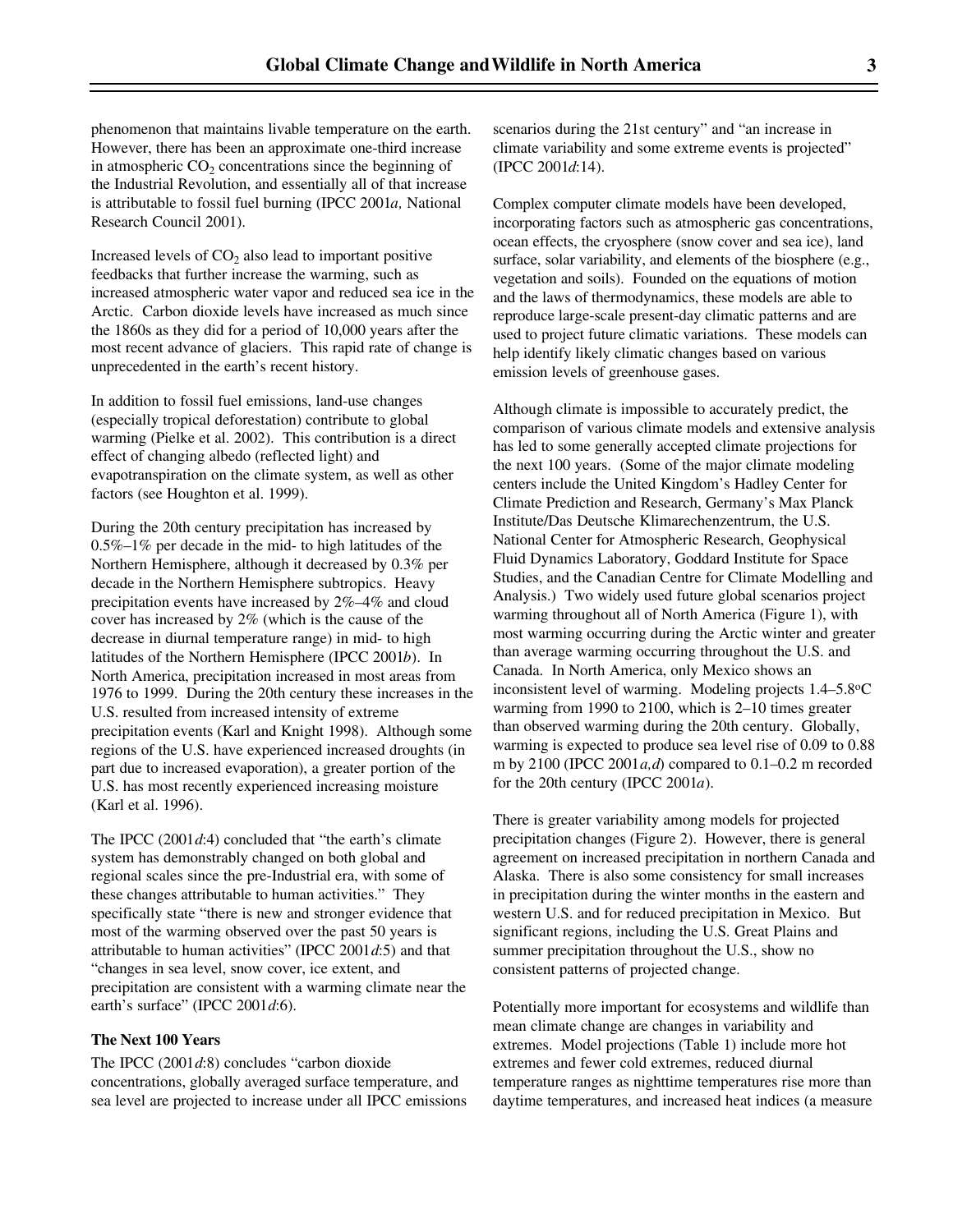of temperature and humidity intended to describe the discomfort level felt by humans).

Model projections include increased intensity of extreme precipitation events and more summer droughts. There may be fewer (but more intense) extratropical storms due to reduced pole-to-equator temperature gradients (Carnell and Senior 1998), although there are no current trends to support this conclusion (Hayden 1999). Tropical cyclones will likely be more intense. However, if the trend toward increased El Niño events continues (Trenberth and Hoar 1997), Atlantic hurricanes would be less frequent (Bengtsson et al. 1996). Other changes in phases of the North Atlantic Oscillation and Pacific Decadal Oscillation may also bring significant changes to the climate of particular regions of North America, but there are not yet reliable model estimates of this type of variability.

#### **Climate and Wildlife**

The complexities of climate change described above are likely to affect wildlife and ecosystems in equally complex ways, and vary tremendously. For example, increased nighttime temperatures could markedly influence range patterns of species with life histories especially influenced by ice cover, or other species that require certain minimum temperatures to induce key physiological changes (seed germination, for example). These same species could be largely unaffected by increased daytime temperatures.

It is certain that various wildlife species and ecosystems will be affected by changes to both the mean and variable state of the climate system and the rapid rate of these projected changes in the coming century. The IPCC (2001*d*:9) notes that "projected climate change will have beneficial and adverse effects on both environmental and socioeconomic systems, but the larger the changes and rate of change in climate, the more the adverse effects predominate." Further, "adaptation has the potential to reduce adverse effects of climate change and can often produce immediate ancillary benefits, but will not prevent all damages" (IPCC 2001*d*:12).

## **HABITATS AND WILDLIFE**

In response to projected climate changes in the next 100 years, the geographic ranges of North American flora and fauna are expected to shift upwards in elevation and northward (IPCC 2002). Temperature, rainfall, soil moisture, and the specific physiological requirements of each species are expected to be driving forces in these shifts. Overall, range shifts in plants are likely to depend upon factors such as soil types, migratory pathways, seed dispersal mechanisms, and pollinator availability. Range shifts of wildlife are likely

to depend upon factors such as the availability of migration corridors, suitable habitats, and the concurrent movement of forage and prey. Further complicating potential range shifts will be other landscape changes such as roads, cities, and habitat fragmentation, all of which can present significant barriers to species range shifts.

As temperature and rainfall patterns change, some species will likely benefit and some will likely decline. However, precise predictions of ecological change are not possible due to the scale and accuracy of current climate models. Predicting effects on plants and animals is further confounded by a lack of information concerning specieslevel response, interactions among biotic and abiotic components of ecosystems, and uncertainties related to nonclimate stresses on ecosystems. Climate effects are sometimes difficult to distinguish from the more striking effects of human development. Nonetheless and as discussed in this technical review, there is sufficient evidence to indicate that many species have responded to climate change of the past 100 years. In a review of published studies, Root et al. (2003) concluded that animals and plants are already exhibiting discernible range changes consistent with changing temperatures.

Individual physiological responses of plant and animal species to temperature and moisture make it unlikely that species will respond in the same manner to climate change. This diverse response by species could cause significant restructuring of existing plant and animal communities. For example, changing climate could decouple population cycles of eastern spruce budworm (*Choristoneura fumiferana*) and its parasitoid and avian predators (Mattson and Haack 1987, Price 2002). In the absence of significant mortality factors, budworm populations could become epidemic, causing large-scale ecosystem change through extensive spruce mortality.

The difficulties inherent in projecting a single species change, let alone the many species in an ecosystem, makes projecting community restructuring very challenging. However, modeling of potential ecosystem shifts based on best available climate change projections and the physiological requirements of existing ecosystems is useful. Simulation of vegetation response to future climatic change suggests major changes in the geography of existing biomes (Figure 3). Some generalizations can be made regarding major shifts in habitats. For example, the range of dominant southeastern pine and hardwood species is projected to expand northward (NAST 2000). In addition, the conifer forests of the New England states and much of the northeastern mixed forests are expected to gradually change to a temperate deciduous forest similar to that found today in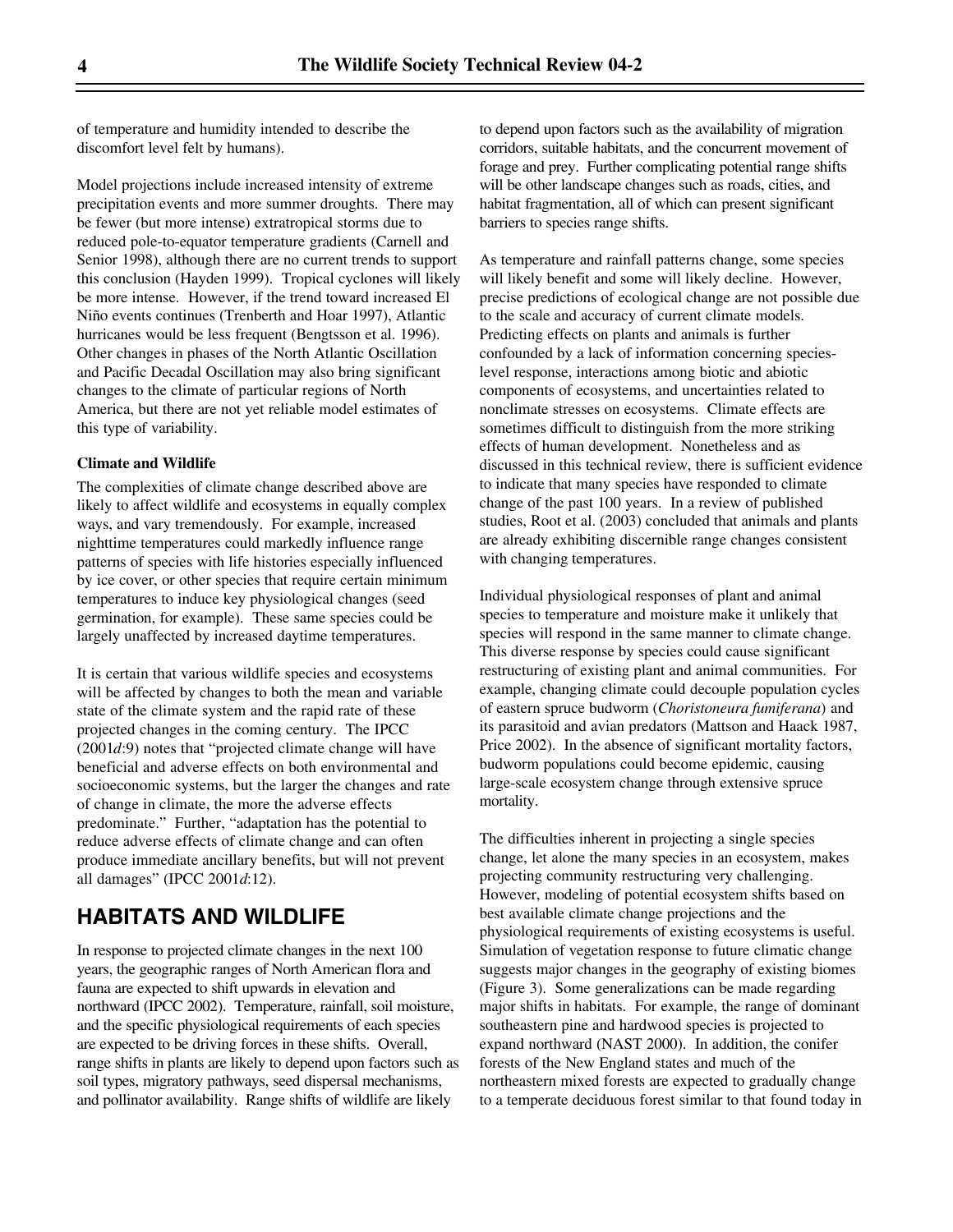

**Figure 1. Possible changes in temperatures in North America during the next 100 years. Each of the two different but widely used future scenarios** is derived from the results of nine different climate models (modified and reprinted with permission from IPCC 2001*c*).

southeastern Pennsylvania and northern Virginia. Some forest species such as sugar maple (*Acer saccharum*) are projected to disappear entirely from the United States over the next century (NAST 2000). North American biogeography models consistently project that the northern edge of the boreal forest in Canada and Alaska could advance into the present tundra region (Parson 2001).

Some of the most well understood mechanisms and effects

of climate change on habitats and wildlife species are described below. Our intent in describing both known and possible influences of climate change on habitat and wildlife is not to provide specific management information, but instead to reveal the extreme complexities involved in climate change and the many different mechanisms by which climate change could influence habitats and wildlife. The fact that species are and will continue to be affected by climate change is evident.



**Figure 2. Possible changes in precipitation in North America during the next 100 years. Each of the two different but widely used future scenarios** is derived from the results of nine different climate models (modified and reprinted with permission from IPCC 2001*c*).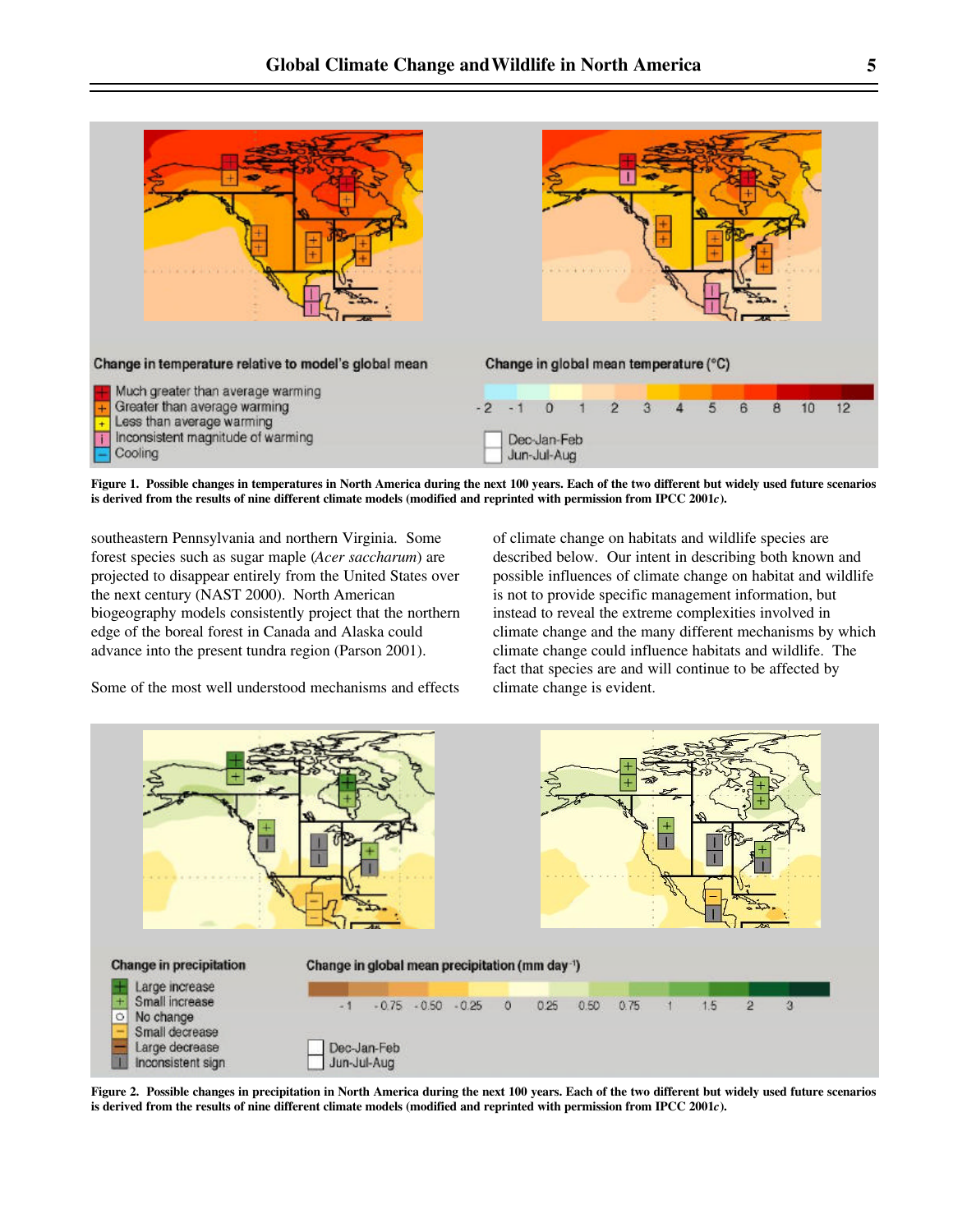#### **Changes in Primary Productivity**

Current climate change is complex because it includes simultaneous increases in atmospheric  $CO<sub>2</sub>$  and temperature (IPCC 2001*b*, Beier 2004). These two factors are directly involved in regulating biological and chemical processes at scales ranging from the individual to the ecosystem. Atmospheric  $CO<sub>2</sub>$  enrichment tends to have a fertilizing effect on agricultural plants by enhancing photosynthesis and water use efficiency (Acock et al. 1985, Nijs et al. 1988, Allen et al. 1989, Rabbinge et al. 1993, IPCC 1996). Growth in woody species is also stimulated by increases in  $CO<sub>2</sub>$ , but there is a wide range of responses among deciduous and coniferous species (Eamus and Jarvis 1989, Nance 1995). Virtually all plants have a threshold at which

further  $CO_2$  enrichment will not continue to increase photosynthesis due to other limiting factors. Despite the potential benefits of  $CO<sub>2</sub>$  enrichment, limited soil nutrients and water may offset potential gains in productivity (Lockwood 1999). Temperature, plant pests, air pollution, and light availability can also constrain the potential enhancement of growth by elevated  $CO_2$  (Nance 1995).

Differences in carbon-fixation pathways may explain some differences in species response to  $CO<sub>2</sub>$  enrichment. In general, plants that use the  $C_3$  photosynthetic pathway (most trees and shrubs and some grasses and sedges) may be enhanced by atmospheric  $CO_2$  enrichment more than those with C<sub>4</sub> systems (many tallgrass prairie species) (Drake



**Figure 3. Simulations of vegetation response by 2070–2099 to different climate change models (U.S. Forest Service 2004).**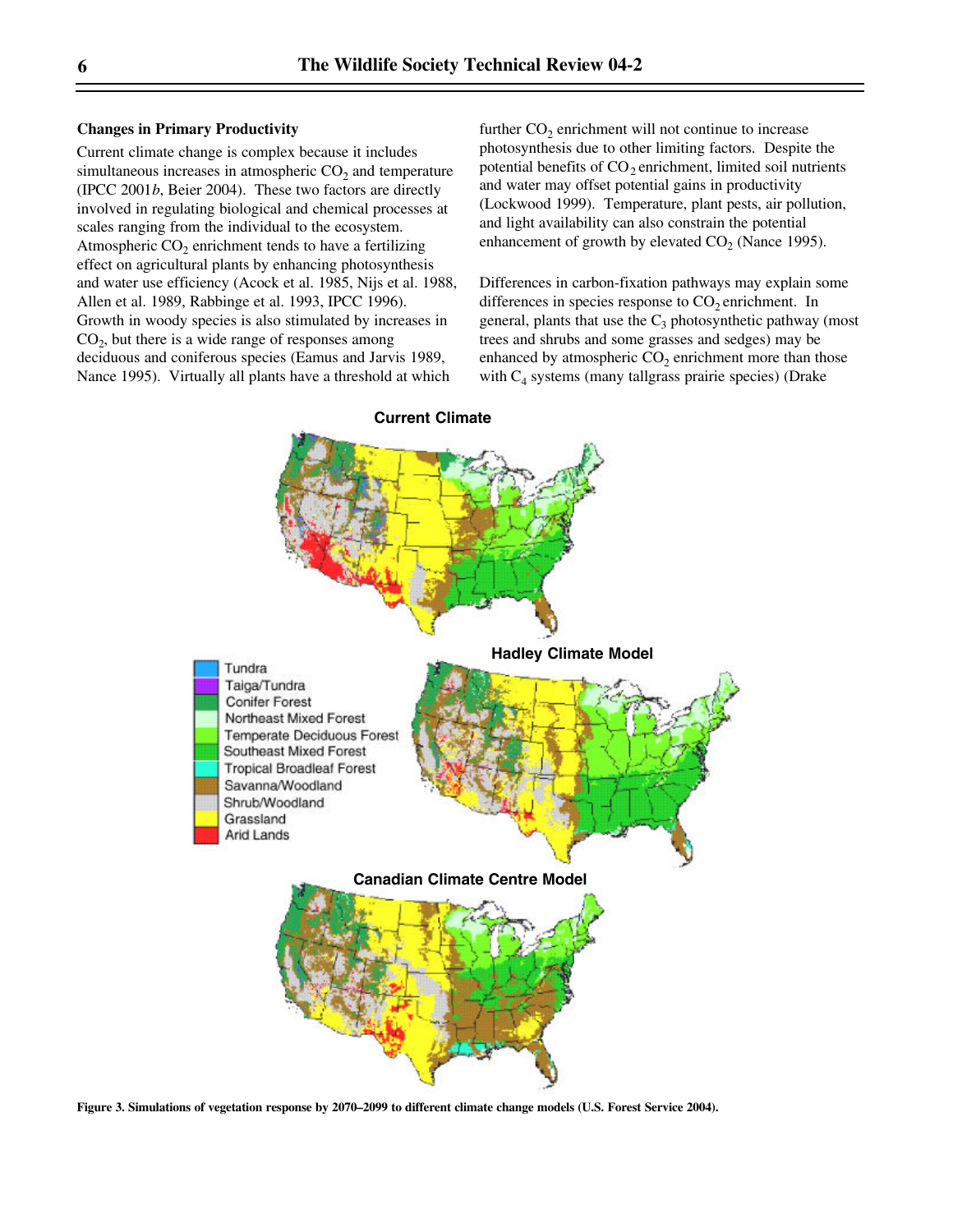1992, Drake et al. 1996, IPCC 1996, Marsh 1999). Southwestern semidesert rangeland, dominated by  $C_4$ grasses, may benefit less from elevated  $CO<sub>2</sub>$  than cooler semidesert rangeland of the Great Plains, dominated by  $C_3$ grasses and  $C_4$  shrubs (IPCC 1996).

Coastal herbivores such as muskrat (*Ondatra zibethicus*) and nutria (*Myocastor coypus,* an invasive exotic species) that preferentially forage upon  $C_3$  sedges may be favored more than wildlife species that depend upon  $C_4$  marsh grasses. This example demonstrates the potential for differential photosynthetic responses to elevated  $CO<sub>2</sub>$  among plant species to alter plant community productivity and structure and subsequently relationships among species at higher trophic levels.

Net photosynthesis also usually increases with rising temperature up to a threshold temperature level at which it begins to decline rapidly (Kramer and Koslowski 1979). For this reason, most ecosystem climate models suggest a general increase in ecosystem productivity in North America in areas where rainfall is not expected to decline. However, species assemblages and plant-community dynamics will likely change.

Both of the primary models used to project climate changes in North America (NAST 2001) suggest minimum temperatures will increase significantly in all major regions over the next 100 years. Increased temperatures would expand the growing season across North America, most significantly at higher latitudes where growing-season length is an important limiting factor. Twentieth-century warming increased the average number of growing degree-days by 20% in Alaska (Weller et al. 1999). The cumulative effects of increasing growing-season temperature, decreasing days below freezing, and increased atmospheric  $CO<sub>2</sub>$  will likely have a positive effect on net primary productivity and the accumulation of carbon in many plant communities. Increased aboveground biomass increases the potential for wildfires, which can lead to rapid restructuring of ecosystems (VEMAP 1995, NAST 2000).

#### **Changes in Plant Chemical and Nutrient Composition**

Atmospheric  $CO<sub>2</sub>$  levels influence plant physiology and nutrient content in complex ways (Nowak et al. 2004). Several studies have shown protein content of grains such as wheat and rice decreased as  $CO<sub>2</sub>$  levels increased (IPCC) 2001*a*), and native herbaceous species consistently had reduced leaf-N content under elevated  $CO<sub>2</sub>$  compared to woody species (Nowak et al. 2004). Carbon:nitrogen ratios could increase in many grasses (Gregory et al. 1999). However, elevated  $CO<sub>2</sub>$  has been shown to enhance nitrogen uptake in some temperate grassland species (Jones and Jongen 1996, Coughenour and Chen 1997).

The implications for wildlife of these and other changes in plant composition are poorly understood. A large increase in water-soluble carbohydrates of grass species grown under elevated  $CO<sub>2</sub>$  levels could lead to faster digestion in ruminants, whereas declines in nitrogen content would reduce the protein value of forage (IPCC 2001*a*).

#### **Changes in Seasonality**

Changes in climate can influence the timing and length of seasons, which in turn can have a direct effect on plants and animals. Root and Schneider (2002) summarize evidence from 45 studies that indicate significant changes in the timing of life-cycle events for a wide range of plant and animal species in response to 20th-century climate warming. These changes included trees coming into leaf sooner, grasses and forbs flowering earlier, the abundance of many insects peaking earlier, and some birds and butterflies migrating earlier. Most (80%) of the changes appeared to be linked with species' physiological tolerances.

Differences in responses of species to seasonality can lead to an uncoupling of the migration of birds, for example, with the availability of essential food sources such as invertebrates and plant seeds (Visser et al. 1998). Hellmann (2002) found links between the timing of emergence of bay checkerspot butterfly (*Euphydryas editha bayensis*) larvae and the growth and abundance of two larval host plants (*Plantago erecta* and *Castilleja* spp.). If seasonality changes cause closely interacting species to become out of phase, essential ecological processes such as pollination, seed dispersal, and insect control (by birds) can be disrupted (Price 2002).

#### **Sea Level Rise**

Accelerated sea level rise is regarded as one of the most costly and certain consequences of increasing global temperature. Average global sea level rose 10–25 cm during the past 100 years, and is projected to increase 2- to 4-fold in the next 100 years. The midrange estimate of sea level rise by 2100 is 48 cm (IPCC 2001*a*). If sea level rises at the high end of the projected range, thousands of square miles of U.S. coastal land could be inundated. New coastlines further inland may eventually create wildlife habitats if roads, buildings, levees, seawalls, and bulkheads do not impede landward migration of wetlands, barrier shorelines, and wildlife species associated with them.

As seas rise, impacts on coastal landforms could be exacerbated if tropical storm severity increases, as indicated by some climate models (Knutson et al. 1999, Timmerman et al. 1999). Even if storms do not increase in severity, storm surge effects could intensify as sea levels rise and natural coastal defenses deteriorate. Coastal islands could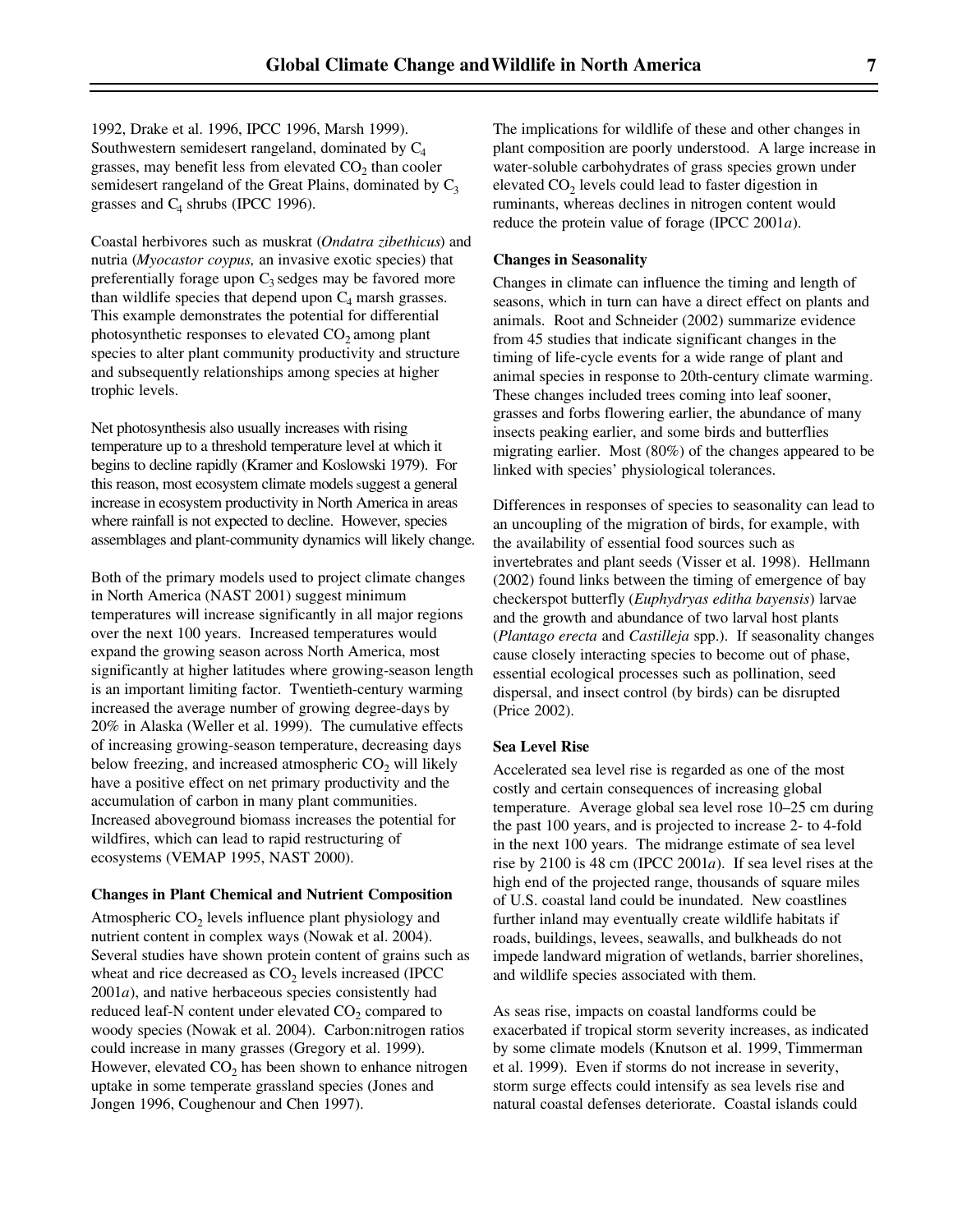tend to "roll over" toward the mainland if human activities and changes in storm patterns do not affect this natural landward migration (Burkett 2002, Scavia et al. 2002).

Sea level rise could increase tidal flushing in estuaries and storm surge over coastal landforms. Increased storm surge and mean tide levels could alter disturbance regimes in shallow coastal waters, thereby influencing the composition and productivity of seagrasses and benthic fauna that are vulnerable to changes in sedimentation patterns, current velocity, and turbidity. Both average and peak salinity levels could increase in estuaries and adjacent habitats, thereby altering the zonation of vegetation and other biota. Some wildlife species could be displaced inland or disappear entirely if their low-lying coastal wetlands are rapidly inundated. Sea level rise could also flood many critical mudflats used by migrating shorebirds.

Submergence of coastal marshes is expected to be most severe along the U.S. Gulf and Atlantic coasts. Some coastal marshes and mangrove systems along these coasts are presently accumulating sufficient mineral and/or organic sediment at rates that will likely compensate for predicted increases in the rate of sea level rise. In southern Louisiana, however, approximately 1 million acres of coastal marsh have been converted to open water since 1940 (Burkett et al. 2001). Natural subsidence and a variety of human activities (drainage projects, dredge and fill, groundwater withdrawals, and levee construction on the Mississippi River) have contributed to these losses.

#### **Snow, Permafrost, and Sea Ice Decline**

Historical trends and projections of declining snow cover during this century portend many changes in boreal and alpine ecosystems. For example, duration and depth of snow cover are key variables determining the hydrology of alpine wetlands. If air temperatures increase at projected rates, alpine snow cover will likely recede 100–400 m upslope in some alpine regions during the next century (IPCC 1996). Unless precipitation increases, alpine wetlands could disappear. Even small amounts of warming may eliminate some wetland plant and animal species in alpine regions because there is little opportunity to disperse among these isolated habitats (Burkett and Kusler 2000).

As permafrost thaws in alpine areas and Arctic regions, changes in groundwater mobility and increased slumping and flooding may occur, converting forests to grasslands and bogs (Parson 2001). Very little documentation of the effects of permafrost thawing on habitats and wildlife has been published (Vitt et al. 1994), and there is much uncertainty about the fate of present ecosystems that rest on permafrost. In Siberia, where large-scale thawing of ground ice has

already occurred, the landscape has been altered through mudslides and formation of flat-bottomed valleys and melt ponds (IPCC 1996).

In addition to the effects of sea level rise, ice-bonded coasts are susceptible to increased erosion and shoreline retreat due to declining sea ice cover (which increases open-water fetch and wave energy) and declining frozen ground (permafrost) at the shoreline. Rapid coastal erosion is already occurring along the Canadian coast of the Beaufort Sea (Dallimore et al. 1996) and Alaska (Parson 2001). Changes in energy regimes and stability of Canadian and Alaskan coastal habitats will likely affect coastal shorebirds and marine mammals.

Arctic sea ice thickness decreased 1–2 m (about 40%) at the end of the melt season during the past few decades (Rothrock et al. 1999) and further large-scale reductions in sea ice thickness and extent are projected (Parson 2001). Loss of sea ice will likely directly affect marine mammals and seabirds dependent upon ice shelves and floes as platforms for reproduction, pupping, nesting, and migration (Boesch et al. 2000). Walrus (*Odobenus rosmarus*), polar bears (*Ursus maritimus*), ringed seals (*Phoca hispida*), and bearded seals (*Erignathus barbatus*) are considered particularly vulnerable to loss of sea ice.

#### **Increased Invasive Species, Pests, and Pathogens**

Effects of climate change on invasive species, pests, and pathogens are expected to be important determinants of future ecosystem structure and productivity. For example, the exotic and invasive Chinese tallow (*Triadica sebifera* [*Sapium sebiferum*]), a freeze-intolerant nonnative tree species, increased 30-fold in southeastern Texas in 14 years (1981–1995), often outcompeting native species (Harcombe et al. 1998). As freeze-free zones shift northward, expansion of Chinese tallow is expected to continue.

Interactions and changes in forest dynamics due to disease and insects are very likely in areas where warming is greater. Concomitant with rapid Arctic warming from 1992 through 1996, a sustained outbreak of spruce bark beetles (*Ips typographus*) caused over 2.3 million acres of tree mortality in Alaska. This was the largest loss by spruce bark beetles ever recorded in North America (Werner 1996). Defoliating insects are also affecting boreal forest habitats. Outbreaks of spruce budworm, fir coneworm (*Dioryctria abietivorella*), and arch sawfly (*Pikonema alaskensis*) increased over the past decade, affecting approximately 800,000 acres in Alaska (Holsten and Burnside 1997). However, insect outbreaks and ecological effects are inconsistent across the Arctic ecosystem. Some bird species may benefit from increases in insect forage, but descriptive studies are lacking.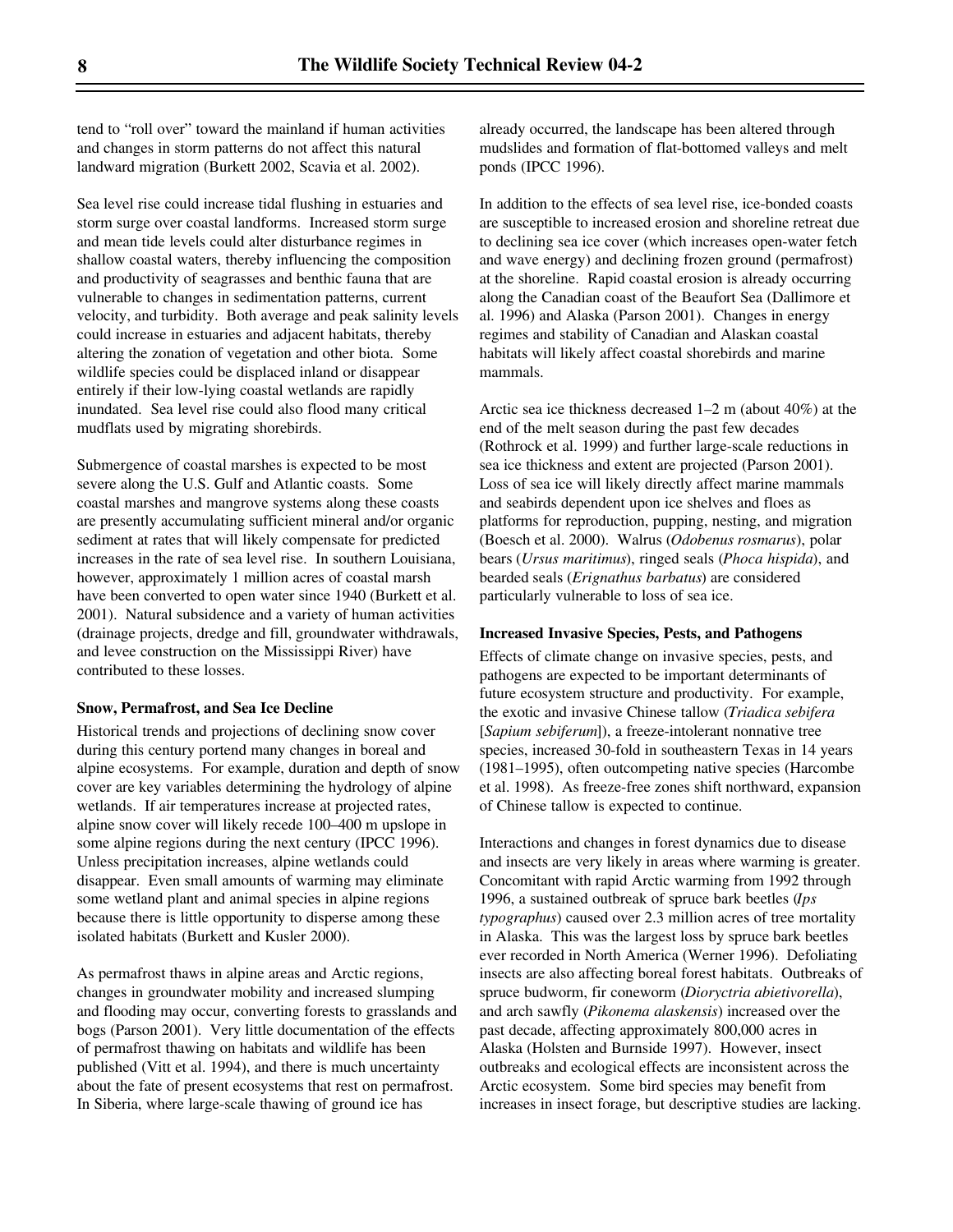Warming could also influence the southern pine beetle (*Dendroctonus frontalis*). Warmer winter air temperatures are likely to increase overwintering southern pine beetle larval survival rate, and warmer annual air temperatures could allow beetles to produce more generations per year (McNulty et al. 1998). Both of these factors could increase southern pine beetle populations. Although moderate drought stress can increase pine resin production thereby reducing beetle colonization success rates, severe drought stress reduces resin production and therefore increases susceptibility of trees to beetle infestation. Data are insufficient to predict how these factors will affect future beetle populations in southern pine forests (McNulty et al. 1998).

Similarly, pathogens are also expected to respond to climate change. Warming and increased moisture in mid-latitudes could provide ready environs for tropical and subtropical diseases to move northward. Although not linked directly to climate change, the rapid expansion of West Nile Virus in North America demonstrates the potential for various diseases to spread when environmental conditions suit a disease's particular life-history requirements and physiological tolerances.

#### **Wildlife Impacts by Taxonomic Group**

In addition to investigating potential effects of climate change on habitats and individual species, it is instructive to examine potential impacts on major vertebrate groups, which are discussed below.

#### Amphibians

The range and abundance of amphibians are closely tied to environmental variables affecting development, reproduction, and survival (Cooke 1972, Osborne 1989, Pancharatna and Patil 1997, Donnelly and Crump 1998). Chorusing behavior, an indication of breeding activities, appears to be triggered by rain and temperature conditions in some frogs (Busby and Brecheisen 1997). The activity of some North American toads near the northern limit of their ranges is also positively correlated with temperature (Bider and Morrison 1981). Movement of salamanders during the breeding season in Florida was found to be positively correlated with precipitation and minimum air temperature (Palis 1997). The importance of moisture is indicated by rapid responses of amphibians to availability of temporary ponds and adjustments in development rates that vary with the risk of pond desiccation (Griffiths 1997). In one study, the date of spring calling for frogs and toads occurred earlier over time and was positively correlated with spring temperature (Sparks and Carey 1995). Based on these and other studies, amphibian populations and distributions are likely to change significantly as air and water temperatures change (Elmberg 1991). Species inhabiting high-altitude

areas would be at particular risk (Hamilton 1995, Pounds et al. 1999).

As amphibians respond to changing climates, ecosystem dynamics are also likely to change. For example, changes in thermal environments can alter the outcome of predator–prey interactions (Manjarrez 1996, Moore and Townsend 1998). Reductions in larval-period length, which occur because of increased growth rates in warmer waters (Ryan 1941), may reduce the risk of predation for young amphibians (Martof 1956, Wilbur and Collins 1973, Smith-Gill and Berven 1979). However, larvae in warmer habitats often metamorphose at smaller sizes (Werner 1986, Smith 1987). Smaller adult body size may lead to reduced mating success for males (Berven 1981) or reduced fecundity for females (Berven 1982).

#### Reptiles

Because they are poikilothermic, it is not surprising that physiology of reptiles is temperature sensitive. Painted turtles (*Chrysemys picta*) grow larger in warmer years. During warm sets of years turtles reach sexual maturity faster (Frazer et al. 1993). However, a warmed climate may also be a threat. Hibernating painted turtle hatchlings are normally protected from the killing effects of rapid ambient temperature changes by overwintering in snow-covered burrows. Temperature increases can lead to a lack of snow cover, resulting in dead hatchlings (Breitenback et al. 1984).

Reptile ranges are often correlated with temperature (Nix 1986, Owen and Dixon 1989, Yom Tov and Werner 1996), suggesting that ranges may shift with temperature change. Additionally, temperature changes may influence the range of operative temperatures for lizard species, possibly altering thermoregulation behavior patterns (Dunham 1993, Christian et al. 1996). Using an individual-based physiological model, Dunham (1993) predicts that, for one lizard species in Texas, a 2oC warming could lead to a reduction from current patterns of 2.5–5.25 active hours a day to less than 2–4.1 active hours per day. This reduction in active time could lead to reduced ability to obtain food or mates. Further modeling suggests that, with a  $2^{\circ}$ C warming, female lizards would have a 16%–22% reduction in age-specific fecundity, possibly leading to extinction of the study populations (Dunham and Overall 1994).

Physiological effects of temperature can occur while reptiles are still within their eggs. Female leopard geckos (*Eublepharis macularius*) produced from eggs incubated at higher temperatures were possibly sterile, and during reproduction they tended to behave more like males (Gutzke and Crews 1988). Increases in temperature might also alter sex ratios in some reptiles.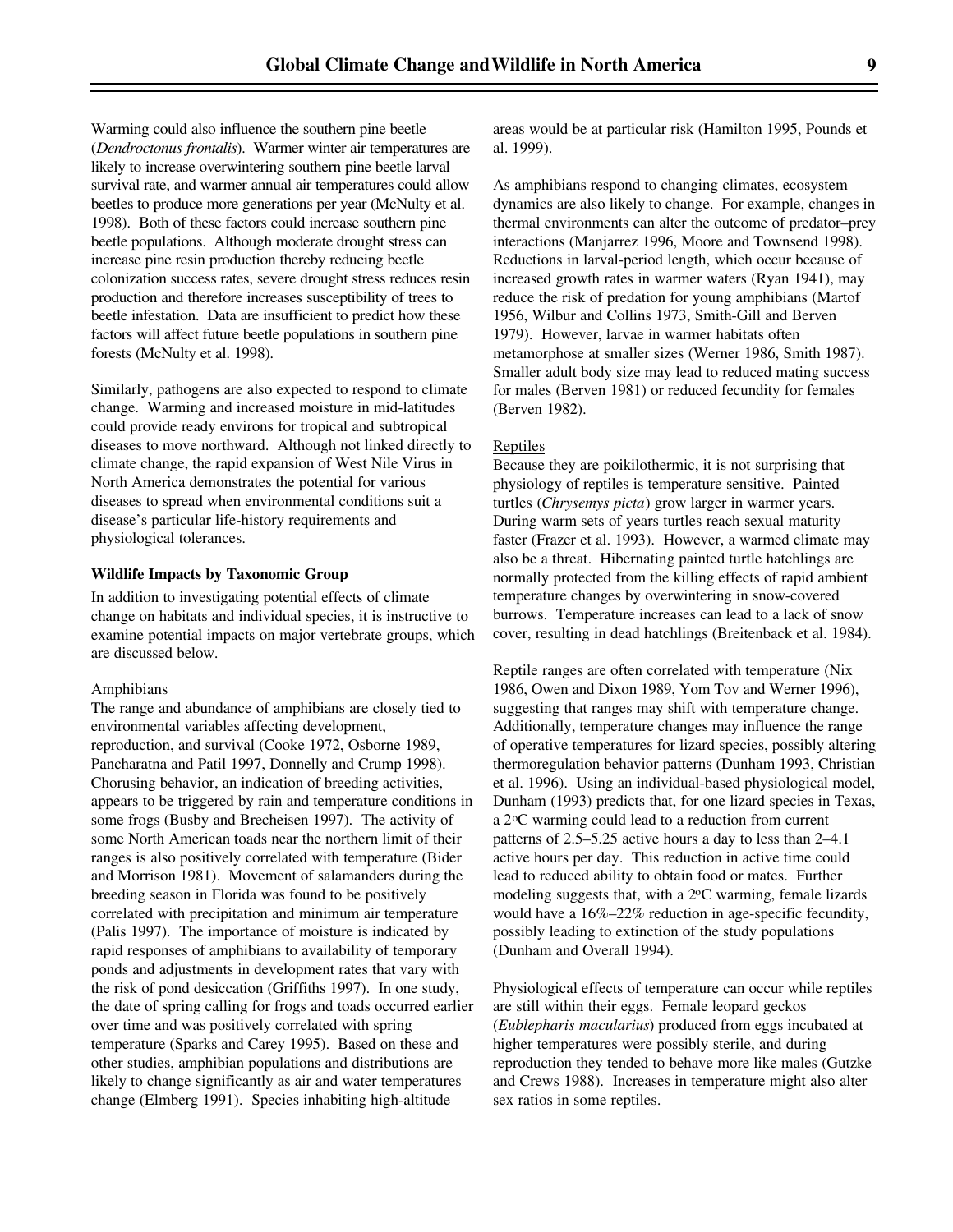#### **Birds**

The overall ranges of many bird species are now thought to be as much influenced directly by climate as by availability of particular habitats. For example, the spring range of barnacle geese (*Branta leucopsis*) expanded north along the Norwegian coast, correlated with a significant increase in the number of April and May days with temperatures above 6oC (Prop et al. 1998). Similarly, the average latitude of occurrence for many North American wood warblers (Parulidae) shifted significantly farther north in the past 24 years (Price and Root 2001). The migration route of sooty shearwaters (*Puffinus griseus*) shifted toward cooler northwestern areas of the Pacific, apparently in response to changing sea surface temperatures (Spear and Ainley 1999).

Studies have shown the influence of climate on both migration timing and reproduction of birds. For example, some spring migrants in the U.S. now have earlier arrival dates (Ball 1983, Price and Root 2001) and breeding times (Brown et al. 1999, Dunn and Winkler 1999). Schiegg et al. (2002) followed the parentage of individual red-cockaded woodpeckers (*Picoides borealis*) in a long-term study. They found inbred females were not laying their eggs any earlier and thus their time of breeding is apparently not associated with the warming trend. However, females that are not inbred do track ambient temperature and are laying eggs earlier than they did previously. Thus, there are implications for possible interactions between climate change and the response of threatened and endangered species with a small gene pool.

Climate change may cause a mismatch in the timing of breeding between birds and their prey. For example, one European study (Visser et al. 1998) found that the seasonal development of plants and some animals occurred earlier over a 23-year period whereas breeding timing of the birds did not. This decoupling could lead to eggs hatching when food supplies may be low in abundance (Visser et al. 1998).

#### Mammals

Mammals are able to inhabit colder habitats than reptiles and amphibians because of their homeothermic capabilities. Nevertheless change in the ranges and abundances of mammals in response to climate change have been documented. In central Canada a warming-associated poleward shift in the tree line seems to be causing northern extensions of the porcupine's (*Erethizon dorsatum*) range (Payette 1987). Climate-linked fluctuations in abundances have been noted for musk oxen (*Ovibos moschatus*) in Greenland (Forchhammer and Boertmann 1993) and for various other mammals in North America (Arditi 1979, Brown et al. 1997).

The implication of possible climate-induced poleward range shifts for arctic and subarctic mammals is interesting. The Arctic Ocean is an obstacle to northerly range extensions for 25 species of Canadian mammals (Kerr and Packer 1998). The collared lemming (*Dicrostonyx groenlandicus*), a keystone species in arctic ecosystems, could lose at least 60% of its available habitat if its range shifts northward with climate warming (Kerr and Packer 1998). Either these species will adapt to warmer climates or their ranges will shift northward toward the Arctic Ocean.

In addition to potential range shifts, climate change may affect the growth and size of mammals. The body weights of wood rats (*Neotoma* spp.) were observed to decline as temperatures increased over an 8-year period (Smith et al. 1998). Body size has potential implications for reproductive success. In Scotland, juvenile red deer (*Cervus elaphus*) grew faster in warm springs, leading to increased adult body size, which was positively correlated with adult reproductive success (Albon et al. 1987, Albon and Clutton-Brock 1988).

## **CASE STUDIES**

The following case studies illustrate the complexity and potential effects of climate change, yet also demonstrate the uncertainty. The amphibian case study is illustrative in that this class is so sensitive to moisture conditions. Unique among these case studies, the potential effects of climate change are complicated by degradation of the ozone layer by chlorofluorocarbons, which has significantly increased the exposure of living organisms to the destructive effects of ultraviolet radiation, to which amphibians are particularly vulnerable.

The close association of waterfowl with wetlands, including shallow seasonal wetlands, suggests their susceptibility to changes in precipitation and temperature, both of which affect water conditions. The waterfowl case study reveals the complexity of climate change as potential effects vary by species and even within species depending upon geographic location.

The annual migration of Neotropical migrant birds exposes them to climate change in both their wintering and breeding habitats, as well as in migration corridors. The Neotropical migrants case study reveals that the breeding range of many species is closely tied to climatic conditions, suggesting significant breeding range shifts are likely as climate continues to change.

The caribou case study demonstrates the strong relationship between caribou life history and local climatic conditions. The study is particularly revealing in that climate change has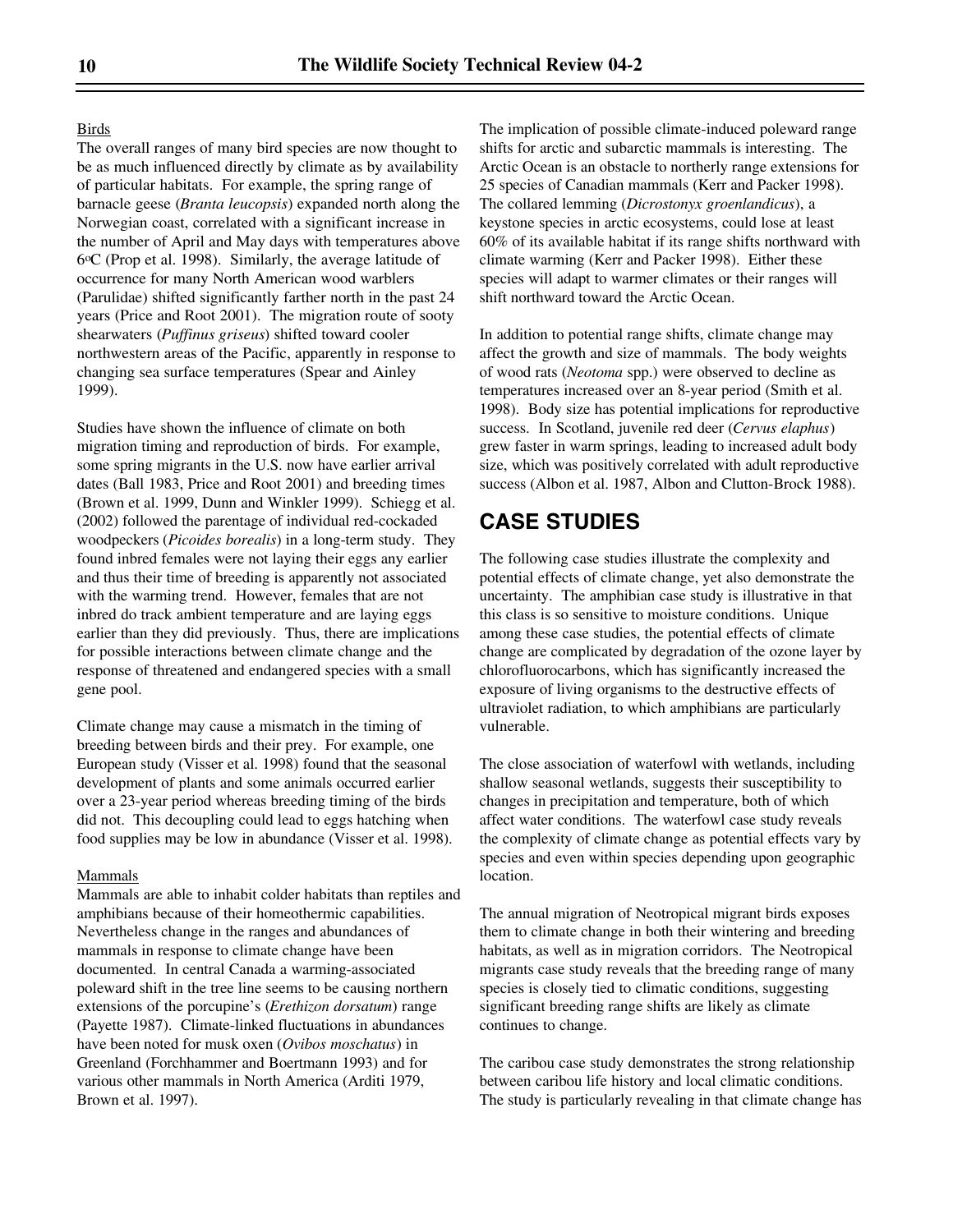already increased temperatures in some high-latitude areas where temperature increases are expected to be the greatest. Also, the future effects of climate change may be easier to assess for caribou than for other species because of the relative lack of other disturbance factors in their annual and seasonal ranges.

#### **Case Study—Amphibians**

Amphibians, like other organisms, have survived numerous environmental changes over millions of years. Yet recently amphibian populations have been declining throughout the world (Alford and Richards 1999, Houlahan et al. 2000), prompting consideration of global environmental change as the primary cause. Studies, such as those by Pounds et al. (1999) and Kiesecker et al. (2001), strongly suggest complex global processes affect local populations and may contribute to amphibian declines. These global processes likely include regional climate change and increased ultraviolet radiation from ozone depletion caused by chlorofluorocarbon emissions (Cockell and Blaustein 2001; Reaser and Blaustein, in press). The permeable, relatively unprotected skin of amphibians makes them particularly vulnerable to cell-damaging ultraviolet radiation, airborne pollutants, and changes in moisture conditions (influenced by both precipitation and temperature).

Gibbs and Breisch (2001) showed that daily temperatures increased near Ithaca, New York, during the last century, and several species of anurans shifted their breeding patterns accordingly. Specifically, four species of anurans vocalized 10–13 days earlier, two were unchanged, and none called later (from 1990 to 1999, compared with calling dates between 1900 and 1912).

Blaustein et al. (2001) reported considerable variation in environmental variability and the onset of breeding in anurans. At one site in Oregon, there was a nonsignificant trend for western toads (*Bufo boreas*) to breed increasingly earlier that was associated with increasing temperature. However, at four other sites neither western toads nor Cascades frogs (*Rana cascadae*) showed statistically significant positive trends toward earlier breeding. At three out of four of these sites, breeding earlier was associated with warmer temperatures. The spring peeper (*Pseudacris crucifer*) in Michigan did not show a statistically significant trend toward breeding earlier, but did exhibit a significant positive relationship between breeding timing and temperature. Fowler's toads (*Bufo fowleri*) in eastern Canada showed neither a trend for breeding earlier nor a positive relationship between breeding timing and temperature.

A recent study in the tropics (Pounds et al. 1999) also illustrates complex interrelationships among environmental changes and amphibian population declines. The study found changes in water availability associated with changes in large-scale climate processes, such as the El Niño–Southern Oscillation, may significantly affect amphibians (and other vertebrates) in the Monte Verde cloud forest of Costa Rica. Pounds et al. (1999) showed dry periods associated with global warming correlated with amphibian declines. In Costa Rica and potentially other high-altitude tropical sites, climate change appears to have caused a decrease in mist precipitation received in the forest due to increased altitude of cloud banks.

The potential direct and indirect effects of climate change present challenges for conservation of declining amphibian populations (Carey and Alexander 2003), especially given amphibian sensitivity to other environmental factors. Although worldwide production of chlorofluorocarbons has declined, there will be a significant time lag before ozone depletion is reversed. Local factors (e.g., habitat loss and toxic pollutants) associated with amphibian declines must be assessed to effectively maintain local populations as effects of climate change likely increase in the coming century. It will be important for biologists to minimize these other stressors to reduce effects of climate change.

#### **Case Study—Waterfowl**

North America's wetlands support a rich abundance and diversity of waterfowl and other wildlife that have many important economic, ecological, recreational, and aesthetic values. But changes in wetland ecosystems may profoundly affect future waterfowl populations and other wetlanddependent species.

Demands of our growing human population have led to the loss of >50% of wetlands in the conterminous United States (Dahl 1990). Dahl (2000) reported continued net losses of wetlands and open water habitats at nearly 60,000 acres per year. Similar losses, though less well documented, have occurred in Canada and Mexico. Models project that further loss of prairie wetlands, the most important ecosystem for breeding ducks, could lead to significant redistributions and possibly reductions in prairie waterfowl breeding populations (Bethke and Nudds 1995, Sorenson et al. 1998). The ephemeral nature of many wetlands makes them and associated wildlife particular susceptible to climate change. However, potential climate change impacts to ecosystems important to waterfowl are extremely variable, and depend upon locality.

#### Regional Effects

*Prairie Potholes.* The Prairie Pothole Region is a 780,000 km2 arc of glaciated lands stretching from northern Iowa to central Alberta. This landscape of grasslands, croplands,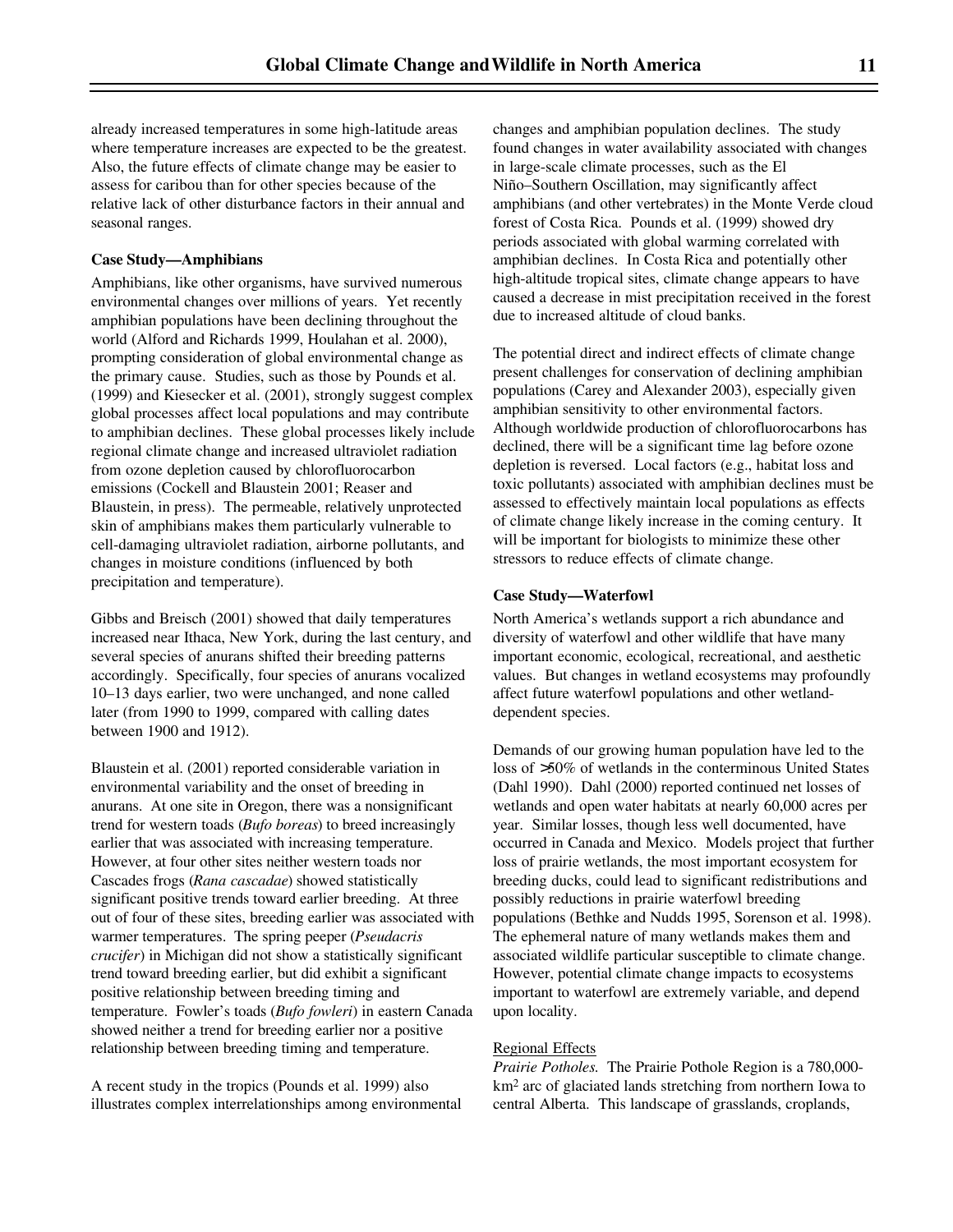aspen forest, and wetlands supports more breeding ducks than any other geographic region in North America (Batt et al. 1989). Dabbling ducks (mallard [*Anas platyrhynchos*], northern pintail [*Anas acuta*], northern shoveler [*Anas clypeata*], gadwall [*Anas strepera*], blue-winged teal [*Anas discors*]), pochards (canvasback [*Aythya valisineria*], redhead [*Aythya americana*], lesser scaup [*Aythya affinis*]), and the ruddy duck (*Oxyura jamaicensis*) are the most common breeding species in this region. Two primary factors have affected the dynamics of these waterfowl populations. First, annual variations in precipitation (e.g., Stoudt 1971, 1982; Johnson and Grier 1988) dramatically affected wetland conditions which, in turn, affected breeding propensity and reproductive rates of ducks (Sorenson et al. 1998). Second, extensive loss of perennial nesting cover and altered predator communities resulted in a long-term decline in nesting success (Beauchamp et al. 1996).

All global climate change models for this region predict substantial warming under a doubling of atmospheric  $CO<sub>2</sub>$ , but precipitation changes for this region are less certain (slight decreases to slight increases). Mean annual and March–May temperatures have increased in this region over the past 50 years (L. G. Sorenson, R. Goldberg, T. L. Root, and M. G. Anderson, unpublished data). Because of temperature-sensitive evapotranspiration, however, nearly all future scenarios predict decreases in soil moisture, which is highly correlated with the abundance of small wetlands (Clair et al. 1998, Sorenson et al. 1998). Expected accompanying ecological changes include fewer wetlands on average; shorter hydroperiods for nonpermanent wetlands; greater annual variability in surface water; and changes to water depth, salinity, temperature, macrophytes, and aquatic food webs (Poiani and Johnson 1991, Larsen 1995, Poiani et al. 1995, Clair et al. 1998). For many waterfowl species, decreased wetland abundance or shortened hydroperiods have been linked to decreased reproductive effort, reduced clutch sizes, lower renesting propensity, lower nesting success, lower brood survival, and reduced recruitment probability for the subsequent year (Dzus and Clark 1998, Anderson et al. 2001).

Sorenson et al. (1998) used model projections of future drought conditions in the Prairie Pothole Region to project trends in wetland and duck abundance during the 21st century. Most scenarios and models projected significant declines in wetlands (no change to –91%), and thus declines in the abundance of breeding ducks  $(-9\% \text{ to } -69\%)$  in this region by the 2080s.

Because upland nesting ducks are strongly affected by human land-use practices, future changes in agriculture brought about by climate change may have an important influence on waterfowl populations. For instance, if drying of southwestern portions of the region favors conversion of annual cropland to grassland, ducks could benefit in occasional wet years when the normally dry prairies attract breeding ducks. Milder winters may enhance survival of fall-seeded crops (e.g., winter wheat and fall rye) that provide more attractive and secure nesting cover than spring-seeded crops (Duebbert and Kantrud 1987). Conversely, warmer and wetter conditions in eastern parts of the region could favor expansion of corn, soybeans, and other row crops largely incompatible with waterfowl nesting.

*Arctic Coastal Plain.* Several species of geese and sea ducks, tundra swans (*Cygnus columbianus*), and a few species of dabbling ducks breed across the Arctic Coastal Plain. Relative sea level rise during this century will likely be minimal in important goose breeding areas like the Hudson Bay Lowlands because of continuing rebound of the land surface from past glaciation (Shaw et al. 1998). In other areas, such as northern river deltas or the Beaufort Sea, loss of lowland breeding habitat is probable. Milder springs may enhance average reproductive success in some colonial breeding geese (Boyd and Diamond 1994, Alisauskas 2002), leading to further degradation of northern pastures already degraded from overabundant geese (Batt 1996, 1998).

*Western Boreal Forest.* Scoters (*Melanitta* spp.), scaup, American wigeon (*Anas americana*), green-winged teal (*Anas crecca*), mallard, and many other waterbirds breed throughout the Western Boreal Forest. This region is second only to the Prairie Pothole Region in importance to breeding ducks, supporting on average 14 million waterfowl (U.S. Fish and Wildlife Service 2002).

The Western Boreal Forest has warmed by some 2–2.5oC during the past century, making it one of the fastestchanging climates in North America (Saporta et al. 1998), and further temperature changes are expected (Anderson et al. 1998, NAST 2000). Concurrently, human development in the area is rapidly increasing. Oil and gas development, forestry, and mining are cumulatively impacting the forest ecosystem, especially in northern Alberta (Schmiegelow and Mönkkönen 2002, Stelfox and Farr 2002). In the southern areas of this region where mineral soils rather than rock underlies the forest, lands are being cleared and drained for small-grain and oilseed production (Hobson et al. 2002).

As the Western Boreal Forest has been affected by human development, scaup and scoter populations have declined markedly since the late 1980s (Austin et al. 2000, Sea Duck Joint Venture Management Board 2000, Afton and Anderson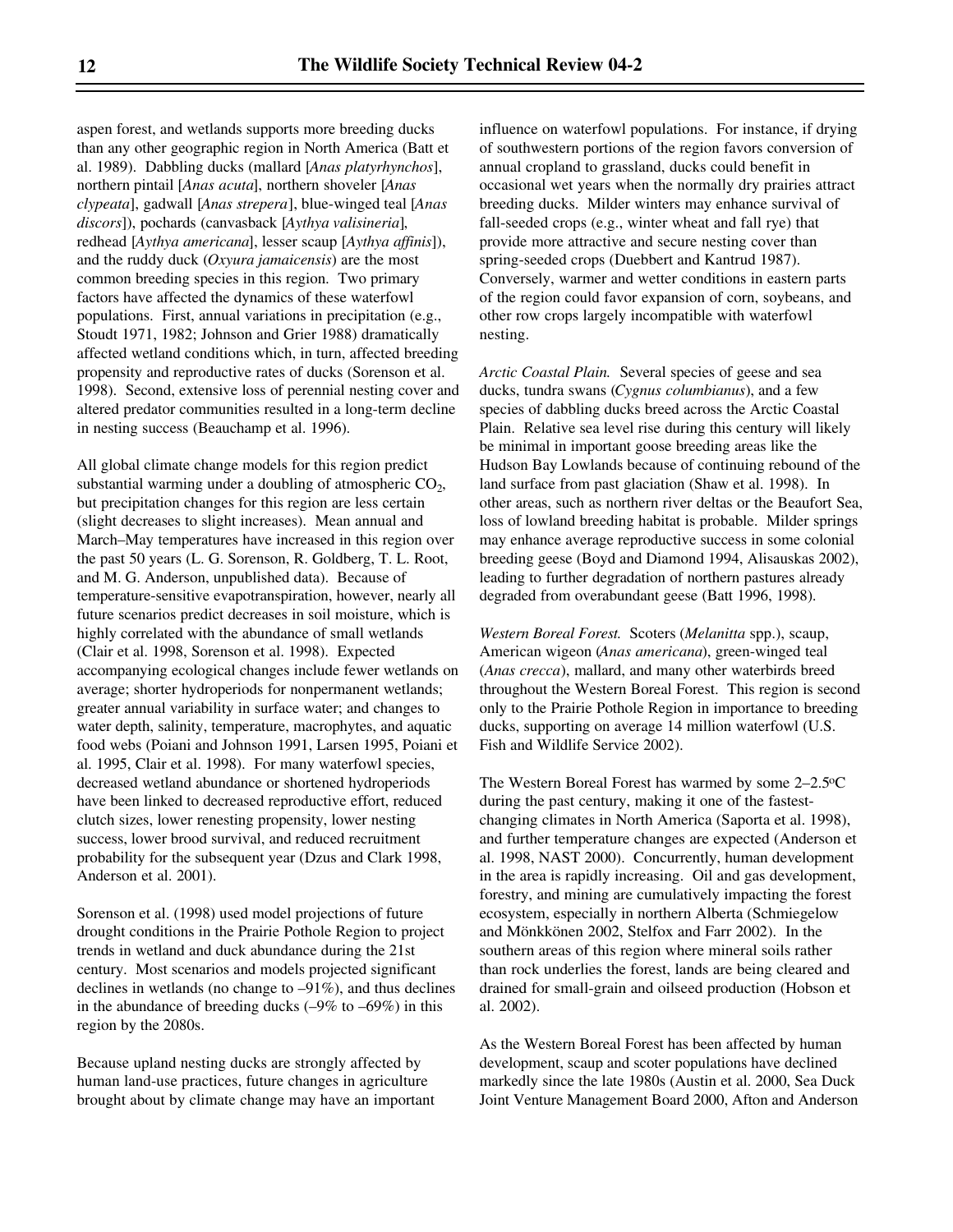2001). Unfortunately the ecology of boreal wetlands and breeding ducks is poorly understood, which has hampered assessing the effects of changes in the area, including climate change and variability, and their potential links to declining scaup and scoter populations. Estimation of vital rates such as nest success and female survival, studies of food web relationships, and research on the ecology of these birds outside the breeding season are all required to test working hypotheses about their continuous decline.

*Great Lakes–St. Lawrence Basin.* The Great Lakes–St. Lawrence Basin region comprises an area of more than 1 million km2 (Mortsch et al. 2000). Coastal marshes and associated wetlands provide important staging, breeding, and wintering habitat for waterfowl. Most climate model simulations project reduced runoff and lower lake levels later this century (Lofgren et al. 2000, Mortsch et al. 2000, Kling et al. 2003), although one model predicts a very small increase in water levels (Sousounis and Bisanz 2000).

Loss of coastal wetlands around the Great Lakes has already been extensive (Bookhout et al. 1989), and reduced water availability could threaten remnant coastal marshes by reducing the extent and/or duration of flooding, or by adversely affecting water quality (Fuller et al. 1995, Price and Root 2000). Wetlands most at risk are those which would be impeded from adapting to new water levels by artificial structures or geomorphic conditions (Mortsch 1998). As water levels drop, however, there may be new opportunities for wetland conservation.

*Mississippi Alluvial Valley.* The Mississippi Alluvial Valley is the single most important wintering area for midcontinent mallards. Wintering wood ducks (*Aix sponsa*), gadwall, green-winged teal, Canada geese, and lesser snow geese (*Chen caerulescens caerulescens*) rely on the lower valley (Bellrose 1980), while the upper basin provides important habitat for other dabbling ducks, pochards, and tundra swans (Havera 1999).

Aquatic ecosystems in this area have already been greatly modified or destroyed. Once abundant bottomland hardwood forests have declined by 80% due to logging and conversion to agriculture. Rivers have been channeled, contained within levees, or otherwise managed (Reinecke et al. 1989). Natural winter flooding in the valley, which benefits mallard body condition and winter survival, has been greatly reduced. How climate will change in the valley and interact with other factors affecting waterfowl is difficult to assess because of inconsistent projections among various models. However, the frequency and severity of storm events may be important in determining future frequency and extent of flooding in the watershed.

*Gulf Coast.* Gulf Coast wetlands of Louisiana and Texas are one of the two most important wintering areas for North American waterfowl (Chabreck et al. 1989, Hobaugh et al. 1989, Stutzenbaker and Weller 1989), especially for redhead and pintail ducks. Approximately 40% of the United States' coastal wetlands are in Louisiana and were created by seasonal flooding of the Mississippi River. During the last century, however, dam and levee construction and channelization have altered channel flow, causing little sediment to settle out where it can build new marshes (Boesch et al. 1994). The Texas coastal prairies recently supported a large area of rice agriculture that provided winter habitat for geese and ducks, but rice farming there is declining, resulting in greater demand on shrinking coastal marsh.

Louisiana alone has lost nearly 8 million acres of wetlands (Dahl 1990). Land subsidence from natural sediment dewatering and compaction, accompanied by subsurface fluid withdrawals in some areas (Boesch et al. 2000) has flooded marshes and made them more vulnerable to storms. Global sea level rise of 10–20 cm during the past century, due mostly to thermal expansion of the oceans and widespread melting of land ice (IPCC 2001*b*), has contributed to this loss. For the coastal U.S., relative sea level rise has been greatest in Louisiana and high in Texas (Titus 1998). As sea level continues to rise due to climate change, loss of Gulf Coast wetlands and their associated values for wintering waterfowl will continue. Restoration of historic wetland–creating hydrology may be the best hope for minimizing negative impacts of global warming on the Gulf Coast.

*Mid-Atlantic Coast.* The Mid-Atlantic Coast historically wintered large numbers of waterfowl, although changes in these estuaries reduced their attractiveness to ducks during the 1900s (Perry and Deller 1996). The trend continues because Chesapeake Bay salt marshes receive insufficient sediment and organic matter to keep pace with current rates of sea level rise (Kearney and Stevenson 1991). Najjar et al. (2000) predict sea level rise of 19 cm by 2030, and 66 cm by 2095 for this region. Sea level rise is likely to further reduce suitable shallow water habitat available for wintering waterfowl (Sorenson 2000).

*California Central Valley.* The Central Valley of California historically supported the greatest concentration of wintering waterfowl on the continent (Heitmeyer et al. 1989). Since the mid-1800s, however, more than 95% of California's wetlands have been destroyed or highly modified (Gilmer et al. 1982).

Some climate models for the Central Valley project dryer conditions, but others project more rain, more rapid runoff,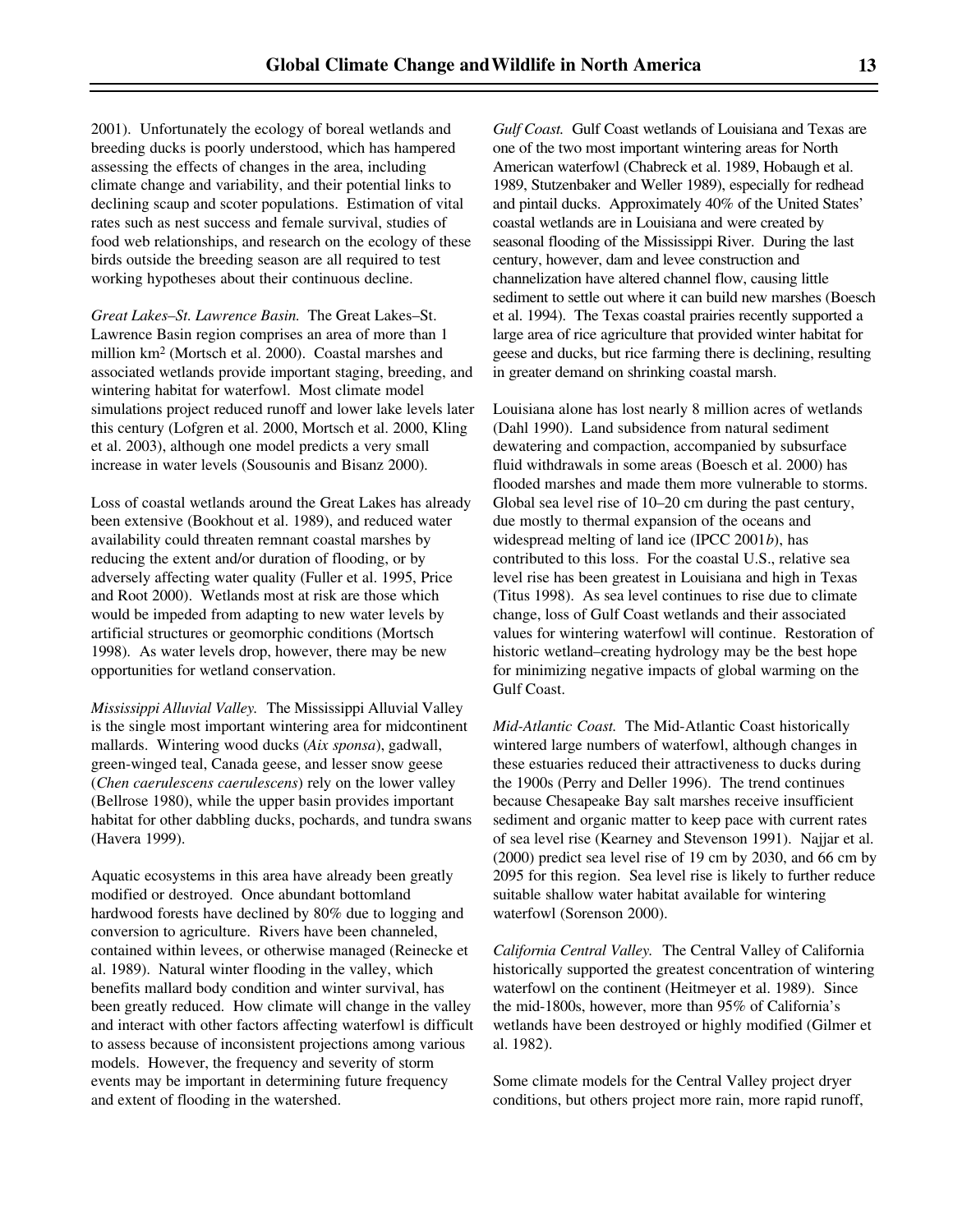and earlier snowmelt that will lead to higher winter flows and reduced summer flows in most California streams (Field et al. 1999, NAST 2000). More winter water could benefit birds in the Central Valley because shallow flooding of additional farmland could increase foraging and resting habitats and disperse birds, thereby lowering the risk of contagious diseases. The value of winter flooding, however, depends on land use. If the extent of rice culture in the Central Valley is reduced in the future (e.g., if irrigation water becomes too costly), winter flooding of agricultural land will be much less beneficial for waterfowl than it is currently.

Most wetlands in the Central Valley depend on humandelivered water at some time during the year. Increasing human populations, coupled with decreased summer stream flows, would intensify competition for water. Any negative impact of changing climate on waterfowl in the Central Valley is likely to occur via changes in availability of water for rice culture or wetland management.

*Pacific Coast.* Sea level rise is expected to have minor impacts on waterfowl habitats along much of the Pacific Coast because of the abrupt topography of the coastline and continuing tectonic movements that counteract sea level rise (Shaw et al. 1998). Exceptions of concern include the major river deltas that provide substantial waterfowl habitat (e.g., Suisun Marsh, Fraser River delta, and Skagit River). Where landform or human development prevent the shoreward movement of coastal wetlands, the threat of loss is greater (Boesch et al. 2000). Protection of remaining shoreline lowlands from further development should be a high priority in regions such as the lower mainland of British Columbia.

Changes in seasonal flow patterns of major rivers could affect salinity patterns in estuaries such as San Francisco Bay (Field et al. 1999). Concomitant changes in aquatic food webs are likely, although difficult to predict (Boesch et al. 2000). Because diving duck habitats are generally more limited along the Pacific Coast than the Atlantic Coast, deterioration of habitat quality for these species anywhere in the Pacific Flyway is a concern.

#### Demographic Considerations

Understanding effects of climate change on waterfowl is complicated by continent-wide migrations wherein climate change will likely vary considerably across a species' range. The influences of climate change could vary dramatically between breeding and wintering areas. How vital rates (e.g., mortality, recruitment, etc.) affect populations, coupled with knowledge of species' distributions and ecosystem vulnerability to climate change, should allow better

assessments of the types of species which might be especially vulnerable to changing climate.

Variation in population growth rate for midcontinent mallards is primarily affected by variation in nest success and other breeding-season vital rates (Hoekman et al. 2002). In the study by Hoekman et al. (2002), the combined effects of nest success, duckling survival, female summer survival, and renesting intensity accounted for more than 81% of the variation in population growth rate. Although the relative importance of nonbreeding survival could increase if something were to change drastically on wintering areas, it appears that midcontinent mallards are likely to be most sensitive to climate change on their breeding grounds. Thus, for mallards, projections of decreased habitat suitability in the Prairie Pothole Region (Larson 1995, Sorenson et al. 1998) should be of greatest concern.

Similar to mallards, 71% of the variation in population growth rate of lesser scaup has been associated with variation in breeding ground vital rates (J. Rotella, Montana State University, personal communication). It follows that lesser scaup, already declining in numbers for more than 20 years (Afton and Anderson 2001), may be particularly vulnerable to climate change in its breeding habitats (the Western Boreal Forest and Prairie Pothole Region).

In contrast to mallards and lesser scaup, population growth rates of northern pintails in coastal Alaska (Flint et al. 1998), lesser snow geese (Rockwell et al. 1996, Cooch et al. 2001), greater snow geese (*Chen caerulescens atlantica*) (Gauthier and Brault 1998), Wrangel Island snow geese (Brault et al. 1994), and emperor geese (*Chen canagica*) (Schmutz et al. 1997) were most sensitive to adult female survival. Canvasback population growth rates were affected by both breeding season vital rates and female survival (Anderson et al. 1997). Little is known, however, about ecological covariates associated with female survival or how these might be affected by changing climate.

#### Minimizing Impacts

Anderson and Sorenson (2001) identified several immediate actions that could help conserve waterfowl and their habitats in the Prairie Pothole Region given the potential impacts of climate change. Some with continent-wide applicability to conserving wetlands include 1) reducing existing anthropogenic stressors on wetlands (e.g., drainage, filling, road impacts) and associated uplands (e.g., overgrazing, intensive tillage); 2) developing contingency plans for large, managed wetlands and wetland complexes (e.g., securing longterm water rights, engineering modifications); and 3) including climate-change scenarios in regional conservation planning at the finest spatial resolution available from climate models.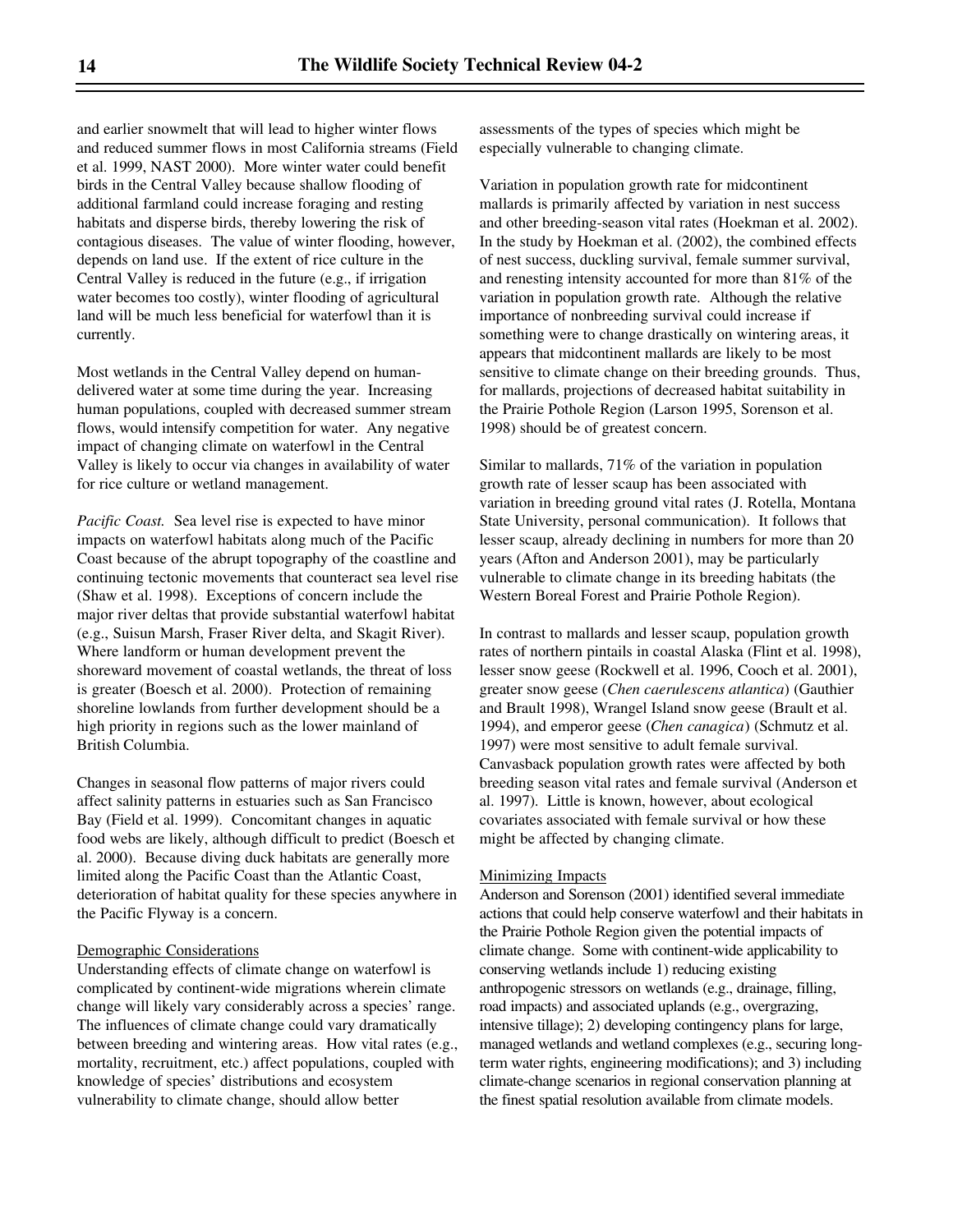#### **Case Study—Neotropical Migrants**

The implications of global climate change for migratory birds are quite different from those of most other vertebrates. Unlike most amphibians, reptiles, and mammals (with the notable exception of bats), Neotropical migrant birds are adept at traveling long distances. Thus, in terms of mobility, Neotropical migrants appear pre-adapted to shifting range distributions as climates change. But Neotropical migrants pose an additional conservation challenge. Rather than being able to focus on conserving relatively small areas, habitat ranging from breeding areas in the United States and Canada all the way south along migration routes to wintering area in Mexico, Central America, and portions of South America must be conserved.

Neotropical migrant species are often assumed to be primarily associated with specific habitats—for example, Kirtland's warbler (*Dendroica kirtlandii*) breeding in jack pines (*Pinus banksiana*) and golden-cheeked warblers (*Dendroica chrysoparia*) in Ashe junipers (*Juniperus ashei*). However, other Neotropical migrants may be found in a particular habitat throughout their breeding ranges but not in apparently equivalent habitat north or south of their current distributions (Price and Root 2001). Some species may be found in different habitats across their breeding ranges. While habitat selection, food availability, and competition may all play a role in influencing local distribution of a given bird species, climatic conditions are correlated with breeding ranges of many Neotropical migrants (Price 1995, in press; Price and Root 2001).

Projections of potential changes in the breeding ranges of Neotropical migrants caused by climate change can be made by coupling models of the associations between bird distribution and climate, with predictive models of climate change. Price and Root (2001) suggest climate change–induced range shifts will greatly influence the species composition of breeding Neotropical migrants in various regions. Gross changes depict the loss of Neotropical migrant species currently found in areas whereas net changes also take into account species moving into an area from outside of the region (Table 2). For example, the Great Lakes Region could have a potential gross loss of 53% of the Neotropical migrant species. These losses might be partially offset by other Neotropical migrant species colonizing from outside the region, so the net change might approach 29% fewer species than currently found there. Different climate models may yield somewhat different results, although it is clear Neotropical migrant breeding ranges could change markedly as climates change.

How quickly a species' breeding range shifts is unknown, but seems largely dependent on whether a given species'

**Table 2. Possible changes in percentages of breeding Neotropical migrant species in the next 100 years (Price and Root 2001).**

|                        | Possible change $(\%)$ |            |
|------------------------|------------------------|------------|
|                        | Gross                  | <b>Net</b> |
| California             | $-29$                  | -6         |
| Eastern Midwest        | $-57$                  | $-30$      |
| <b>Great Lakes</b>     | $-53$                  | $-29$      |
| Great Plains—Central   | -44                    | $-8$       |
| Great Plains—Northern  | $-44$                  | $-10$      |
| Great Plains—Southern  | $-32$                  | $-14$      |
| Mid-Atlantic           | $-45$                  | $-23$      |
| New England            | $-44$                  | $-15$      |
| Pacific Northwest      | $-32$                  | $-16$      |
| <b>Rocky Mountains</b> | $-39$                  | $-10$      |
| Southeast              | $-37$                  | $-22$      |
| Southwest              | $-29$                  |            |

distributional limits are most closely linked with climate or other factors such as vegetation. Range shifts should also be affected by the rate of climate change itself, although there could be a significant lag period if climate changes faster than a species can adjust. One study concluded that the average latitude of occurrence of some Neotropical migrants has already shifted significantly northward in the last 20 years by an average distance of almost 100 km (J. Price, unpublished data). In another study, arrival dates of 20 species of migratory birds were 21 days earlier in 1994 than in 1965 (Price and Root 2000).

Birds have critical functions in natural ecosystems, including seed dispersal, nutrient cycling, natural pest control, pollination, and more. But identifying appropriate conservation actions for Neotropical migrants will be very challenging as climates change. Further complicating the picture are habitat loss, pollution, and invasive species. Monitoring and research will be important, especially because of the likely synergism of several stressors acting together. Conservation measures must be considered throughout a species' range, necessitating international cooperation due to the long migrations of Neotropical migrant birds.

#### **Case Study—Caribou**

Barren-ground caribou (*Rangifer tarandus granti*) that calve in the North American Arctic currently consist of 3–4 million animals in 13 herds and are extremely important to the subsistence and cultural identity of indigenous peoples. These herds migrate long distances between fall–winter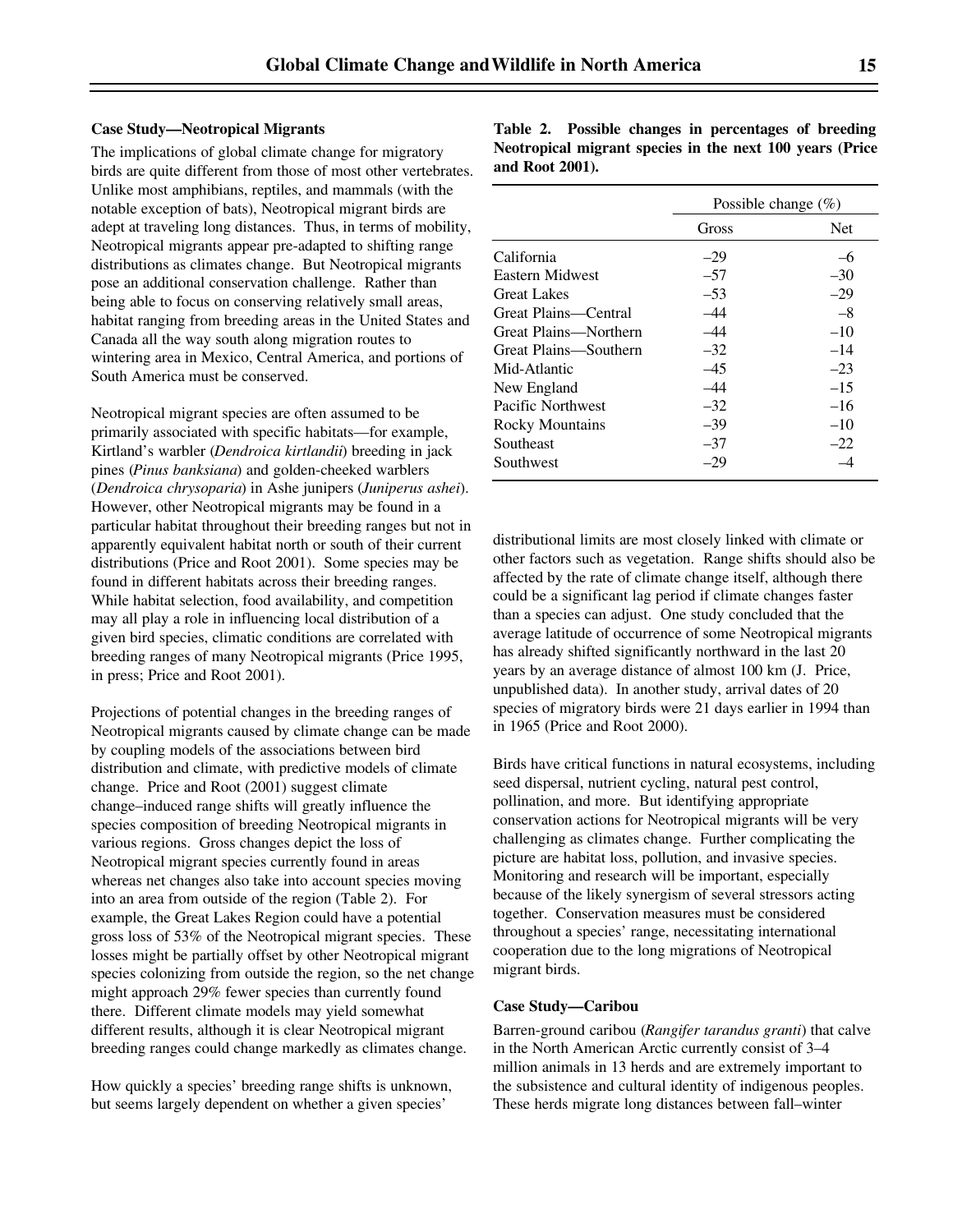ranges in taiga and their traditional calving grounds above tree line near the Arctic coast. Across the range of these migrating caribou herds there is substantial heterogeneity in the direction and degree of regional climate change. Western herds have been exposed to a warming climate while the climate has been cooling in the range of eastern herds (Serreze et al. 2000).

The internationally migratory Porcupine caribou herd is the most studied of the North American herds. The herd's annual range encompasses 300,000 km2 (larger than the state of Nevada) along the northern Alaska–Yukon Territory border and the average adult female travels about 4400 km annually (Fancy et al. 1989). Even within this one herd, the large area used and near-continual movement exposes caribou to numerous ecosystems that may be differentially affected by climate change.

Caribou arrive on Arctic coastal calving areas in late May, give birth to calves during the first week of June when snow is typically melting, increase their daily movements as calves mature and insects become abundant, then depart the calving ground by early July for dispersed fall ranges. Winter storms typically restrict caribou to winter ranges in southern mountainous areas until mid-April when they return to the calving grounds.

During calving caribou energy and protein reserves are at a minimum (Chan-McLeod et al. 1999), and females are dependent on the timely emergence of new plant growth to satisfy the near doubling of energy requirements that accompany peak lactation demand in late June (White and Luick 1984, Parker et al. 1990). In winter, access to forage is affected by the distribution, depth, and properties of snow that caribou must excavate to obtain their typical winter diet of lichens (Thompson and McCourt 1981). Climate warming may affect the availability of resources to caribou throughout the year via its influence on the timing of plant emergence and growth in spring and summer and through its influence on snow properties in late fall through late spring. Long-term climate records from summer and winter ranges, remotely sensed estimates of the timing and rate of vegetation green-up on the calving ground, and locations of radio-collared animals have all contributed to an understanding of variable effects of climate warming on summer and winter ranges on the behavior and performance of the herd (Griffith et al. 2002).

Although there has been substantial interannual variability, since the late 1970s summer temperatures have increased by about 1oC while winter temperatures have increased by about 2oC within the range of the Porcupine herd (Houghton et al. 1996). During this recent warming, all four Arctic

calving herds in Alaska have increased in size, but only the Porcupine herd has increased and decreased. The Porcupine herd varied slightly less than 2-fold during the past two decades, ranging from 100,000 to 180,000 animals, while increasing at about 4.5% per year during the 1980s, then declining at about 3.5% per year during the 1990s. Other Arctic calving herds in Alaska increased 5- to 7-fold throughout the past two decades.

The Arctic Oscillation, with a warm positive phase and a cool negative phase, affects climate broadly in the Arctic (Thompson and Wallace 1998, 2001) and is positively correlated with the North Atlantic Oscillation. Population size of the Porcupine caribou herd began an extended decline once the Arctic Oscillation entered a predominantly positive phase in the early 1990s. A similar decline, however, has not been evident for other herds that calve in the Alaskan Arctic and winter much farther west than the Porcupine herd. It is conceivable that regional-scale climate indicators may be more important to the performance of Alaska's western herds.

The historical extent of the calving grounds encompasses about 12% of the annual range, but they are consistently used. The center of annual high-density calving has varied about 350 km east to west and 85 km north to south. Typically, in warmer years with earlier green-up, caribou are more likely to calve farther west and closer to the coast as green-up generally proceeds from southeast to northwest. The Arctic Oscillation has provided some degree of predictability to these annual shifts in calving ground location (Griffith et al. 2002). Specifically, caribou were more likely to calve on the Alaskan, rather than Canadian, portion of the coastal plain in years following positive values of the winter Arctic Oscillation. The mechanism of this lagged relationship may be related to the weak correlation between the winter Arctic Oscillation and the amount of green forage available at calving.

Warming advanced green-up in the northern hemisphere during the past two decades (Myneni et al. 1998, Zhou et al. 2001), and this same trend was evident locally on the calving ground of the Porcupine herd. The relative amount of green plant biomass available to caribou in late June, when energetic demands of lactation are high and well before plant biomass peaks, increased approximately 50% from 1985 to 1999. Notwithstanding the trend, within this period there have been years with substantial variation. For example, aerosols from the eruption of Mount Pinatubo in the Philippines in 1991 reached the Arctic in 1992 (Minnis et al. 1993), causing a late spring, cool summer, and particularly severe winter conditions counter to the overall warming trend.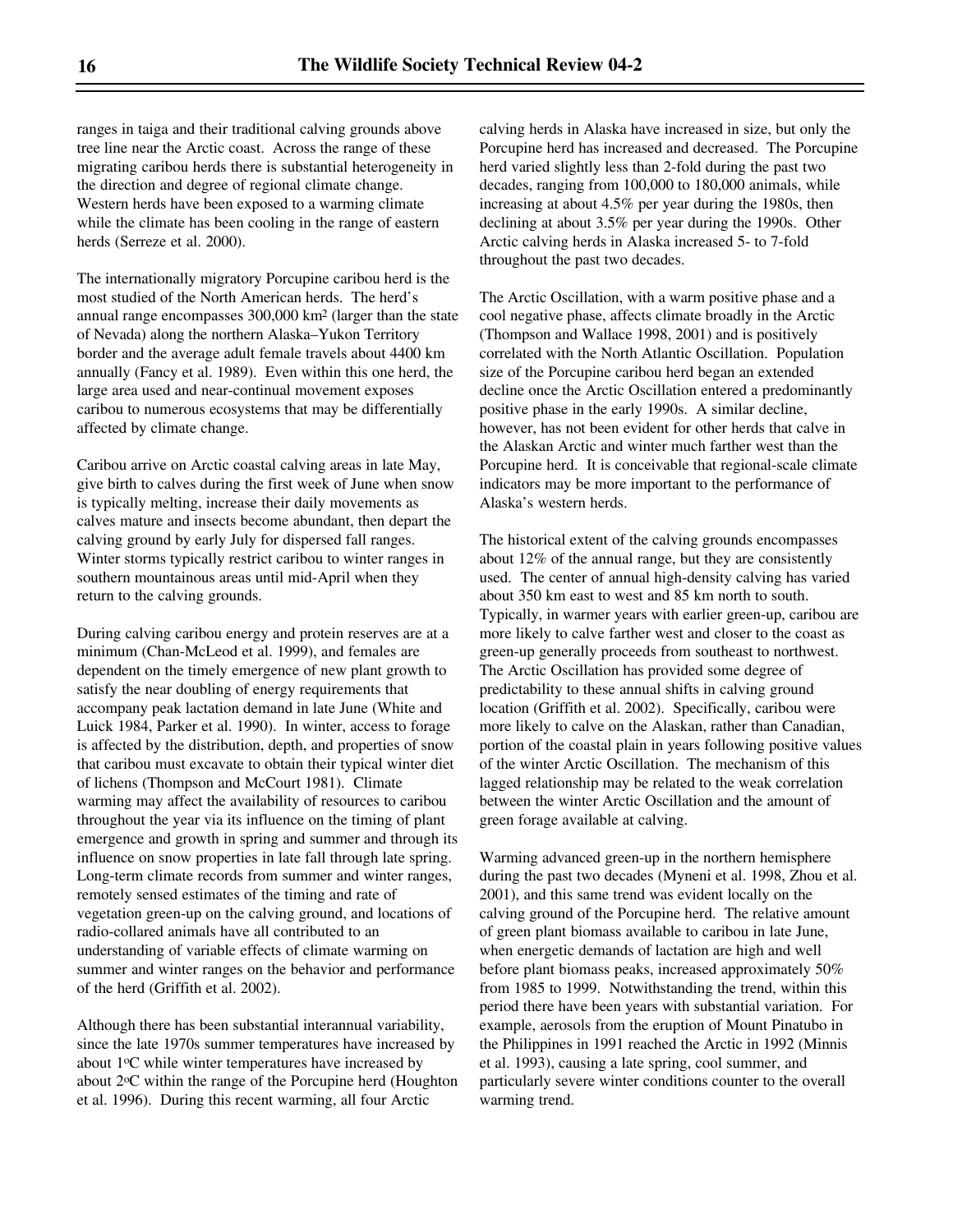Annually, caribou select calving grounds with high rates of green-up. Within annual calving grounds, which are quite variable in location, the highest density of caribou occurs where plant biomass is high (Griffith et al. 2002). This response to the distribution of green biomass causes substantial variation in selection of annual calving grounds. Because predators (wolves [*Canis lupus*], grizzly bears [*Ursus arctos*], and nesting golden eagles [*Aquila chrysaetos*]) are found predominantly in the foothills and mountains rather than on the coastal plain, caribou selection of climate-mediated habitats causes annual variability in predation risk. In years with early green-up, when forage for lactating females is "high," caribou tend to calve on the coastal plain where predation risk may be reduced.

In addition to selection of calving areas in response to climate-driven habitat variability, there is also a response to habitats in terms of calf survival during June. About 85% of the annual variance in June calf survival (1983–2001) was explained by forage availability in late June that increased during this period of warming. At a smaller local scale (i.e., within the annual calving grounds), forage availability in late June remained important, but predation risk also became a significant predictor of calf survival.

Climate effects on habitat influenced the location of annual calving grounds which in turn apparently influenced predation risk. Thus, during the springs and early summers of the 1980s and 1990s, increasingly warmer years yielded more forage during peak lactation demand, shifted calving to the north and west, simultaneously reduced predation risk, and increased calf survival on the calving grounds during June. At the local scale, spring and early summer climate warming positively affected caribou performance.

Even though the warming trend on calving grounds was consistent throughout the 1980s and 1990s, the population began to decline after 1989. Because there was essentially no adult mortality on the calving ground, spring–summer habitat conditions were unlikely to be directly responsible for the population decline. Warmer temperatures may increase harassment of caribou by insects (Nixon 1990), increase caribou energetic demands, and potentially delay fattening prior to the rut and delay, or reduce conception (White et al. 1975, Russell et al. 1993). However, no differences in parturition rates or calf birth weights were evident between the increase and decrease phases of the herd.

Although increased winter storm frequency has been associated with climate warming (Serreze et al. 2000) and the potentially detrimental influence of major icing events on caribou has been noted (Gunn and Skogland 1996), there have been no such events identified for the winter range of the Porcupine herd. Snow extent has generally declined on the winter range (Brown and Braaten 1998), but warmer temperatures influence snow properties in subtle ways. Daily temperature excursions above freezing in spring and fall can create crusty snow conditions that may increase the energetic costs of traveling and foraging and increase the ability of wolves to capture caribou. These mechanisms would be expected to increase winter mortality rates of caribou, and small changes in mortality would be sufficient to initiate a decline in the Porcupine herd.

Increased frequency of daily temperature excursions above freezing, particularly in spring, was observed during the decrease phase as compared to the increase phase of the herd (Griffith et al. 2002). No such change in potential icing frequency was observed on the spring and fall ranges of the other three Alaskan Arctic calving herds during the 1990s. These herds continued to increase while the Porcupine herd declined. Thus, winter warming may have had a negative effect on herd performance that overwhelmed the positive effects of warming on calving grounds.

The effects of climate change on habitats and subsequent habitat use and population responses of caribou are complex and apparently counteracting for this caribou herd. Within Alaska, correlations between climate and herd size were not consistent. Considering the heterogeneity of climate trends across North America, there is very little reason to expect that the same patterns and relative strengths of climate effects identified in the Porcupine herd would be consistent among herds. However, it is clear that climate does contribute to long-term dynamics of Arctic caribou and must be considered for effective management. Potential energy development on the calving grounds, which currently are essentially undisturbed, would further complicate management.

## **RECOMMENDATIONS**

The pervasiveness, magnitude, and complexity of global climate change and variability are so daunting that taking advantage of positive effects and preventing or minimizing negative effects may initially appear futile. Further, given the difficulties of simply predicting the scale of broad climate changes underway and projected for the decades ahead, climate change may seem totally irrelevant in our daily lives or even in our lifetimes. Nothing could be further from the truth.

The adverse effects of climate change on wildlife and their habitats may be minimized or prevented in some cases through management actions initiated now. Likewise,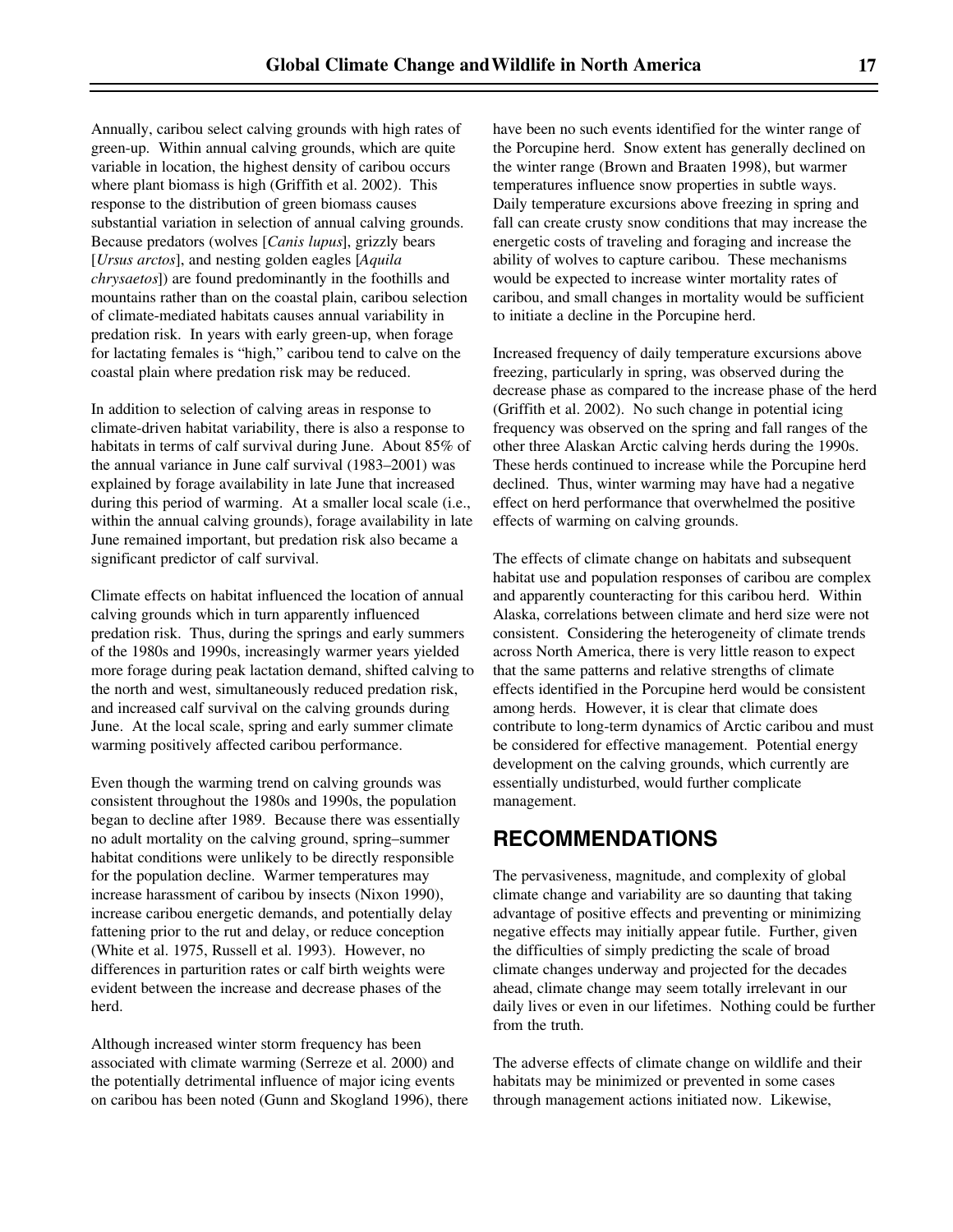positive or desirable effects that occur may be enhanced if anticipated. Herein we present a set of recommendations or actions to assist wildlife biologists in coping with the challenges of global climate change to help ensure a brighter future for wildlife.

To plan and respond effectively, managers must first understand the nature of climatic and ecological changes that are likely to occur in their regions. Numerous adaptations and combinations of approaches should emerge as experienced resource managers gain a better understanding of the changes that are likely to occur to habitats and species. The following 18 recommendations should assist managers in meeting the challenges of climate change when working to conserve our wildlife resources.

#### 1) Recognize global climate change as a factor in wildlife conservation

Adaptation starts with recognition that climate change is occurring. Planners and managers should become better informed about the consequences of climate change and variability on the resources they work with. This technical review provides an introduction of the basics and should act as a springboard for learning more. Although further research is needed, some data on changes in regional climates, biomes, individual species, and potential faunal composition are available.

#### 2) Manage for diverse conditions

Given the uncertainties inherent in projecting the extent and rate of climate change, one management approach is to develop what are known as "no regrets" management strategies. These are sound wildlife management strategies under current conditions, yet remain viable as the climate warms. Restated, the better you can manage under unusual weather conditions today (e.g., drought and flood), the better prepared you may be for future climate change and variability.

#### 3) Do not rely solely on historical weather and species data for future projections without taking into account climate change

Managers must be aware that historical climate, habitat and wildlife conditions are less reliable predictors as climate changes. For example, some migratory birds are returning as much as 3 weeks earlier than previously observed (Root et al. 2003). If bird population surveys continue to be conducted the same week each year based on historic observations, they could be significantly biased. The problem is considerably more complex for surveys such as the national Breeding Bird Survey that survey many avian species, some of which may change migration timing and some of which may not. Similarly, conducting hunting

seasons in the same time period each year may mean that harvest levels are either over- or underachieved if the timing and/or pattern of seasonal movements changes.

#### 4) Expect surprises, including extreme events

Surprises in climate change and the wildlife and habitat responses to it could occur. For example, "100-year" floods may become much more frequent because the precipitation cycle changes. Another surprise may be an insect pest suddenly switching from one generation per year to two generations per year—with increased habitat damage as a result. Flexibility in natural resource budget processes will give managers better capability of dealing with surprises as they occur.

#### 5) Reduce nonclimate stressors on ecosystems

The reduction of stressors caused by human activities may increase the resiliency of habitats and species to the effects of climate change and variability. In essence, this situation is what good management already seeks to accomplish. However, a changing climate amplifies the need for managers to minimize effects these stressors have on wildlife populations.

#### 6) Maintain healthy, connected, genetically diverse populations

Small populations and/or more isolated populations are more prone to local extirpations than larger, more widespread populations. Healthier or more robust species and habitats should be better able to adapt to climate change as an additional stress. Although these are goals managers already strive to accomplish, climate change increases their importance.

In addition to government resource agencies, various entities focusing on conservation of specific taxa must include global climate change in their thinking and planning. For example, these groups should include the North American Bird Conservation Initiative, Partners in Flight, North American Waterfowl Management Plan, Partners in Reptile and Amphibian Conservation, North American Shorebird Plan, and Western Hemisphere Shorebird Reserve Network.

#### 7) Translocate individuals

In some cases, it may be necessary to physically move wildlife from one area to another to maintain species viability. However, translocation is not only expensive but it introduces its own potential problems (e.g., disease transmission) to wildlife management. Introduction of exotic species can have devastating effects on host ecosystems, including the extinction of native fauna (McKnight 1993). The unpredictable consequences of species introductions mean that translocation should be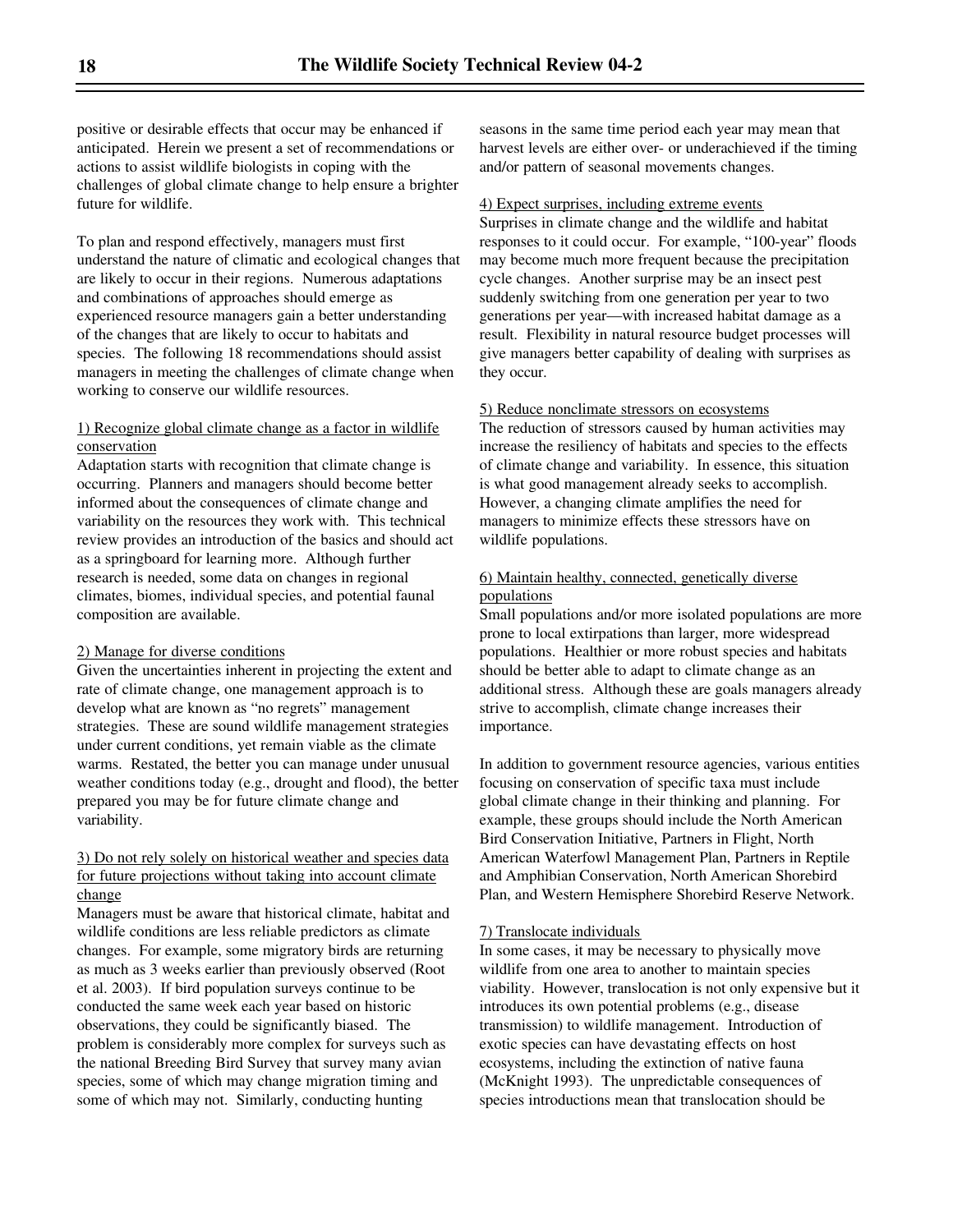severely limited as a conservation strategy to deal with climate change.

8) Protect coastal wetlands and accommodate sea level rise Impacts of sea level rise can be ameliorated with conservation easements and acquisition of inland buffer zones to provide an opportunity for habitats and wildlife to migrate inland. Setback lines for coastal development can be effective at establishing zones for natural coastal migration based on projected sea level rise and subsidence projections that include local land movements. Storm surge should be considered in establishing buffer zones and setback boundaries. In other cases, restoration of natural hydrology could facilitate sediment accretion and building of deltaic coastal wetlands.

#### 9) Reduce the risk of catastrophic fires

Fire is a natural part of many ecosystems; however, climate change could lead to more frequent fires and/or a greater probability of catastrophic fires. For instance, in areas that experience lower precipitation from climate change, reductions in soil moisture can increase drought stress on plants, making them more vulnerable to disease and pest outbreaks, thereby increasing mortality. This factor, in turn, could lead to more frequent fires or a greater probability of catastrophic fires. Managers can use prescribed fires and other techniques to reduce fuel load and the potential for catastrophic fires.

#### 10) Reduce likelihood of catastrophic events affecting populations

Increased intensity of severe weather places wildlife at risk. Although it is not possible to avoid the disturbance itself, it may be possible to minimize the effect of the event. For example, securing water rights to maintain water levels through a drought or having an infrastructure capable of surviving floods should minimize impacts. Maintaining widely dispersed and viable populations of individual species also minimizes the probability that localized catastrophic events will cause significant negative effects. Having multiple, widely spaced populations may offset some of the population losses attributable to widespread events such as hurricanes.

#### 11) Prevent and control invasive species

Rapidly changing climates and habitats may increase opportunities for invasive species to spread because of their adaptability to disturbance. Already a very significant problem (McNight 1993) for native plants and wildlife, invasive species control efforts will be essential, including extensive monitoring and spot control to preclude larger impacts. Existing invasive species in southern regions should be monitored and aggressively controlled to preclude northward movements as climates warm.

#### 12) Adjust yield and harvest models

As fish and wildlife populations respond both directly to climate and indirectly to climate through changes in habitats, their productivity and sustainability may increase or decrease. Drought may require increased harvest to reduce the impact of the species on its habitat. Alternatively, stressed populations may need to be protected from harvest so that the population remains large enough to recover once the stress has been removed. Managers may need to adapt yield and harvest regulations, perhaps well beyond historic parameters, in response to climate variability and change. This could be aided greatly by a better understanding of sources of variation in vital rates, especially for exploited populations, coupled with monitoring programs to detect trends in those vital rates most influential in population change.

#### 13) Account for known climatic oscillations

Short-term periodic weather phenomena, such as El Niño, should be closely monitored and predictable. By understanding effects of periodic oscillations on habitats and wildlife, management options can be fine-tuned. For example, restoration of native plants during the wet phase of oscillations could make the difference between success and failure.

#### 14) Conduct medium- and long-range planning

Climate change and variability should be considerations in all medium- and long-range planning exercises. Plans longer than 10 years should take into account potential climate change and variability as part of the planning process. This planning should also apply to National Environmental Policy Act-mandated Environmental Impact Statements. If climate change and variability are not proactively taken into account, the potential for conservation plans to succeed will likely be much reduced.

15) Select and manage conservation areas appropriately As wildlife and habitats have declined across North America, the establishment of refuges, parks, and reserves has been used as a conservation strategy. However, placement of conservation areas has rarely taken into account potential climate change and variability, even though the problems of climate change and conservation area placement were pointed out in the mid-1980s (Peters and Darling 1985). In highly fragmented habitats, the placement of conservation areas on a north–south axis may enhance movements of habitats and wildlife by in essence providing northward migration corridors. Efforts to conserve habitats for single, or small numbers of species, should be concentrated in northern portions of their range(s), where suitable climate is more likely to be sustained.

Managers of existing conservation areas should consider climate change and variability in developing future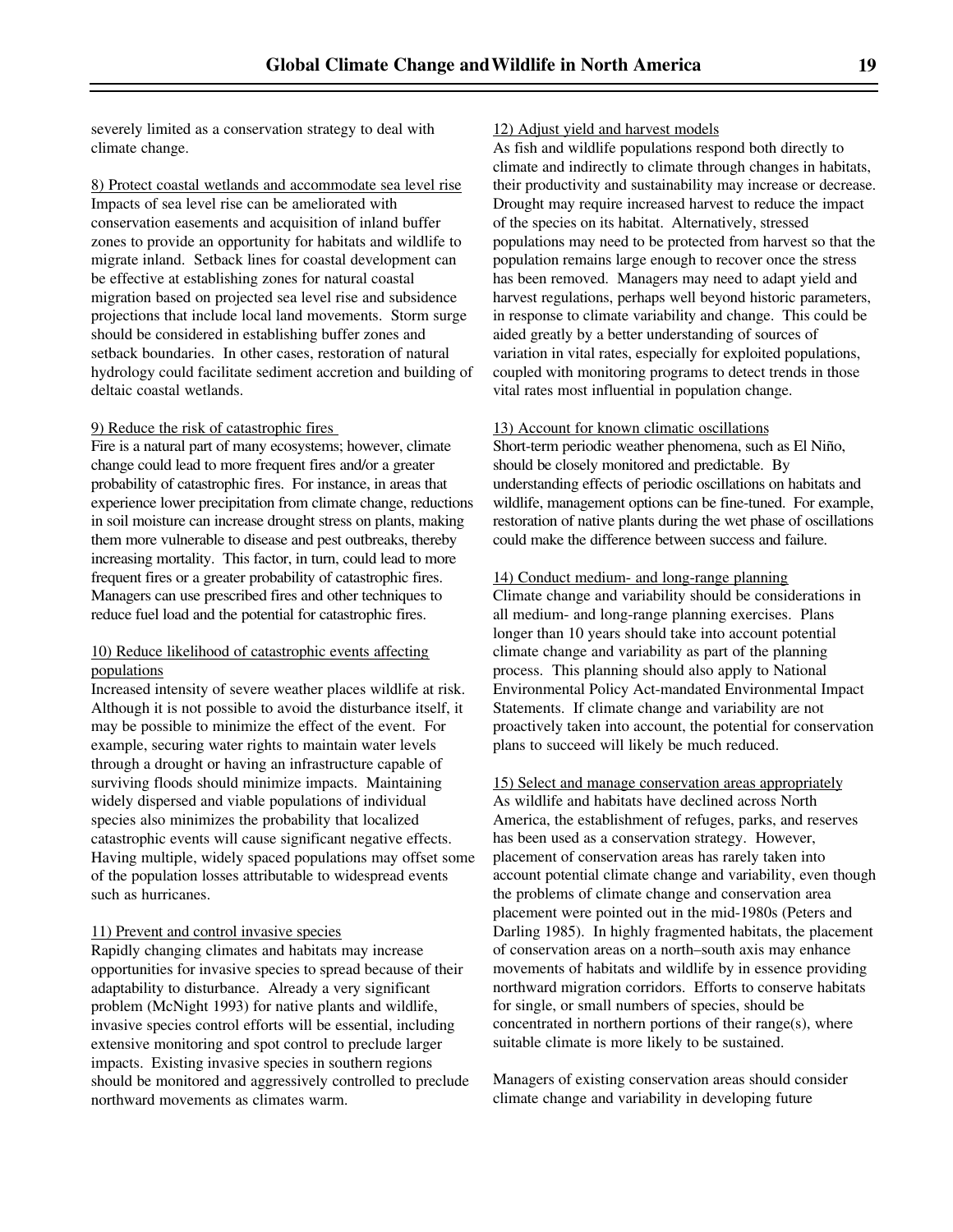management plans (Solomon 1994, Halpin 1997). Specifically, this planning should include assessing the vulnerability of key taxa in the preserve (Herman and Scott 1994) and monitoring potential effects related to climate change (Solomon 1994). Reintroductions of native species should be more likely to succeed in more northerly areas within a species historic range.

#### 16) Ensure ecosystem processes

Ultimately, managers may need to enhance or replace diminished or lost ecosystem processes. This could mean manual seed dispersal or reintroducing pollinators for some plant species. In the case of pest outbreaks, increased pesticide use with accompanying potential health risks (human and wildlife) and economic costs (Colborn et al. 1996, Kirk et al. 1996, Herremans 1998) may be required. Enhancing or replacing other services, such as contributions to nutrient cycling, ecosystem stability, and ecosystem biodiversity are much harder to imagine. The loss or reduced capacity of ecosystem services may be one of the major sources of surprise from climate change and variability.

#### 17) Look for new opportunities

Managers must be continually alert to anticipate and take advantage of new opportunities that arise. For example, if climatic conditions render existing agricultural areas unusable for agriculture, they could become important wildlife conservation areas with appropriate management. As a means of mitigating global climate change, some industries are investing in carbon sequestration programs by planting trees. In some regions, grassland and wetland conservation may benefit similarly, but more research is needed on carbon cycling in these systems. Collaborating with industry to invest in restoration of habitats has significant potential to offset impacts from global climate change.

18) Employ monitoring and adaptive management Uncertainty concerning climate change means we should monitor climate and its effects on wildlife and their habitats. Wildlife managers must try to anticipate impacts to wildlife and use monitoring data to quickly adjust management techniques and strategies. Relying on traditional, longpracticed methods and strategies will most likely be less effective as environmental conditions change. In a given area, adaptive management could be as diverse as adjusting regulations, being more proactive in habitat management, and/or changing management objectives altogether.

## **CONCLUSIONS**

Climate has been varying ever since the earth was formed. However, the unprecedented recent and rapid climate warming, which is enhanced by anthropogenic greenhouse gases (IPCC 2001*b*, National Research Council 2001), has significant consequences for wildlife and their habitats. Its effects depend upon the adaptability of wildlife and their habitats. Species with small and/or isolated populations and low genetic variability will be least likely to withstand impacts of climate change. Species with broader habitat ranges, wider niches, and greater genetic diversity should fare better or may even benefit. Wildlife managers can enhance a species' ability to withstand global climate change by ensuring widespread habitat availability and managing for self-sustaining populations.

In addition to the effects of climate change and variability on wildlife and their habitats, cumulative and synergistic effects of climate change coupled with other stressors (e.g., urbanization, pollution, ozone depletion, unregulated exploitation, etc.) on wildlife will be important. Minimization of stressors should improve the ability of wildlife and their habitats to cope with and endure the effects of climate change and variability.

## **LITERATURE CITED**

**ACOCK, B., V. R. REDDY, H. F. HODGES, D. N. BAKER, AND J. M. MCKINION.** 1985. Photosynthetic response of soybean canopies to fullseason carbon enrichment. Agronomy Journal 77:942–947. **Afton, A. D., and M. G. Anderson.** 2001. Declining scaup populations: a retrospective analysis of long-term population and harvest survey data. Journal of Wildlife Management 65:781–796.

**Albon, S. D., and T. H. Clutton-Brock.** 1988. Climate and population dynamics of red deer in Scotland. Pages 93–107 *in* M. B. Usher and D. B. A. Thompson, editors. Ecological change in the uplands. Blackwell Scientific Publications, Oxford, UK.

**Albon, S. D., T. H. Clutton-Brock, and F. E. Guinness.** 1987. Early development and population dynamics in red deer. II. Density independent effects and cohort variation. Journal of Animal Ecology 56:69–81. **Alford, R. A., and S. J. Richards.** 1999. Global amphibian declines: a problem in applied ecology. Annual Review of Ecology and Systematics

30:133–165. **Alisauskas, R.** 2002. Arctic climate, spring nutrition, and recruitment in mid-continent lesser snow geese. Journal of Wildlife Management 66:181–193.

**Allen, L. H., K. J. Boote, J. W. Jones, A. J. Rowland-Bamford, G. Bowes, D. A. Graetz, and K. R. Reddy.** 1989. Temperature and CO<sub>2</sub> effects on rice: 1988. U.S. Department of Agriculture, Carbon Dioxide Research Division, Washington, D.C., USA.

**Anderson, J. C., I. Craine, A. W. Diamond, and R. Hansell.** 1998. Impacts of climate change and variability on unmanaged ecosystems, biodiversity and wildlife. Pages 121–188 *in* G. Koshida and W. Avis, editors. The Canada Country Study: climate impacts and adaptation. National sectoral volume. Environment Canada, Toronto, Ontario, Canada.

**Anderson, M. G., R. B. Emery, and T. W. Arnold.** 1997. Reproductive success and female survival affect local population density of canvasbacks. Journal of Wildlife Management 61:1174–1191.

**Anderson, M. G., M. S. Lindberg, and R. B. Emery.** 2001. Probability of survival and breeding for juvenile female canvasbacks. Journal of Wildlife Management 65:385–397.

**Anderson, M. G., and L. G. Sorenson.** 2001. Global climate change and waterfowl: adaptation in the face of uncertainty. Transactions of the North American Wildlife and Natural Resources Conference 66:307–319.

**Arditi, R.** 1979. Relation of the Canadian lynx cycle to a combination of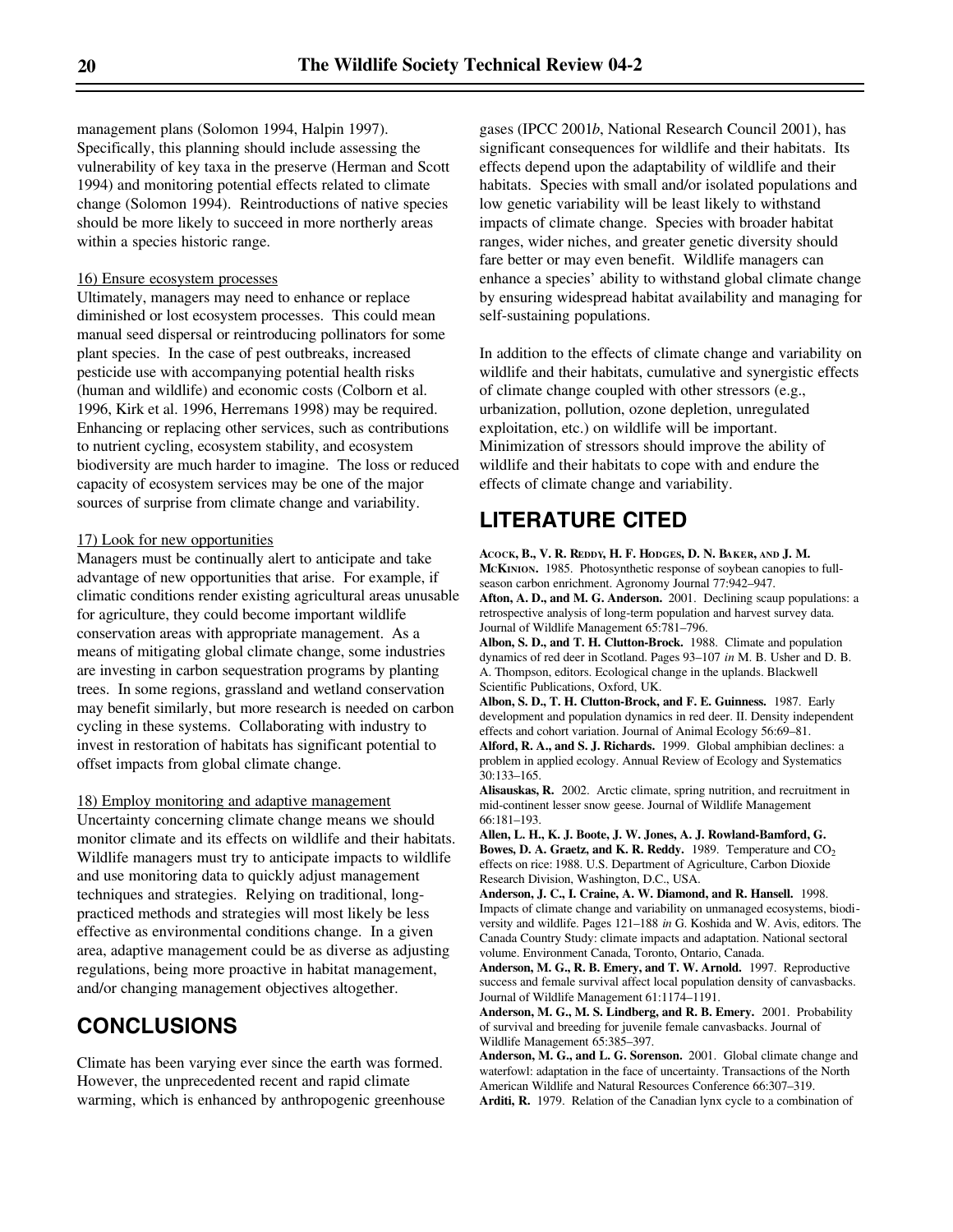weather variables: a stepwise multiple regression analysis. Oecologia 41:219–233.

**Austin, J. E., A. D. Afton, M. G. Anderson, R. G. Clark, C. M. Custer, J. S. Lawrence, J. B. Pollard, and J. K. Ringelman.** 2000. Declining scaup populations: issues, hypotheses, and research needs. Wildlife Society Bulletin 28:254–263.

**Ball, T.** 1983. The migration of geese as an indicator of climate change in the southern Hudson Bay region between 1715 and 1851. Climatic Change 5:85–93.

**Batt, B. D. J., editor.** 1996. Analysis of arctic goose populations, habitat impacts, population modeling and management recommendations with emphasis on mid-continent snow geese: first report of the Arctic Goose Habitat Working Group. Arctic Goose Joint Venture special publication. U.S. Fish and Wildlife Service, Washington, D.C., USA, and Canadian Wildlife Service, Ottawa, Ontario, Canada.

**Batt, B. D. J., editor.** 1998. The greater snow goose: report of the Arctic Goose Habitat Working Group. Arctic Goose Joint Venture special publication. U.S. Fish and Wildlife Service, Washington, D.C., USA, and Canadian Wildlife Service, Ottawa, Ontario, Canada.

**Batt, B. D. J., M. G. Anderson, C. D. Anderson, and F. D. Caswell.** 1989. The use of prairie potholes by North American ducks. Pages 204–227 *in* A. G. van der Valk, editor. Northern prairie wetlands. Iowa State University Press, Ames, USA.

**Beauchamp, W. D., R. R. Koford, T. D. Nudds, R. G. Clark, and D. H. Johnson.** 1996. Long-term declines in nest success of prairie ducks. Journal of Wildlife Management 60:247–257.

**Beier, C.** 2004. Climate change and ecosystem function—full-scale manipulations of  $CO<sub>2</sub>$  and temperature. New Phytologist 162:243–245. **Bellrose, F. C.** 1980. Ducks, geese, and swans of North America. Third edition. Stackpole Books, Harrisburg, Pennsylvania, USA.

**Bengtsson, L., M. Botzet, and M. Esch.** 1996. Will greenhouse gasinduced warming over the next 50 years lead to higher frequency and great intensity hurricanes? Tellus 48A:57–73.

**Berven, K. A.** 1981. Mate choice in the wood frog, *Rana sylvatica*. Evolution 35:707–722.

**Berven, K. A.** 1982. The genetic basis of altitudinal variation in the wood frog (*Rana sylvatica*). II. An experimental analysis of larval development. Oecologia 52:360–369.

**Bethke, R. W., and T. D. Nudds.** 1995. Effects of climate change and land use on duck abundance in Canadian prairie–parklands. Ecological Applications 5:588–600.

**Bider, J. R., and L. A. Morrison.** 1981. Changes in the toad (*Bufo americanus*) responses to abiotic factors at the northern limit of their distributions. America Midland Naturalist 106:293–304.

**Blaustein, A. R., L. K. Belden, D. H. Olson, D. L. Green, T. L. Root, and J. M. Kiesecker.** 2001. Amphibian breeding and climate change. Conservation Biology 15:1804–1809.

**Boesch, D. F., J. C. Field, and D. Scavia, editors.** 2000. COASTAL: The potential consequences of climate variability and change on coastal areas and marine resources: report of the Coastal Areas and Marine Resources Sector Team, U.S. national assessment of the potential consequences of climate variability and change, U.S. Global Change Research Program. NOAA Coastal Ocean Program Decision Analysis Series No. 21. National Oceanic and Atmospheric Administration, Coastal Ocean Program, Silver Spring, Maryland, USA. Available online at http://www.cop.noaa.gov/pubs/ coastalclimate.pdf (accessed August 2004).

**Boesch, D. F., M. N. Josselyn, A. J. Mehta, J. T. Morris, W. K. Nuttle, C. A. Simenstad, and D. J. P. Swift.** 1994. Scientific assessment of coastal wetland loss, restoration and management in Louisiana. Journal of Coastal Research Special Issue 20:1–89.

**Bond, G., W. Broeker, S. Johnsen, J. McManus, L. Labeyrie, J. Jouzel, and G. Bonani.** 1993. Correlations between climate records from North Atlantic sediments and Greenland ice. Nature 365:143–147.

**Bookhout, T. A., K. E. Bednarik, and R. W. Kroll.** 1989. The Great Lakes marshes. Pages 131–156 *in* L. M. Smith, R. L. Pederson, and R. M. Kaminski, editors. Habitat management for migrating and wintering waterfowl in North America. Texas Tech University Press, Lubbock, USA.

**Boyd, H., and A. Diamond.** 1994. Influences of climate change on arctic migratory birds. Pages 67–75 *in* R. Riewe and J. Oakes, editors. Biological implications of global change: northern perspectives. Occasional Publication 33. Canadian Circumpolar Institute, University of Alberta, Edmonton, Canada.

**Brault, S., S. Boyd, F. Cooke, and J. Takekawa.** 1994. Population models as tools for research cooperation and management: the Wrangel Island snow geese. Transactions of the North American Wildlife and Natural Resources Conference 59:79–90.

**Breitenback, G. L., J. D. Congdon, and R. C. Sels.** 1984. Winter temperatures of *Chrysemys picta* nests in Michigan: effects on hatchling survival. Herpetologica 40:76–81.

**Brown, J. H., T. J. Valone, and C. G. Curtin.** 1997. Reorganization of an arid ecosystem in response to recent climate change. Proceedings of the National Academy of Sciences of the United States of America 94:9729–9733.

**Brown, J. L., S.-H. Li, and N. Bhagabati.** 1999. Long-term trend toward earlier breeding in an American bird: a response to global warming? Proceedings of the National Academy of Sciences of the United States of America 96:5565–5569.

**Brown, R. D., and R. O. Braaten.** 1998. Spatial and temporal variability of monthly Canadian snow depths, 1946–1995. Atmosphere-Ocean 36:37–54.

**Burkett, V.** 2002. Intertidal zones. Pages 365–369 *in* H. A. Mooney and J. G. Canadell, editors. The earth system: biological and ecological dimensions of global environmental change. Encyclopedia of global environmental change. Volume 2. John Wiley and Sons, Chichester, UK.

**Burkett, V., and J. Kusler.** 2000. Climate change: potential impacts and interactions in wetlands of the United States. Journal of the American Water Resources Association 36:313–320.

**Burkett, V., R. Ritschard, S. McNulty, J. J. O'Brien, R. Abt, J. Jones, U. Hatch, B. Murray, S. Jagtap, and J. Cruise.** 2001. Potential consequences of climate variability and change for the southeastern United States. Pages 137–164 *in* National Assessment Synthesis Team. Climate change impacts on the United States: the potential consequences of climate variability and change. Report for the U.S. Global Change Research Program. Cambridge University Press, Cambridge, UK.

**Busby, W. H., and W. R. Brecheisen.** 1997. Chorusing phenology and habitat associations of the crawfish frog, *Rana areolata* (Anura: Ranidae), in Kansas. Southwestern Naturalist 42:210–217.

**Carey, C., and M. A. Alexander.** 2003. Climate change and amphibian declines: Is there a link? Diversity and Distributions 9:111–121.

**Carnell, R. E., and C. A. Senior.** 1998. Changes in mid-latitude variability due to increasing greenhouse gases and sulphate aerosols. Climate Dynamics 14:369–383.

**Chabreck, R. H., T. Joanen, and S. L. Paulus.** 1989. Southern coastal marshes and lakes. Pages 249–280 *in* L. M. Smith, R. L. Pederson, and R. M. Kaminski, editors. Habitat management for migrating and wintering waterfowl in North America. Texas Tech University Press, Lubbock, USA. **Chan-McLeod, A. C. A., R. G. White, and D. E. Russell.** 1999.

Comparative body composition strategies of breeding and non-breeding female caribou. Canadian Journal of Zoology 77:1901–1907.

**Christian, K. A., G. S. Bedford, and S. T. Shannahan.** 1996. Solar absorptance of some Australian lizards and its relationship to temperature. Australian Journal of Zoology 44:59–67.

**Clair, T. A., B. G. Warner, R. Robarts, H. Murkin, J. Lilley, L. Mortsch, and C. Rubec.** 1998. Canadian inland wetlands and climate change. Pages 189–218 *in* G. Koshida and W. Avis, editors. The Canada Country Study: climate impacts and adaptation. National sectoral volume. Environment Canada, Ottawa, Ontario, Canada.

**Cockell, C. S., and A. R. Blaustein, editors.** 2001. Ecosystems, evolution and ultraviolet radiation. Springer, New York, USA.

**Colborn, T., D. Dumanoski, and J. P. Myers.** 1996. Our stolen future. Penguin Books, New York, USA.

**Colinvaux, P. A., K. Kiu, P. D. Oliveira, M. B. Bush, M. C. Miller, and M. S. Kannan.** 1996. Temperature depression in the lowland tropics in glacial times. Climatic Change 32:19–33.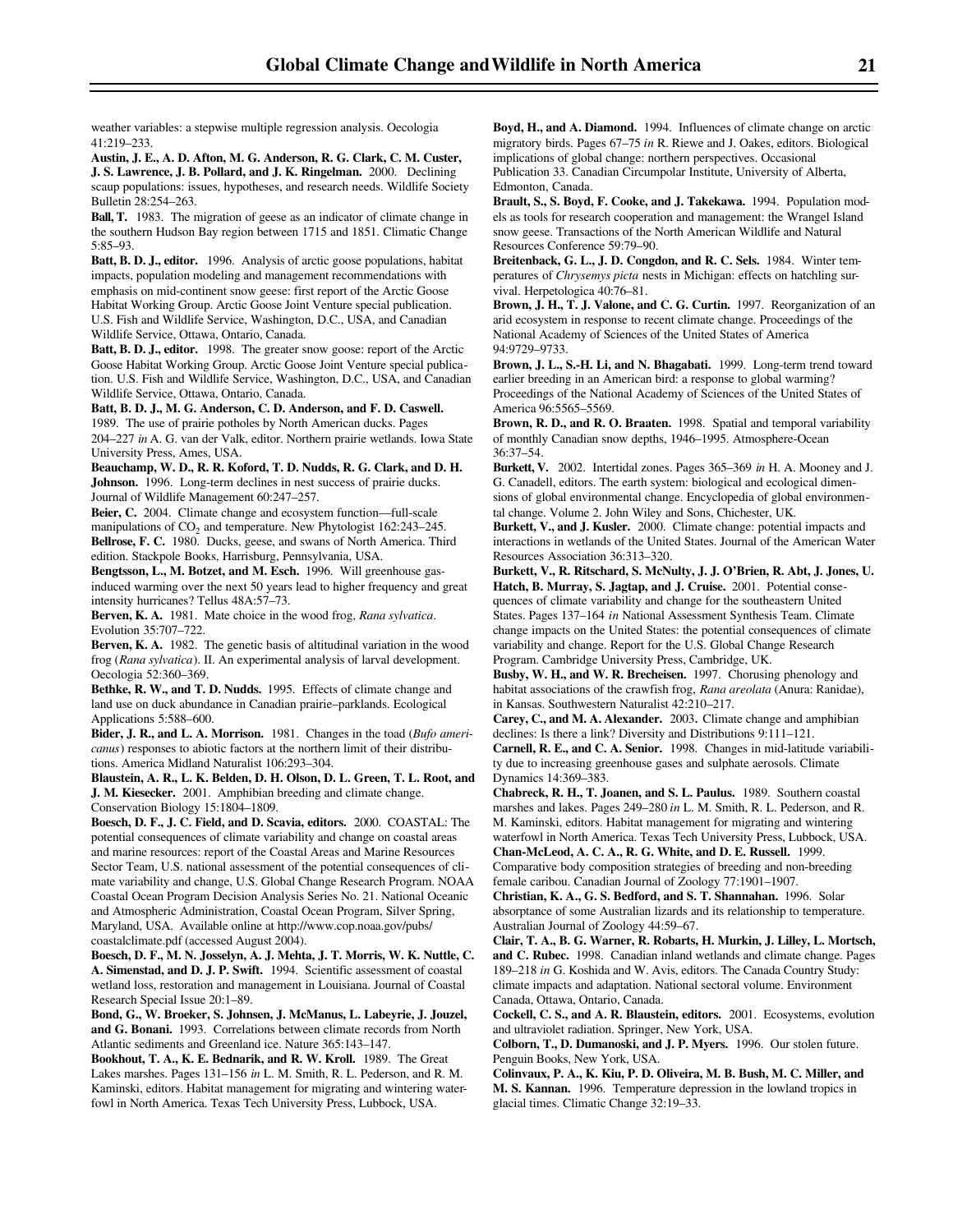**Cooch, E. G., R. F. Rockwell, and S. Brault.** 2001. Retrospective analysis of demographic responses to environmental change: an example in the lesser snow goose. Ecological Monographs 71:377–400.

**Cooke, A. S.** 1972. Indications of recent changes in the status in the British Isles of the frog (*Rana temporana*) and the toad (*Bufo bufo*). Journal of Zoology 167:161–178.

**Coughenour, M. B., and D. X. Chen.** 1997. Assessment of grassland ecosystems responses to atmospheric change using plant–soil process models. Ecological Applications 7:802–827.

**Dahl, T. E.** 1990. Wetlands losses in the United States 1780's to 1980's. U.S. Department of the Interior, Fish and Wildlife Service, Washington, D.C., USA.

**Dahl, T. E.** 2000. Status and trends of wetlands in the conterminous United States 1986 to 1997. U.S. Department of the Interior, Fish and Wildlife Service, Washington, D.C., USA.

**Dallimore, S. R., S. Wolfe, and S. M. Solomon.** 1996. Influence of ground ice and permafrost on coastal evolution, Richards Island, Beaufort Sea coast, NWT. Canadian Journal of Earth Sciences 33:664–675.

**Donnelly, M. A., and M. L. Crump.** 1998. Potential effects of climate change on two Neotropical amphibian assemblages. Climatic Change 39:541–561.

**Drake, B. G.** 1992. A field study of the effects of elevated  $CO<sub>2</sub>$  on ecosystem processes in a Chesapeake Bay wetland. Australian Journal of Botany 40:579–595.

**Drake, B. G., G. Peresta, E. Beugeling, and R. Matamala.** 1996. Longterm elevated CO<sub>2</sub> exposure in a Chesapeake Bay wetland: ecosystem gas exchange, primary production and tissue nitrogen. Pages 197–214 *in* G. W. Kock and H. A. Mooney, editors. Carbon dioxide and terrestrial ecosystems. Academic Press, New York, USA.

**Duebbert, H. F., and H. A. Kantrud.** 1987. Use of no-till winter wheat by nesting ducks in North Dakota. Journal of Soil and Water Conservation 42:50–53.

**Dunham, A. E.** 1993. Population responses to environmental change: operative environments, physiologically structured models, and population dynamics. Pages 95–119 *in* P. Kareiva, J. Kingsolver, and R. Huey, editors. Biotic interactions and global change. Sinauer Associates, Sunderland, Massachusetts, USA.

**Dunham, A. E., and K. L. Overall.** 1994. Population responses to environmental change: life history variation, individual-based models, and the population dynamics of short-lived organisms. American Zoologist 34:382–396.

**Dunn, P. O., and D. W. Winkler.** 1999. Climate change has affected the breeding date of tree swallows throughout North America. Proceedings of the Royal Society of London Series B 266:2487–2490.

**Dzus, E. H., and R. G. Clark.** 1998. Brood survival and recruitment of mallards in relation to wetland density and hatching date. Auk 115:311–318.

**Eamus, D., and P. G. Jarvis.** 1989. The direct effects of increases in the global atmospheric  $CO_2$  concentration on natural and commercial temperate trees and forests. Advances in Ecological Research 19:1–55.

**Elmberg, J.** 1991. Ovarian cyclicity and fecundity in boreal common frogs *Rana temporaria* L. along a climatic gradient. Functional Ecology 5:340–350. **Fancy, S. G., L. F. Pank, K. R. Whitten, and W. L. Regelin.** 1989.

Seasonal movements of caribou in arctic Alaska as determined by satellite. Canadian Journal of Zoology 67:644–650.

**Field, C. B., G. C. Daily, F. W. Davis, S. Gaines, P. A. Matson, J.**

**Melack, and N. L. Miller.** 1999. Confronting climate change in California: ecological impacts on the Golden State. Union of Concerned Scientists, Cambridge, Massachusetts, USA, and the Ecological Society of America, Washington, D.C., USA.

**Flint, P. L., J. B. Grand, and R. F. Rockwell.** 1998. A model of northern pintail productivity and population growth rate. Journal of Wildlife Management 62:1110–1118.

**Forchhammer, M., and D. Boertmann.** 1993. The muskoxen *Ovibos moschatus* in north and northeast Greenland: population trends and the influence of abiotic parameters on population dynamics. Ecography 16:299–308.

**Frazer, N. B., J. L. Greene, and J. W. Gibbons.** 1993. Temporal variation in growth rate and age at maturity of male painted turtles, *Chrysemys picta*. American Midland Naturalist 130:314–324.

**Fuller, K., H. Shear, and J. Wittig, editors.** 1995. The Great Lakes—an environmental atlas and resource book. Third edition. U.S. Environmental Protection Agency, Great Lakes National Program Office, Chicago, Illinois, USA.

**Gauthier, G., and S. Brault.** 1998. Population model of the greater snow goose: projected impacts of reduction in survival on population growth rate. Pages 65–80 *in* B. D. J. Batt, editor. The greater snow goose: report of the Arctic Goose Habitat Working Group. Arctic Goose Joint Venture special publication. U.S. Fish and Wildlife Service, Washington, D.C., USA, and Canadian Wildlife Service, Ottawa, Ontario, Canada.

**Gibbs, J. P., and A. R. Breisch.** 2001. Climate warming and calling phenology of frogs near Ithaca, New York, 1900–1999. Conservation Biology 15:1175–1178.

**Gilmer, D. S., M. R. Miller, R. D. Bauer, and J. R. LeDonne.** 1982. California's Central Valley wintering waterfowl: concerns and challenges. Transactions of the North American Wildlife and Natural Resources Conference 47:441–452.

**Glantz, M. H.** 1996. Currents of change, El Niño's impact on climate and society. Cambridge University Press, Cambridge, UK.

**Gregory, P. J., B. Ingram, B. Campbell, J. Goudriaan, T. Hunt, J. Landsberg, S. Linder, M. Stafford-Smith, B. Sutherst, and C. Valentin.** 1999. Managed production systems. Pages 229–270 *in* B. Walker, W. Steffen, J. Canadell, and J. Ingram, editors. The terrestrial biosphere and global change: implications for natural and managed ecosystems. Synthesis volume. International Geosphere–Biosphere Programme Book Series 4. Cambridge University Press, Cambridge, UK.

**Griffith, B., D. C. Douglas, N. E. Walsh, D. D. Young, T. R. McCabe, D. E. Russell, R. G. White, R. D. Cameron, and K. R. Whitten.** 2002. The Porcupine caribou herd. Pages 8–37 *in* D. C. Douglas, P. E. Reynolds, and E. B. Rhode, editors. Arctic Refuge coastal plain terrestrial wildlife research summaries. Biological Science Report USGS/BRD BSR-2002–0001. U.S. Geological Survey, Biological Resources Division, Anchorage, Alaska, USA.

**Griffiths, R. A.** 1997. Temporary ponds as amphibian habitats. Aquatic Conservation 7:119–126.

**Guilderson, T. P., R. G. Fairbanks, and J. L. Rubenstone.** 1994. Tropical temperature variations since 20,000 years ago: modulating interhemispheric climate change. Science 263:663–665.

**Gunn, A., and. T. Skogland.** 1996. Responses of caribou and reindeer to global warming. Pages 189–200 *in* W. C. Oechel, T. Callaghan, T.

Gilmanov, J. I. Holten, B. Maxwell, U. Molau, and B. Sveinbjornsson, editors. Global change and arctic terrestrial ecosystems. Ecological Studies 124. Springer Verlag, New York, USA.

**Gutzke, W. H. N., and D. Crews.** 1988. Embryonic temperature determines adult sexuality in a reptile. Nature 332:832–834.

**Halpin, P. N.** 1997. Global climate change and natural-area protection: management responses and research directions. Ecological Applications 7:828–843.

**Hamilton, L. S.** 1995. Mountain cloud forest conservation and research: a synopsis. Mountain Research and Development 15:259–266.

**Harcombe, P. A., R. B. W. Hall, J. S. Glitzenstein, E. S. Cook, P. Krusic, M. Fulton, and D. R. Streng.** 1998. Sensitivity of Gulf Coast forests to climate change. Pages 47–67 *in* G. R. Guntenspergen and B. A. Vairin, editors. Vulnerability of coastal wetlands in the southeastern United States: climate change research results, 1992–97. Biological Science Report USGS/BRD/BSR 1998–0002. U.S. Geological Survey, Lafayette, Louisiana, USA.

**Havera, S. P.** 1999. Waterfowl of Illinois: status and management. Illinois Natural History Survey Special Publication 21. Illinois Natural History Survey, Champaign, USA.

**Hayden, B. P.** 1999. Climate change and extratropical storminess in the United States: an assessment. Journal of the American Water Resources Association 35:1387–1397.

**Heitmeyer, M. E., D. P. Connelly, and R. L. Pederson.** 1989. The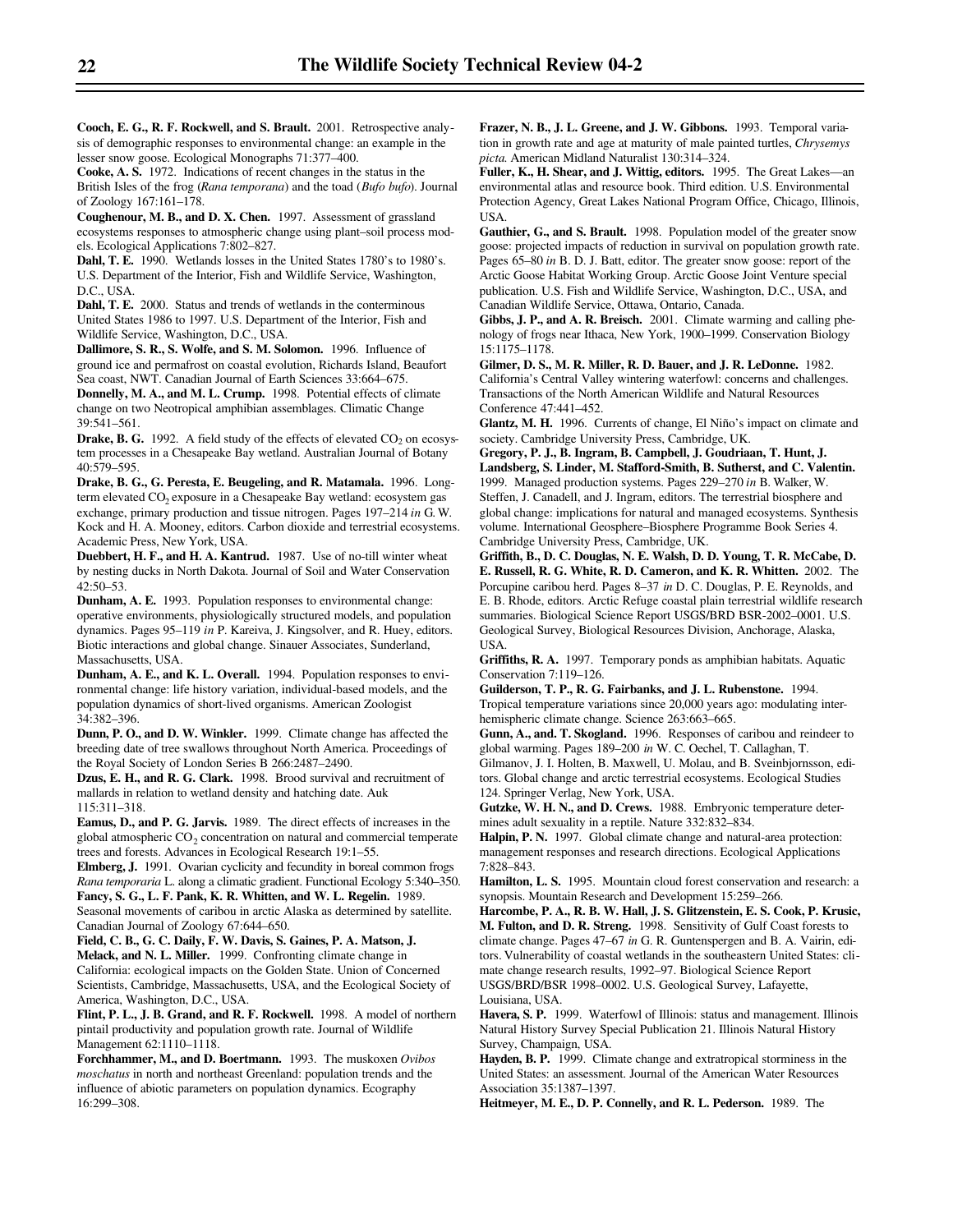Central, Imperial and Coachella valleys of California. Pages 475–505 *in* L. M. Smith, R. L. Pederson, and R. M. Kaminski, editors. Habitat management for migrating and wintering waterfowl in North America. Texas Tech University Press, Lubbock, USA.

**Hellman, J.** 2002. Butterflies as model systems for understanding and predicting climate change. Pages 93–126 *in* S. H. Schneider and T. L. Root, editors. Wildlife responses to climate change: North American case studies. Island Press, Washington, D.C., USA.

**Herman, T. B., and F. W. Scott.** 1994. Protected areas and global climate change: assessing the regional or local vulnerability of vertebrate species. Pages 13–27 *in* J. Pernetta, R. Leemans, D. Elder, and S. Humphrey, editors. Impacts of climate change on ecosystems and species: implications for protected areas. IUCN, Gland, Switzerland.

**Herremans, M.** 1998. Conservation status of birds in Botswana in relation to land use. Biological Conservation 86:139–160.

**Hobaugh, W. C., C. D. Stutzenbaker, and E. L. Flickinger.** 1989. The rice prairies. Pages 367–384 *in* L. M. Smith, R. L. Pederson, and R. M. Kaminski, editors. Habitat management for migrating and wintering waterfowl in North America. Texas Tech University Press, Lubbock, USA.

**Hobson, K. A., E. M. Bayne, and S. L. van Wilgenburg.** 2002. Largescale conversion of forest to agriculture in the Boreal Plains of Saskatchewan. Conservation Biology 16:1530–1541.

**Hoekman, S. T., L. S. Mills, D. W. Howerter, J. H. Devries, and I. J. Ball.** 2002. Sensitivity analyses of the life cycle of midcontinent mallards. Journal of Wildlife Management 66:883–900.

**Holsten, E. H., and R. Burnside.** 1997. Forest health in Alaska, an update. Western Forester 42(4):8–9.

**Houghton, J. T., L. G. Meira Fihlo, B. A. Callender, N. Harri, A.** Kattenberg, and K. Maskell. 1996. Climate change 1995: the science of climate change. Cambridge University Press, Cambridge, UK.

**Houghton, R. A., J. L. Hackler, and K. T. Lawrence.** 1999. The U.S carbon budget: contributions from land-use change. Science 285:574–578. **Houlahan, J. E., C. S. Findlay, B. R. Schmidt, A. H. Myer, and S. L.**

**Kuzmin.** 2000. Quantitative evidence for global amphibian population declines. Nature 404:752–755.

**Hurrell, J. W.** 1995. Decadal trends in the North Atlantic Oscillation regional temperature and precipitation. Science 269:676–679.

**Imbrie, J., A. Berger, E. A. Boyle, S. C. Clemens, A. Duffy, W. R. Howard, G. Kukla, J. Kutzbach, D. G. Martinson, A. McIntyre, A. C. Mix, B. Molfina, J. J. Morley, L. C. Peterson, N. G. Pisias, W. L. Prell, M. E. Raymo, N. J. Shackleton, and J. R. Toggweiler.** 1993. On the structure and origin of major glaciation cycles 2. The 100,000 year cycle. Paleoceanography 8:699–735.

**Imbrie, J., E. A. Boyle, S. C. Clemens, A. Duffy, W. R. Howard, G. Kukla, J. Kutzbach, D. G. Martinson, A. McIntyre, A. C. Mix, B. Molfina, J. J. Morley, L. C. Peterson, N. G. Pisias, W. L. Prell, M. E. Raymo, N. J. Shackleton, and J. R. Toggweiler.** 1992. On the structure and origin of major glaciation cycles 1. Linear responses to Milankovich forcing. Paleoceanography 7:701–738.

**IPCC (Intergovernmental Panel on Climate Change).** 1996. Climate change 1995, impacts, adaptations and mitigation of climate change: scientific–technical analyses. Cambridge University Press, New York, USA. **IPCC.** 2001*a*. Climate change 2001: impacts, adaptations and vulnerabili-

ty. Cambridge University Press, New York, USA. **IPCC.** 2001*b*. Climate change 2001: the scientific basis. Cambridge

University Press, Cambridge, UK.

**IPCC.** 2001*c*. Climate change 2001: synthesis report. Cambridge University Press, Cambridge, UK.

**IPCC.** 2001*d*. Climate change 2001: synthesis report. Summary for policymakers. Available online at http://www.ipcc.ch/pub/un/syreng/spm.pdf (accessed August 2004).

**IPCC.** 2001*e*. Summary for policymakers. Working Group I, third assessment report. Available online at http://www.ipcc.ch/pub/spm22-01.pdf (accessed August 2004).

**IPCC.** 2002. Climate change and biodiversity. Technical paper V. Available online at http://www.ipcc.ch/pub/tpbiodiv.pdf (accessed August 2004).

**Johnson, D. H., and J. W. Grier.** 1988. Determinants of breeding distributions of ducks. Wildlife Monographs 100:1–37.

**Jones, M. B., and M. Jongen.** 1996. Sensitivity of temperate grassland species to elevated atmospheric  $CO<sub>2</sub>$  and the interaction with temperature and water stress. Agricultural and Food Science in Finland 5:271–283. **Karl, T. R., and R. W. Knight.** 1998. Secular trends of precipitation

amount, frequency, and intensity in the United States. Bulletin of the American Meteorological Society 79:231–241. **Karl, T. R., R. W. Knight, D. R. Easterling, and R. G. Quayle.** 1996.

Indices of climate change for the United States. Bulletin of the American Meteorological Society 77:279–292.

**Karl, T. R., G. Kukla, N. Razuvayev, M. J. Changery, R. G. Quayle, R. R. Heim, Jr., D. R. Easterling, and C. Bin Fu.** 1991. Global warming: evidence for asymmetric diurnal temperature change. Geophysical Research Letters 18:2253–2256.

**Kearney, M. S., and J. C. Stevenson.** 1991. Island land loss and marsh vertical accretion rate evidence for historical sea-level changes in Chesapeake Bay. Journal of Coastal Research 7:403–415.

**Kerr, J., and L. Packer.** 1998. The impact of climate change on mammal diversity in Canada. Environmental Monitoring and Assessment 49:263–270.

**Kiesecker, J. M., A. R. Blaustein, and L. K. Belden.** 2001. Complex causes of amphibian population declines. Nature 410:681–684.

**Kirk, D. A., M. D. Evenden, and P. Mineau.** 1996. Past and current attempts to evaluate the role of birds as predators of insect pests in temperate agriculture. Current Ornithology 13:175–269.

**Kling, G. W., K. Hayhoe, L. B. Johnson, J. J. Magnuson, S. Polasky, S. K. Robinson, B. J. Shuter, M. M. Wander, D. J. Wuebbles, D. R. Zak, R. L. Lindroth, S. C. Moser, and M. L. Wilson.** 2003. Confronting climate change in the Great Lakes region: impacts on our communities and ecosystems. Union of Concerned Scientists, Cambridge, Massachusetts, USA, and Ecological Society of America, Washington, D.C., USA.

**Knutson, T. R., R. E. Tuleya, and Y. Kurihara.** 1999. Simulated increase of hurricane intensities in a CO<sub>2</sub> warmed climate. Science 279:1018-1020. **Kramer, P. J., and T. T. Kozlowski.** 1979. Physiology of woody plants. Academic Press, London, UK.

Larsen, D. L. 1995. Effects of climate on numbers of northern prairie wetlands. Climatic Change 30:169–180.

**Lockwood, J. G.** 1999. Is potential evapotranspiration and its relationship with actual evapotranspiration sensitive to elevated  $CO<sub>2</sub>$  levels? Climatic Change 41:193–212.

**Lofgren, B. M., F. H. Quinn, A. H. Clites, R. A. Assel, and A. J. Eberhardt.** 2000. Impacts, challenges and opportunities. Pages 29–37 *in* P. J. Sousounis and J. M. Bisanz, editors. Preparing for a changing climate—the potential consequences of climate variability and change. Great Lakes. U.S. Environmental Protection Agency, Washington, D.C, USA. **Manjarrez, J.** 1996. Temperature limited activity in the garter snake *Thamnophis melanogaster* (Colubridae). Ethology 102:146–156.

**Mann, M. E., R. S. Bradley, and M. K. Hughes.** 1998. Global-scale temperature patterns and climate forcing over the past six centuries. Nature 392:779–787.

**Mann, M. E., R. S. Bradley, and M. K. Hughes.** 1999. Northern hemisphere temperature during the past millennium: inferences, uncertainties, and limitations. Geophysical Research Letters 26:759–762.

**Marsh, A. S.** 1999. How wetland plants respond to elevated carbon dioxide. National Wetlands Newsletter 21(2):11–13.

**Martof, B. S.** 1956. Growth and development of the green frog, *Rana clamitans,* under natural conditions. American Midland Naturalist 55:101–117.

**Mattson, W. J., and R. A. Haack.** 1987. The role of drought in outbreaks of plant-eating insects. BioScience 37:110–118.

**McNight, B.** 1993. Biological pollution: the control and impact of invasive exotic species. Indiana Academy of Sciences, Indianapolis, USA.

**McNulty, S. G., P. L. Lorio, Jr., M. P. Ayres, and J. D. Reeve.** 1998. Predictions of southern pine beetle populations using a forest ecosystem model. Pages 617–634 *in* R. Mickler and S. Fox, editors. The productivity and sustainability of southern forest ecosystems in a changing environment.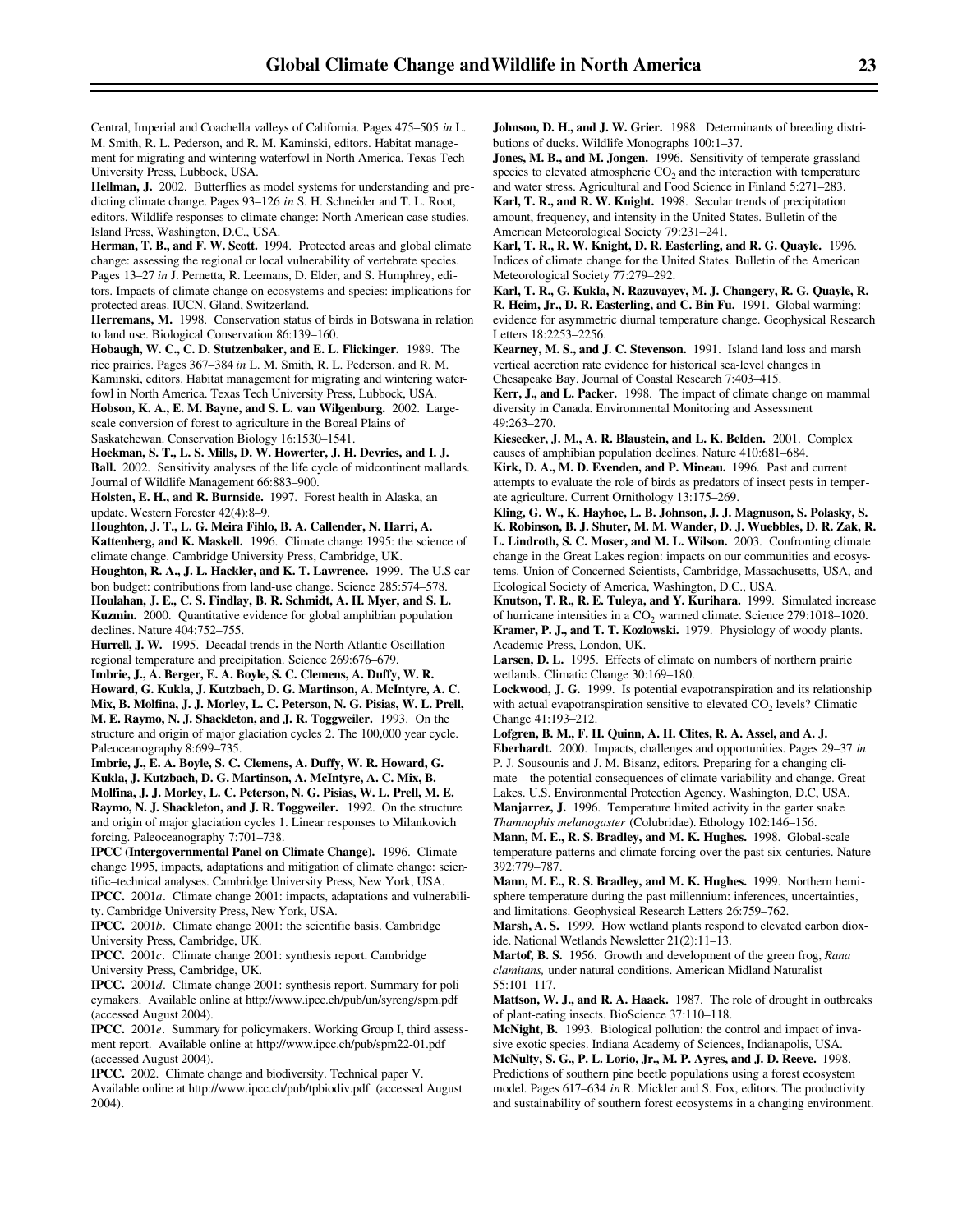Springer, New York, USA.

**Minnis, P., E. F. Harrison, L. L. Stowe, G. G. Gibson, F. M. Denn, D. R. Doelling, and W. L. Smith, Jr.** 1993. Radiative climate forcing by the Mount Pinatubo eruption. Science 259:1411–1415.

**Moore, M. K., and V. R. Townsend.** 1998. The interaction of temperature, dissolved oxygen and predation pressure in an aquatic predator–prey system. Oikos 81:329–336.

**Mortsch, L. D.** 1998. Assessing the impact of climate change on the Great Lakes shoreline wetlands. Climatic Change 40:391–416.

**Mortsch, L. D., H. Hengeveld, M. Lister, B. Lofgren, F. Quinn, M. Slivitzky, and L. Wenger.** 2000. Climate change impacts on the hydrology of the Great Lakes-St. Lawrence system. Canadian Water Resources Journal 25:153–179.

**Myneni, R. B., C. J. Tucker, G. Asrar, and C. D. Keeling.** 1998. Interannual variations in satellite-based vegetation index data from 1981 to 1991. Journal of Geophysical Research D6 103:6145–6160.

**Najjar, R. G., H. A. Walker, P. J. Anderson, E. J. Barron, R. J. Bord, J. R. Gibson, V. S. Kennedy, C. G. Knight, J. P. Megonigal, R. E.**

**O'Connor, C. D. Polsky, N. P. Psuty, B. A. Richards, L. G. Sorenson, E. M. Steele, and R. S. Swanson.** 2000. The potential impacts of climate change on the mid-Atlantic coastal region. Climate Research 14:219–233. **Nance, E.** 1995. Global change and forest responses: theoretical basis, projections, and uncertainties. National Council of the Paper Industry for Air and Stream Improvement Technical Bulletin 690. NCASI, New York, USA.

**NAST (National Assessment Synthesis Team).** 2000. Climate change impacts on the United States: the potential consequences of climate variability and change—overview. Cambridge University Press, Cambridge, UK. Available online at http://www.gcrio.org/NationalAssessment/ overpdf/overview.html (accessed August 2004).

**NAST.** 2001. Climate change impacts on the United States: the potential consequences of climate variability and change—foundation. Cambridge University Press, Cambridge, UK.

**National Research Council.** 2001. Climate change science: an analysis of some key questions. Committee on the Science of Climate Change. National Academy Press, Washington, D.C., USA. Available online at http://books.nap.edu/html/climatechange/climatechange.pdf (accessed August 2004).

**Nijs, I., I. Impens, and T. Behacghe.** 1988. Leaf and canopy responses of *Lolium perenne* to long-term elevated atmospheric carbon-dioxide concentration. Planta 177:312–320.

**Nix, H.** 1986. A biogeographic analysis of Australian elapid snakes. Pages 4–15 *in* R. Longmore, editor. Atlas of elapid snakes of Australia. Australian Government Public Service, Canberra, ACT, Australia.

**Nixon, W. A. C.** 1990. Group dynamics and behavior of the Porcupine caribou herd during the insect season. Thesis, University of Alaska, Fairbanks, USA.

**Nowak, R. S., D. S. Ellsworth, and S. D. Smith.** 2004. Functional responses of plants to elevated atmospheric CO<sub>2</sub>—Do photosynthetic and productivity data from FACE experiments support early predictions? New Phytologist 162:253–280.

**Osborne, W. S.** 1989. Distribution, relative abundance and conservation status of Corroboree frogs, *Pseudophryne corrobree* Moore (Anura: Myobatrachidae). Australian Wildlife Research 16:537–547.

**Owen, J. G., and J. R. Dixon.** 1989. An ecogeographic analysis of the herpetofauna of Texas (USA). Southwestern Naturalist 34:165–180. **Palis, J. G.** 1997. Breeding migration of *Ambystoma cingulatum* in Florida. Journal of Herpetology 31:71–78.

Pancharatna, K., and M. Patil. 1997. Role of temperature and photoperiod in the onset of sexual maturity in female frogs, *Rana cyanophlyctis*. Journal of Herpetology 31:111–114.

**Parker, K. L., R. G. White, M. P. Gillingham, and D. F. Holleman.** 1990. Comparison of energy metabolism in relation to daily activity and milk consumption by caribou and muskox neonates. Canadian Journal of Zoology 68:106–114.

Parson, E. A. 2001. Potential consequences of climate variability and change for Alaska. Pages 283–312 *in* National Assessment Synthesis Team,

editors. Climate change impacts on the United States: the potential consequences of climate variability and change—foundation. Cambridge University Press, Cambridge, UK.

Payette, S. 1987. Recent porcupine expansion at tree line: a dendroecological analysis. Canadian Journal of Zoology 65:551–557.

**Perry, M. C., and A. S. Deller.** 1996. Review of factors affecting the distribution and abundance of waterfowl in shallow-water habitats of Chesapeake Bay. Estuaries 19:272–278.

**Peters, R. L., and J. D. Darling.** 1985. The greenhouse effect and nature reserves. BioScience 35:707–717.

**Pielke, R. A., Sr., G. Marland, R. A. Betts, T. N. Chase, J. L. Eastman, J. O. Niles, D. S. Niyogi, and S. W. Running.** 2002. The influence of land-use change and landscape dynamics on the climate system: relevance to climate-change policy beyond the radiative effect of greenhouse gases. Philosophical Transactions of the Royal Society of London, A 360:1705–1719.

Poiani, K. A., and C. W. Johnson. 1991. Global warming and prairie wetlands. BioScience 41:611–618.

**Poiani, K. A., C. W. Johnson, and T. G. F. Kittel.** 1995. Sensitivity of prairie wetland to increased temperature and seasonal precipitation changes. Water Resources Bulletin 31:283–294.

**Pounds, J. A., M. P. L. Fogden, and J. H. Campbell.** 1999. Biological responses to climate change on a tropical mountain. Nature 398:611–615. Price, J. 2002. Climate change, birds and ecosystems—Why should we care? Pages 465–469 *in* D. J. Rapport, W. L. Lasley, D. E. Rolston, N. O. Nielsen, C. O. Qualset, and A. B. Damania, editors. Managing for healthy ecosystems. Lewis Publishers, Boca Raton, Florida, USA.

Price, J. T. 1995. Potential impacts of global climate change on the summer distributions of some North American grassland birds. Dissertation, Wayne State University, Detroit, Michigan, USA.

**Price, J. T.** In press. Potential impacts of climate change on the summer distributions of some North American grassland birds. Technical Report. U.S. Geological Survey, Northern Prairie Wildlife Research Center, Jamestown, North Dakota, USA.

Price, J. T., and T. L. Root. 2000. Focus: effects of climate change on bird distributions and migration patterns. Pages 65–68 *in* P. J. Sousounis and J. M. Bisanz, editors. Preparing for a changing climate—the potential consequences of climate variability and change. Great Lakes. U.S. Environmental Protection Agency, Washington, D.C., USA.

**Price, J. T., and T. L. Root.** 2001. Climate change and Neotropical migrants. Transactions of the North American Wildlife and Natural Resources Conference 66:371–379.

**Prop, J., J. M. Black, P. Shimmings, and M. Owen.** 1998. The spring range of barnacle geese *Branta leucopsis* in relation to changes in land management and climate. Biological Conservation 86:339–346.

**Rabbinge, R., H. C. van Latesteijn, and J. Goudriaan.** 1993. Assessing the greenhouse effect in agriculture. Pages 62–79 *in* J. V. Lake, G. R. Bock, and K. Ackrill, editors. Environmental change and human health. CIBA Foundation Symposium 175. John Wiley & Sons, Chichester, UK.

**Reaser, J. K., and A. R. Blaustein.** In press. Repercussions of global change in aquatic systems. *In* M. Lannoo, editor. Status and conservation of North American amphibians. University of California Press, Berkeley, USA. **Reinecke, K. J., R. M. Kaminski, D. J. Moorhead, J. D. Hodges, and J. R. Nassar.** 1989. Mississippi Alluvial Valley. Pages 203–247 *in* L. M. Smith, R. L. Pederson, and R. M. Kaminski, editors. Habitat management for migrating and wintering waterfowl in North America. Texas Tech University Press, Lubbock, USA.

**Rockwell, R., E. Cooch, and S. Brault.** 1996. Dynamics of the mid-continent population of lesser snow geese—projected impacts of reductions in survival and fertility on population growth rates. Pages 73–100 *in* B. D. J. Batt, editor. Arctic ecosystems in peril: report of the Arctic Goose Habitat Working Group. Arctic Goose Joint Venture special publication. U.S. Fish and Wildlife Service, Washington, D.C., USA, and Canadian Wildlife Service, Ottawa, Ontario, Canada.

**Root, T. L., J. T. Price, K. R. Hall, S. H. Schneider, C. Rosenzweig, and J. A. Pounds.** 2003. Fingerprints of global warming on animals and plants. Nature 421:57–60.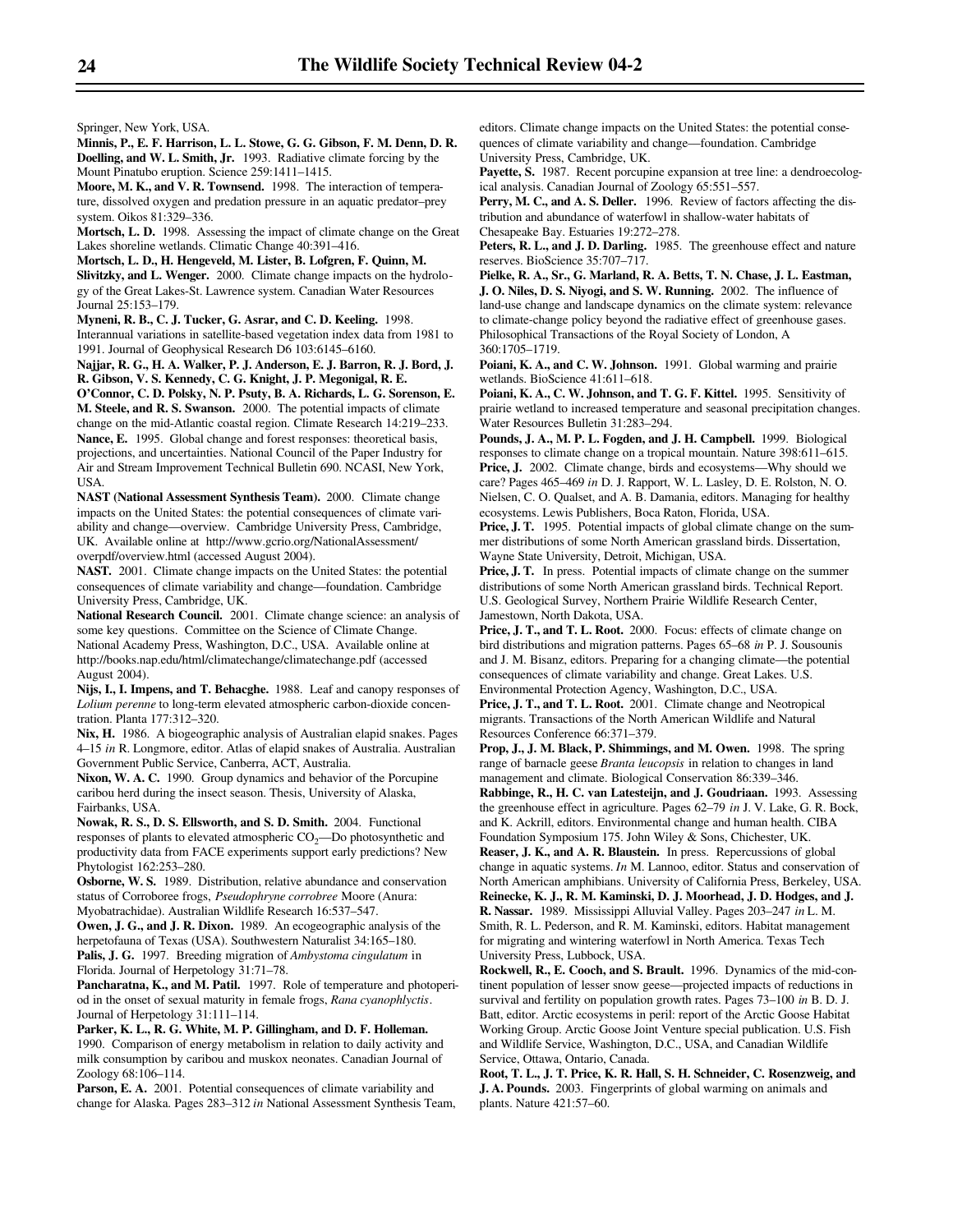**Root, T. L., and S. H. Schneider.** 2002. Climate change: overview and implications for wildlife. Pages 1–56 *in* S. H. Schneider and T. L. Root, editors. Wildlife responses to climate change: North American case studies. Island Press, Washington, D.C., USA.

**Rothrock, D., Y. Yu, and M. Maykut.** 1999. The thinning of the ice cover. Geophysical Research Letters 26:3469–3472.

**Russell, D. E., A. M. Martell, and W. A. C. Nixon.** 1993. Range ecology of the Porcupine caribou herd in Canada. Rangifer, Special Issue 8. **Ryan, F. J.** 1941. Temperature changes and subsequent rates of develop-

ment. Journal of Experimental Zoology 88:25–54.

**Saporta, R., J. R. Malcolm, and D. L. Martell.** 1998. The impact of climate change on Canadian forests. Pages 319–382 *in* G. Koshida and W. Avis, editors. The Canada Country Study: climate impacts and adaptation. National sectoral volume. Environment Canada, Toronto, Ontario, Canada. **Scavia, D., J. C. Field, D. F. Boesch, R. W. Buddemeier, D. R. Cayan, V.**

**Burkett, M. Fogarty, M. Harwell, R. Howarth, C. Mason, D. J. Reed, T. C. Royer, A. H. Sallenger, and J. G. Titus.** 2002. Climate change impacts on U.S coastal and marine ecosystems. Estuaries 25:149–164.

**Schiegg, K., G. Pasinelli, J. R. Walters, and S. J. Daniels.** 2002. Inbreeding and experience affect response to climate change by endangered woodpeckers. Proceedings of the Royal Society of London Series B 269:1153–1159.

**Schmiegelow, F. K. A., and M. Mönkkönen.** 2002. Habitat loss and fragmentation in dynamic landscapes: avian perspectives for the boreal forest. Ecological Applications 12:375–389.

**Schmutz, J. A., R. F. Rockwell, and M. R. Petersen.** 1997. Relative effects of survival and reproduction on the population dynamics of emperor geese. Journal of Wildlife Management 61:191–201.

**Sea Duck Joint Venture Management Board.** 2000. The Sea Duck Joint Venture: reversing the trend. North American Waterfowl Management Plan Office, U.S. Fish and Wildlife Service, Washington, D.C., USA.

**Serreze, M. C., J. E. Walsh, F. S. Chapin, III, T. Osterkamp, M. Dyurgerov, V. Romanovsky, W. C. Oechel, J. Morison, T. Zhang, and R. G. Barry.** 2000. Observational evidence of recent change in the northern high latitude environment. Climatic Change 46:159–207.

**Shaw, J., R. B. Taylor, S. Solomon, H. A. Christian, and D. L. Forbes.** 1998. Potential impacts of global sea-level rise on Canadian coasts. Canadian Geographer 42:365–379.

**Smith, D. C.** 1987. Adult recruitment in chorus frogs: effects of size and date at metamorphosis. Ecology 68:344–350.

**Smith, F. A., H. Browning, and U. L. Shepherd.** 1998. The influence of climate change on the body mass of woodrats *Neotoma* in an arid region of New Mexico. Ecography 21:140–148.

**Smith-Gill, S. J., and K. A. Berven.** 1979. Predicting amphibian metamorphosis. American Naturalist 113:563–585.

**Solomon, A. M.** 1994. Managing and planning of terrestrial parks and reserves during climate change. Pages 1–12 *in* J. Pernetta, R. Leemans, D. Elder, and S. Humphrey, editors. Impacts of climate change on ecosystems and species: implications for protected areas. IUCN, Gland, Switzerland. **Sorenson, L. G.** 2000. Impacts of climate change on waterfowl in the

Chesapeake Bay. Pages 208–213 *in* A. Fisher, D. Abler, E. Barron, R. Bord, R. Crane, D. DeWalle, C. G. Knight, R. Najjar, E. Nizeyimana, R.

O'Connor, A. Rose, J. Shortle, and B. Yarnal, editors. Preparing for a changing climate: the potential consequences of climate variability and change: Mid-Atlantic foundations. U.S. Global Change Research Program First National Assessment. U.S. Environmental Protection Agency, Global Change Research Program, and Pennsylvania State University, University Park, USA.

**Sorenson, L. G., R. Goldberg, T. L. Root, and M. G. Anderson.** 1998. Potential effects of global warming on waterfowl populations breeding in the Northern Great Plains. Climatic Change 40:343–369.

**Sousounis, P. J., and J. M. Bisanz, editors.** 2000. Preparing for a changing climate—the potential consequences of climate variability and change. Great Lakes. U.S. Environmental Protection Agency, Washington, D.C., USA.

**Sparks, T. H., and P. D. Carey.** 1995. The responses of species to climate over two centuries: an analysis of the Marsham phenological record. Journal of Ecology 83:321–329.

**Spear, L. B., and D. G. Ainley.** 1999. Migration routes of Sooty Shearwaters in the Pacific Ocean. Condor 101:205–218.

**Stelfox, B., and D. Farr.** 2002. The boreal landscape—cumulative effects of overlapping human landuses. Available online at http://www.foremtech .com/downloads/alces\_print.pdf (accessed August 2004).

**Stoudt, J. H.** 1971. Ecological factors affecting waterfowl reproduction in the Saskatchewan Parklands. Resource Publication 99. U.S. Bureau of Sport Fisheries and Wildlife, Washington, D.C., USA.

**Stoudt, J. H.** 1982. Habitat use and productivity of canvasbacks in southwestern Manitoba, 1961–1972. Special Scientific Report—Wildlife No.

248. U.S. Fish and Wildlife Service, Washington, D.C., USA.

**Stutzenbaker, C. D., and M. W. Weller.** 1989. The Texas coast. Pages 385–405 *in* L. M. Smith, R. L. Pederson, and R. M. Kaminski, editors. Habitat management for migrating and wintering waterfowl in North America. Texas Tech University Press, Lubbock, USA.

**Thompson, D. C., and K. H. McCourt.** 1981. Seasonal diets of the Porcupine caribou herd. American Midland Naturalist 105:70–76.

**Thompson, D. W. J., and J. M. Wallace.** 1998. The Arctic Oscillation signature in the wintertime geopotential height and temperature fields. Geophysical Research Letters 25:1297–1300.

**Thompson, D. W. J., and J. M. Wallace.** 2001. Regional climate impacts of the Northern Hemisphere Annular Mode and associated climate trends. Science 293:85–89.

**Thompson, R. S., C. Whitlock, P. J. Bartlein, S. P. Harrison, and W. G. Spaulding.** 1993. Climatic changes in the western United States since 18,000 yr b.p. Pages 468–513 *in* H. E. Wright, Jr., J. E. Kutzbach, T. Webb, III, W. F. Ruddiman, F. A. Street-Perrott, and P. J. Bartlein, editors. Global climates since the last glacial maximum. University of Minnesota Press, Minneapolis, USA.

**Timmermann, A., J. Oberhuber, A. Bacher, M. Esch, M. Latif, and E. Roeckner.** 1999. Increased El Niño frequency in a climate model forced by future greenhouse warming. Nature 398:694–697.

**Titus, J. G.** 1998. Rising seas, coastal erosion and the takings clause: how to save wetlands and beaches without hurting property owners. Maryland Law Review 57:1279–1399.

**Trenberth, K. E., and T. J. Hoar.** 1997. El Niño and climate change. Geophysical Research Letters 24:3057–3060.

**U.S. Fish and Wildlife Service.** 2002. Waterfowl population status, 2002. U.S Department of the Interior, Washington, D.C., USA.

**U.S. Forest Service.** 2004. The MAPPS Model (Mapped Atmosphere-Plant-Soil System). Available online at http://www.fs.fed.us/pnw/ corvallis/mdr/mapss/ (accessed August 2004).

**VEMAP.** 1995. Vegetation/Ecosystem Modeling and Analysis Project (VEMAP): comparing biogeography and biogeochemistry models in a continental-scale study of terrestrial ecosystem responses to climate change and CO<sub>2</sub> doubling. Global Biogeochemical Cycles 9:407-437.

**Visser, M. E., A. J. Vannoordwijk, J. M. Tinbergen, and C. M. Lessells.** 1998. Warmer springs lead to mistimed reproduction in Great Tits (*Parus major*). Proceedings of the Royal Society of London Series B: Biological Sciences 265:1867–1870.

**Vitt, D. H., L. A. Lalsey, and S. C. Zoltai.** 1994. The bog landforms of continental western Canada in relation to climate and permafrost patterns. Arctic and Alpine Research 26:1–13.

**Webb, T., III, P. J. Bartlein, S. P. Harrison, and K. H. Anderson.** 1993. Vegetation, lake levels, and climate in eastern North America for the past 18,000 years. Pages 414–467 *in* H. E. Wright, Jr., J. E. Kutzbach, T. Webb, III, W. F. Ruddiman, F. A. Street-Perrott, and P. J. Bartlein, editors. Global climates since the last glacial maximum. University of Minnesota Press, Minneapolis, USA.

**Weller, G., P. Anderson, and B. Wang.** 1999. Preparing for a changing climate: Alaska. A report of the Alaska Regional Assessment Group for the U.S. Global Change Research Program. Center for Global Change and Arctic Systems Research, University of Alaska at Fairbanks, USA.

**Werner, E. E.** 1986. Amphibian metamorphosis: growth rate, predation risk, and the optimal size at transformation. American Naturalist 128:319–341.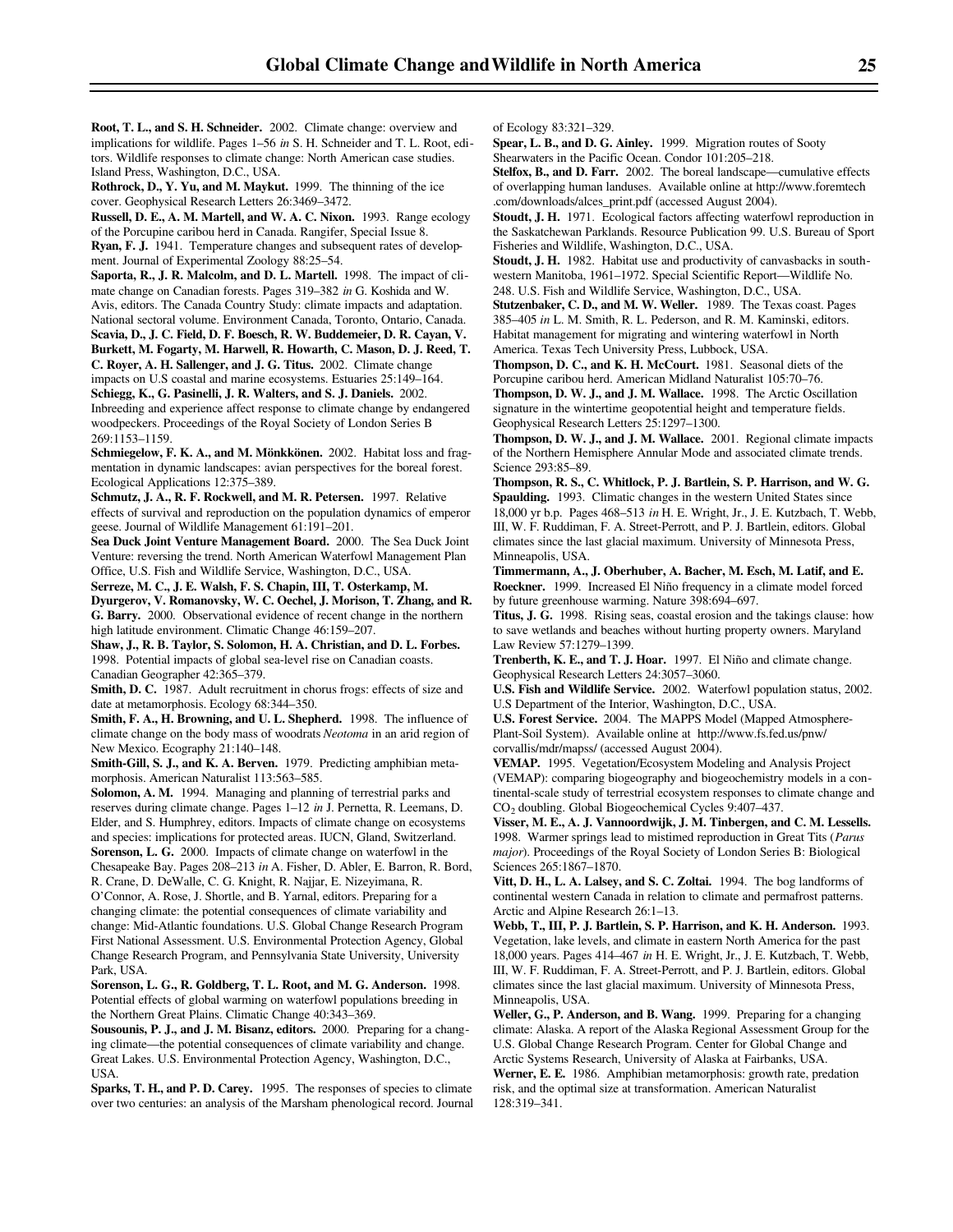**Werner, R. A.** 1996. Forest health in boreal ecosystems of Alaska. Forestry Chronicle 72(10):43–46.

**White, R. G., and J. R. Luick.** 1984. Plasticity and constraints in the lactational strategy of reindeer and caribou. Pages 215–232 *in* M. Peaker, R. G. Vernon, and C. H. Knight, editors. Physiological strategies in lactation. Symposia of the Zoological Society of London No. 51. Academic Press, London, UK.

**White, R. G., B. R. Thomson, T. Skogland, S. J. Person, D. E. Russell, D. F. Holleman, and J. R. Luick.** 1975. Ecology of caribou at Prudhoe Bay, Alaska. Pages 151–201 *in* J. Brown, editor. Ecological investigations of the tundra biome in the Prudhoe Bay region, Alaska. Biological Papers of the University of Alaska, Special Report No. 2. University of Alaska, Fairbanks, USA.

**Wilbur, H. M., and J. P. Collins.** 1973. Ecological aspects of amphibian metamorphosis. Science 182:1305–1315.

Yom Tov, Y., and Y. L. Werner. 1996. Environmental correlates of geographical distribution of terrestrial vertebrates in Israel. Israel Journal of Zoology 42:307–315.

**Zhou, L., C. J. Tucker, R. K. Kaufmann, D. Slayback, N. V. Shabanov, and R. B. Myneni.** 2001. Variation in northern vegetation activity inferred from satellite data of vegetation index during 1981 to 1999. Journal of Geophysical Research, Atmospheres 106 D17:20069–20083.